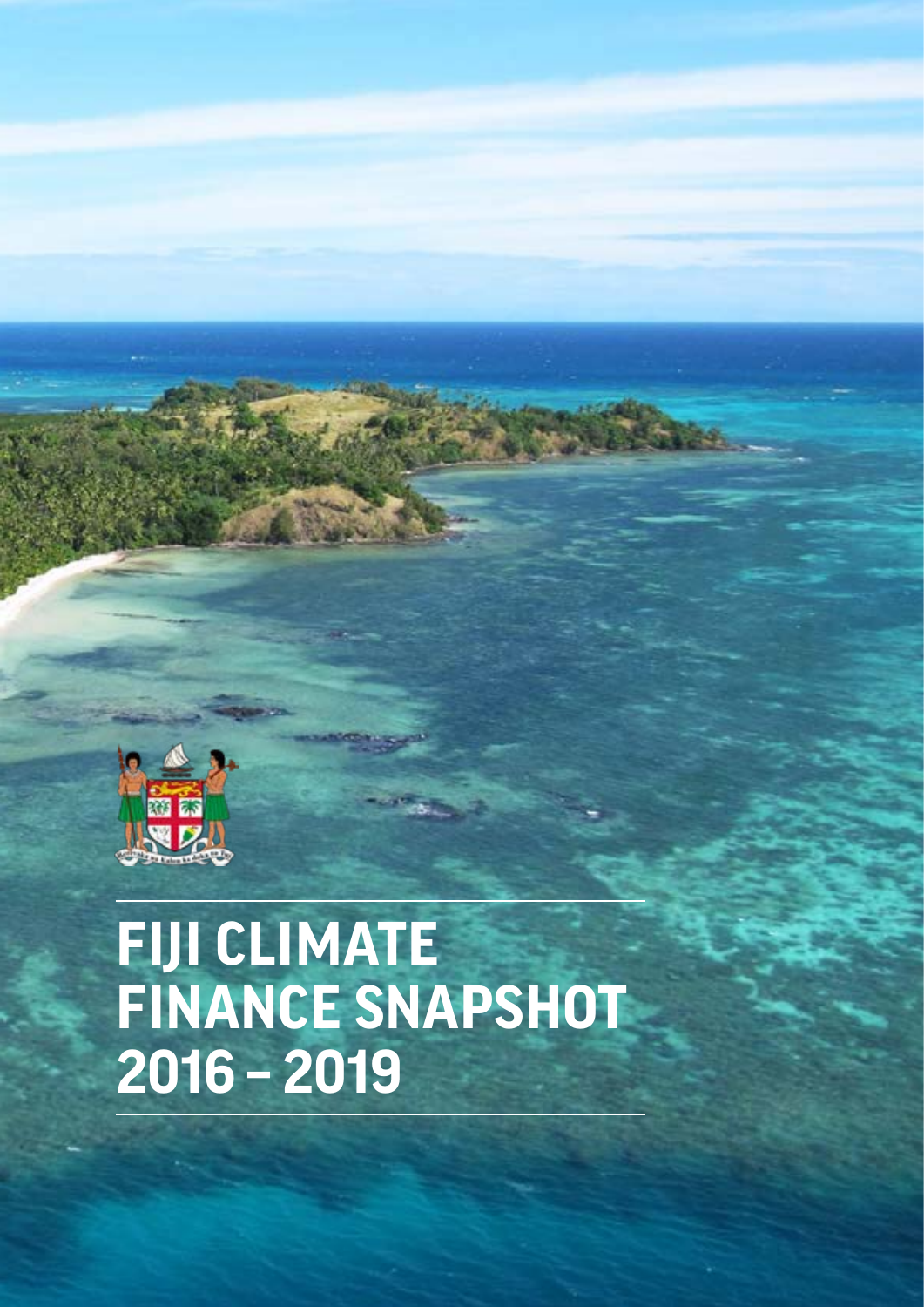The Fiji Climate Finance Snapshot 2016-2019 was developed under the guidance of the Fijian Ministry of Economy with support from the World Resources Institute. This report received financial support from the German Federal Ministry for the Environment, Nature Conservation, and Nuclear Safety.

Supported by:



**Keep | Federal Ministry** Federal Millistry<br>for the Environment, Nature Conservation<br>and Nuclear Safety

based on a decision of the German Bundestag

Design and layout by Jenna Park Copyright © 2020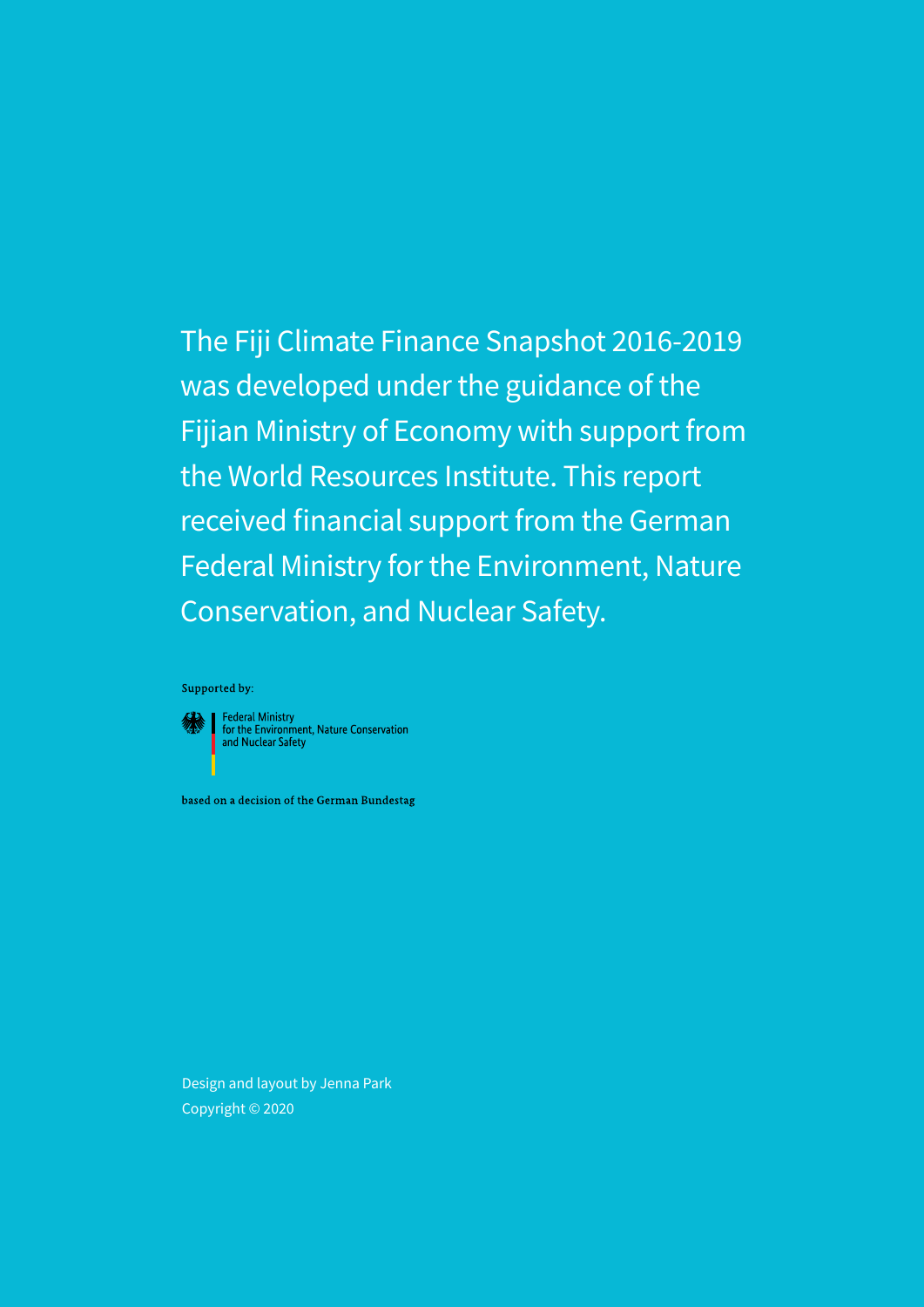## **Table of Contents**

| Methodology                                                             | 4  |
|-------------------------------------------------------------------------|----|
| Key Findings from Fiji Climate Finance Snapshot:<br>2016 to 2019        | 13 |
| Introduction                                                            | 16 |
| <b>National Trends</b>                                                  | 17 |
| Sectors with the Best Available Data                                    | 19 |
| The Disaster Risk Management Sector                                     | 20 |
| The Electricity Sector                                                  | 24 |
| The Transportation Sector                                               | 28 |
| The Water and Sanitation Sector                                         | 32 |
| <b>Sectors with Partial Data</b>                                        | 35 |
| The Agriculture Sector                                                  | 36 |
| The Blue Economy Sector (including fisheries<br>and coastal ecosystems) | 39 |
| Policy and Governance                                                   | 42 |
| The Forestry Sector                                                     | 45 |
| The Housing Sector                                                      | 48 |
| <b>Emerging Priorities</b>                                              | 51 |
| Climate-Induced Relocation                                              | 52 |
| Human Health and Climate Change                                         | 53 |
| Gender and Climate Change                                               | 54 |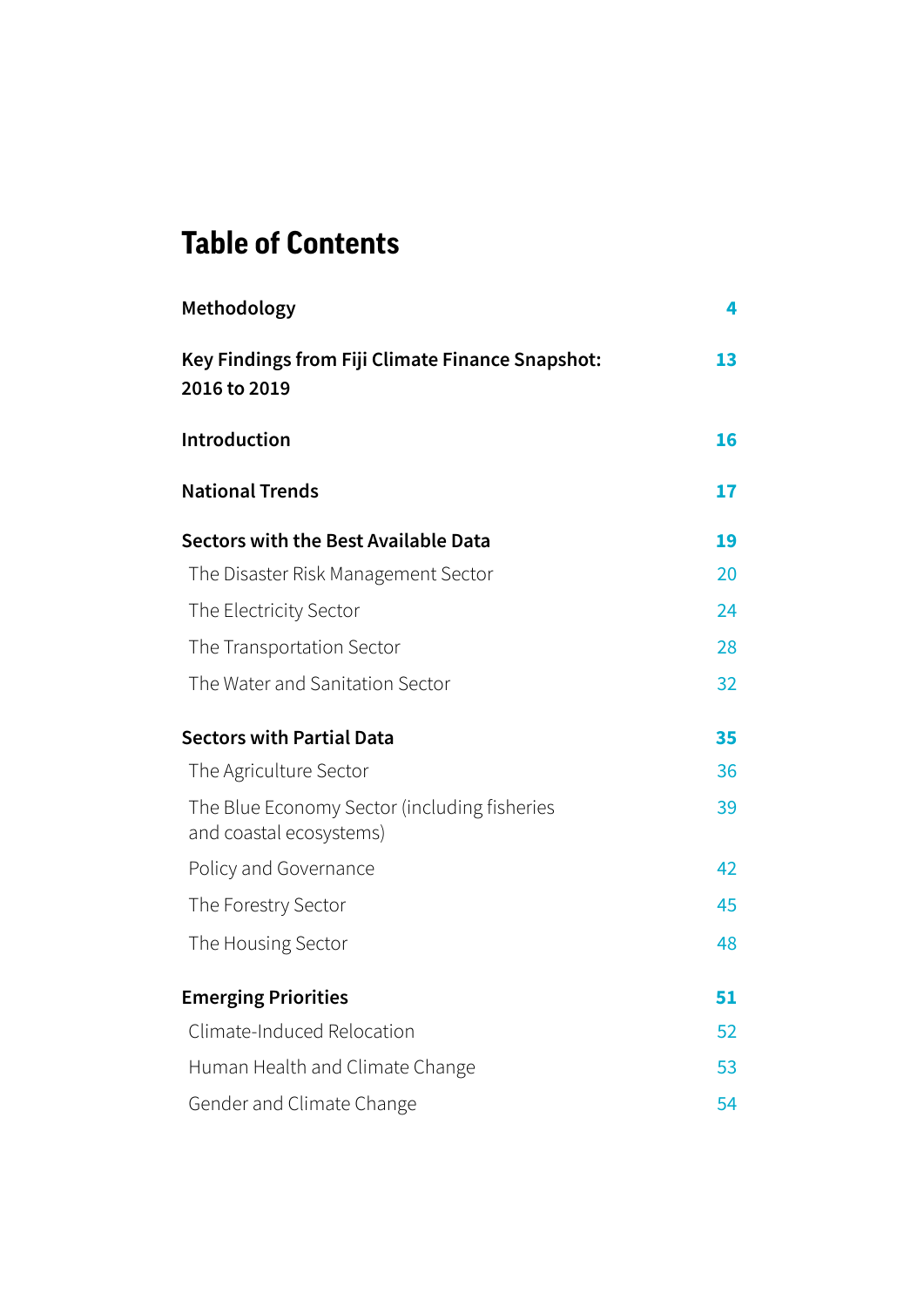## <span id="page-3-0"></span>**Methodology**

This Climate Finance Snapshot compares the average annual climate finance in Fiji from 2016 to 2019 to the average annual identified climate finance needs, as laid out in Fiji's development and climate documents (see Table 1). It analyses 12 climate-vulnerable sectors, drawn from the priorities laid out in Fiji's strategy documents, and is based on data that was provided by the Fijian Government and external stakeholders from January 1, 2016 through December 31, 2019. The data does not allow for – and the Snapshot is not designed to provide – a complete, project-by-project style accounting of every climate-related expenditure that is either currently underway in Fiji or that Fiji needs to implement to combat climate change. Instead, this Snapshot aims to identify emerging trends and gaps in the recent climate finance landscape and identifiable cost estimates.

| <b>DOCUMENT TITLE</b>                                                                | <b>PUBLISHING INSTITUTION</b>                                                                   | <b>PUBLICATION DATE</b> | <b>IMPLEMENTATION TIMEFRAME</b>                         |
|--------------------------------------------------------------------------------------|-------------------------------------------------------------------------------------------------|-------------------------|---------------------------------------------------------|
| <b>Climate Vulnerability</b><br><b>Assessment (CVA)</b>                              | The World Bank and the<br>Fijian Ministry of Economy                                            | October 2017            | 10 years, roughly 2018 to 2028                          |
| 5-Year and 20-Year National<br>Development Plan (NDP)                                | Fijian Ministry of Economy                                                                      | November 2017           | 5 Year Plan: 2017 to 2021<br>20 Year Plan: 2017 to 2036 |
| <b>National Adaptation Plan</b><br>(NAP)                                             | International Institute for<br>Sustainable Development<br>and the Fijian Ministry<br>of Economy | December 2018           | Five years, roughly 2019 to 2024                        |
| <b>Low Emissions Development</b><br>Strategy (LEDS)                                  | The Global Green Growth<br>Institute and the Fijian<br>Ministry of Economy                      | December 2018           | Through 2050, about 2018<br>to 2050                     |
| <b>Nationally Determined</b><br><b>Contribution Implementation</b><br>Roadmap (NDCR) | The Global Green Growth<br>Institute and the Fijian<br>Ministry of Economy                      | <b>March 2018</b>       | Through 2030, roughly 2018<br>to 2030                   |

#### **Table 1 | Fiji's Development and Climate Strategies Used in the Snapshot**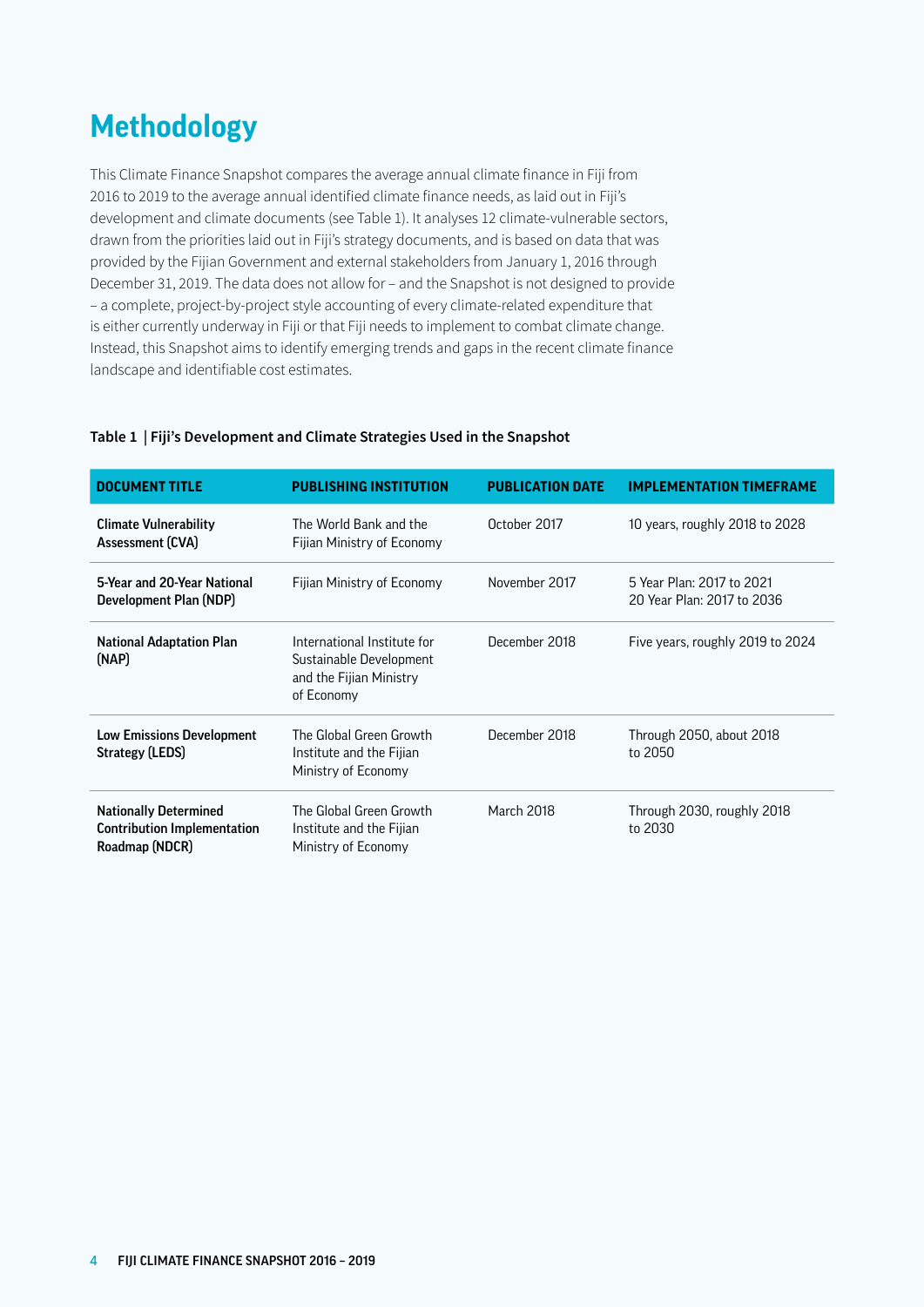## **DEFINING CLIMATE FINANCE**

This Snapshot includes more than 500 projects that benefit Fiji's climate efforts. These projects are funded by the Fijian Government and various United Nations agencies, multilateral development banks (MDB), bilateral development partners, foundations, and civil society organizations. It is primarily based on an annual assessment, conducted by the Climate Change Division in the Ministry of Economy, of the projects in Fiji's annual budget that are helping to address the country's climate needs. It also includes self-reported information from external partners regarding their climate-related support between 2016 and 2019 (see Table 2).

Although the activities of the private sector play a critical role in Fiji's economy and will be indispensable to Fiji's efforts to address climate change, this Snapshot does not include the investments of private financial institutions or businesses. Instead, the Snapshot focuses on the actions of publicly financed institutions. The decision to emphasize the public sector was driven by two factors. One, the Ministry of Economy requested this research to help it understand the current climate finance landscape supported by the Fijian Government and its development partners. Two, the relevant data regarding private sector activities is even more difficult to access than the same information from public sector institutions. However, it should be noted that there are certain economic sectors discussed in the Snapshot – namely energy, transport, agriculture, fisheries, and housing – in which the private sector comprises the majority of the financial investments and the public sector is primarily responsible for creating the right type of enabling environment to incentivize private sector behavior. Thus, although the Snapshot does not include investment data from the private sector, it does discuss the relationship between the public and private sectors, where relevant.

## **COMPILING PUBLIC CLIMATE FINANCE FLOWS**

The available data on the known climate finance examined by the Snapshot came in different currencies, time frames, and geographic areas. To ensure an accurate comparison, the Snapshot uses a value called the "Snapshot Value," which is the average annual amount allocated by the project or donor in Fiji, converted to Fijian Dollars. For projects with budgets reported in a foreign currency (such as US Dollars, Euros, or Australian Dollars) the Snapshot converted the total budget to Fijian Dollars using the average annual exchange rate for the years in which the project occurred. For regional projects that included Fiji, the total project value was divided by the total number of countries. For projects covering more than one year, the total project value was divided by the total number of years. For example, the New Zealand Pacific Partnership on Ocean Acidification is a four-year project that was implemented from 2015 to 2019 in Fiji, Kiribati, Vanuatu, and Tokelau. The project has a total budget of EUR1.22 million, for four years and across four countries. The Snapshot value for this project is FJD\$181,507 (EUR\$76,400 per year, on average in Fiji, at an exchange rate of FJD\$2.38 per Euro).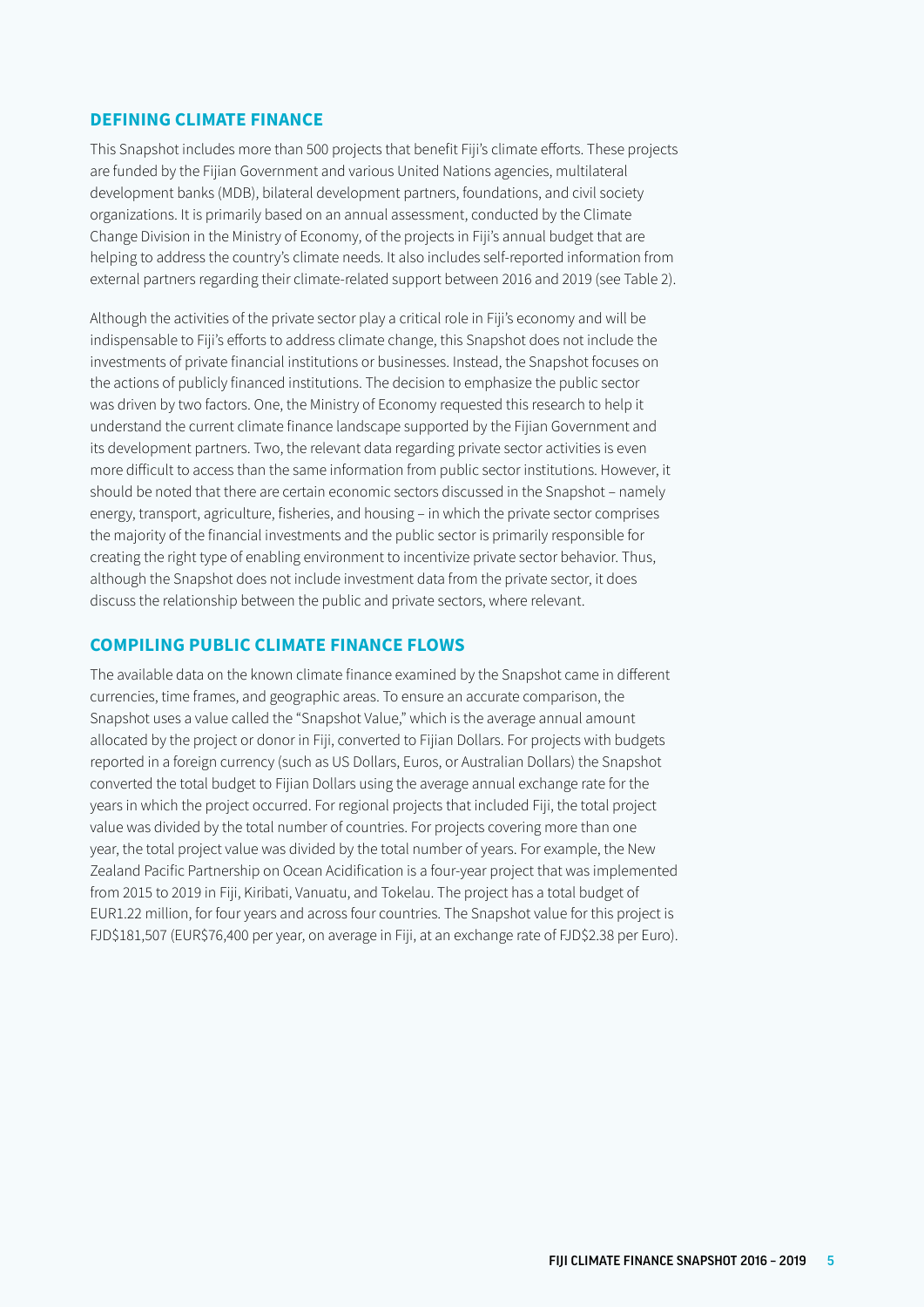#### **Table 2 | External Funders Included in the Snapshot**

| MULTILATERAL ORGANIZATIONS                                                               | <b>BILATERAL DONORS*</b>                                                                              | <b>FOUNDATIONS AND NGOS</b>                                              | <b>CLIMATE FUNDS</b>                                                           |
|------------------------------------------------------------------------------------------|-------------------------------------------------------------------------------------------------------|--------------------------------------------------------------------------|--------------------------------------------------------------------------------|
| <b>Asian Development Bank</b>                                                            | Australian Department of Foreign<br><b>Affairs and Trade</b>                                          | Australian Centre for International<br><b>Agricultural Research</b>      | <b>Adaptation Fund</b>                                                         |
| <b>European Investment Bank</b>                                                          | <b>Australian Government and Bureau</b><br>of Meteorology                                             | <b>David and Lucile Packard</b><br>Foundation                            | <b>Green Climate Fund</b>                                                      |
| <b>United Nations Office of</b><br><b>Coordination of Humanitarian</b><br><b>Affairs</b> | <b>European Union</b>                                                                                 | Duke of Edinburgh                                                        | <b>Global Environment</b><br>Facility                                          |
| <b>Food and Agriculture</b><br>Organization                                              | <b>Export-Import Bank of China</b>                                                                    | Fiji Water Foundation                                                    | Multilateral Fund for the<br>Implementation of the<br><b>Montreal Protocol</b> |
| <b>International Office on Migration</b>                                                 | <b>Export-Import Bank of Malaysia</b>                                                                 | <b>Global Green Growth Institute</b>                                     |                                                                                |
| <b>International Fund for</b><br><b>Agriculture Development</b>                          | <b>French Development Agency</b>                                                                      | <b>Gordon and Betty Moore</b><br><b>Foundation</b>                       |                                                                                |
| <b>United Nations Development</b><br>Program                                             | <b>French Global Environmental</b><br>Facility                                                        | <b>Institute of Environmental</b><br><b>Science and Research Limited</b> |                                                                                |
| <b>United Nations Educational,</b><br><b>Scientific and Cultural</b><br>Organization     | German Federal Ministry of<br><b>Economic Cooperation and</b><br>Development                          | <b>International Atomic Energy</b><br>Agency                             |                                                                                |
| <b>United Nations Environment</b><br>Program                                             | German Federal Ministry of Nature<br>Conservation, Environment, Building<br>and Nuclear Safety (BMUB) | <b>International Tropical Timber</b><br>Organization                     |                                                                                |
| <b>United Nations International</b><br><b>Children's Emergency Fund</b>                  | <b>Government of Canada</b>                                                                           | Leonardo DiCaprio Foundation                                             |                                                                                |
| <b>United Nations Office of Disaster</b><br><b>Risk Reduction</b>                        | Government of Italy                                                                                   | <b>Waitt Foundation</b>                                                  |                                                                                |
| <b>United Nations Women</b>                                                              | Government of Japan                                                                                   | Secretariat of the Pacific<br>Community                                  |                                                                                |
| <b>World Bank Group</b>                                                                  | <b>Government of Luxemburoug</b>                                                                      | Secretariat of the Pacific Regional<br><b>Environment Programme</b>      |                                                                                |
| <b>World Food Program</b>                                                                | <b>Government of Switzerland</b>                                                                      | The Energy and Resources<br>Institute                                    |                                                                                |
| <b>World Health Organization</b>                                                         | <b>United States Agency for</b><br><b>International Development</b>                                   | <b>Wildlife Conservation Society</b>                                     |                                                                                |
|                                                                                          | Japanese International Cooperation<br>Agency                                                          |                                                                          |                                                                                |
|                                                                                          | Korea International Cooperation<br>Agency                                                             |                                                                          |                                                                                |
|                                                                                          | <b>Kuwait Fund for Arab Economic</b><br>Development                                                   |                                                                          |                                                                                |
|                                                                                          | New Zealand Ministry of Foreign<br><b>Affairs and Trade</b>                                           |                                                                          |                                                                                |
|                                                                                          | <b>Prinicipality of Monaco</b>                                                                        |                                                                          |                                                                                |
|                                                                                          | People's Republic of China                                                                            |                                                                          |                                                                                |

\* Note on bilateral donors: The information on bilateral donors was provided by the Ministry of Economy. In some instances, the best available information listed a specific government agency. But in others, the aid was provided as part of a bilateral arrangement, where the donor country (and not a specific government agency) was the best available information.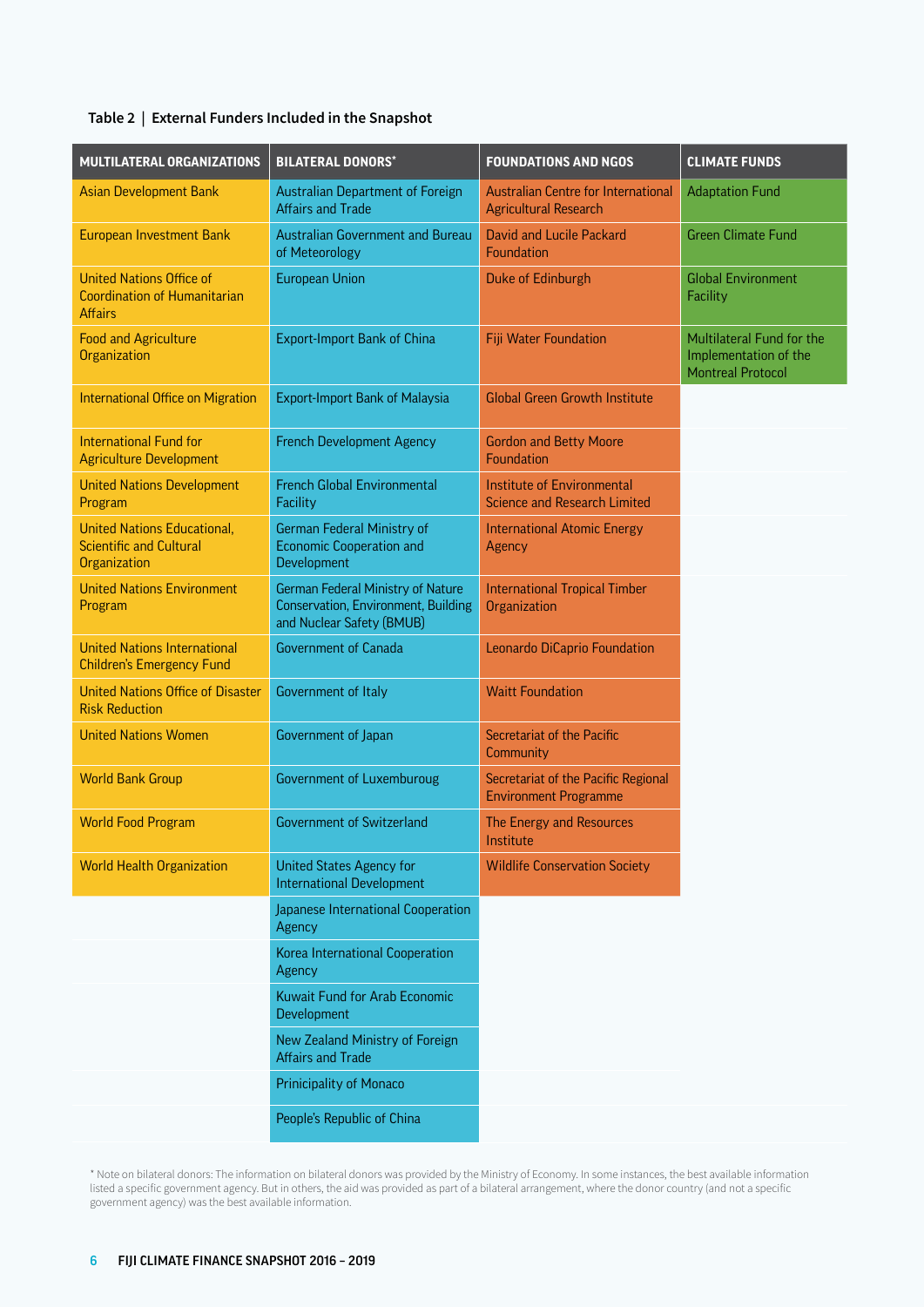Where possible, the Snapshot provides two figures for available climate finance: the average annual amount *allocated* to a project or sector by the Fijian Government and donor partners and the average annual amount actually *spent*. Both figures are provided to ensure maximum clarity as to the climate finance landscape in Fiji.

The average annual amount *allocated* provides an indication of the total amount of public climate finance that was available to be spent on the relevant activities. The data on total allocations is based on the total amount budgeted for a project, as provided in the National Budget Books of the Fijian Government and as reported by donors to the Ministry of Economy, through interviews, or in public documents. The figure represents the likely maximum amount of public climate finance available for the activity.

Actual expenditures represent the amount ultimately spent. The availability of data on actual expenditures varies significantly by funder. For example, the Ministry of Economy tracks the actual expenditures of all projects funded by the government budget or through official development assistance, so the Snapshot includes actual expenditure figures for all projects funded by these sources. Other funders, such as the UN agencies, foundations or NGOs, do not provide real time estimates of the actual expenditure for a given project on their websites or to the Ministry. A couple of external partners do make the financing data publicly available, but do not specify which dates these figures cover, thus making it difficult to assess how those figures fit into the timeframe covered by the Snapshot. Additionally, many projects in Fiji are also being implemented on a regional level and cover multiple countries, which can make it very difficult to untangle exactly how much of the project budget was spent on activities in Fiji. The figure on actual climate finance expenditures is thus limited to the projects financed by the Fijian Government and so does not include all the projects that were implemented. Given these data limitations, the figures provided on the average amount spent represent the minimum expenditure for the sector.

### **DEFINING CLIMATE FINANCE**

The prevailing definition of climate finance comes from the UNFCCC Standing Committee on Finance, which defines climate finance as "finance that aims at reducing emissions, and enhancing sinks of greenhouse gases and aims at reducing vulnerability of, and maintaining and increasing the resilience of, human and ecological systems to negative climate change impacts." The breadth of this definition has spurred the development of several methodologies to provide clarity on which specific activities or types of projects count as climate finance. For example, the major multilateral development banks (MDBs) created the Joint Methodology on Climate Finance in 2010 to enable them to jointly report comparable numbers on their climate finance. The OECD Development Assistance Committee, in turn, has adopted the Rio Markers for Climate.

However, both the MDB methodology and the Rio Markers require a detailed analysis of whether the specific activities in each project help reduce either GHG emissions or the projected negative impacts of climate change. Such an assessment requires detailed information about the specific activities funded in a project. For this Snapshot, it would require an activity-level analysis of the 535 projects included in the Snapshot. This type of detailed analysis was not possible with the available project resources. Instead, the Snapshot uses domestic and international climate finance data as collected and provided by the Fijian Government and its external partners.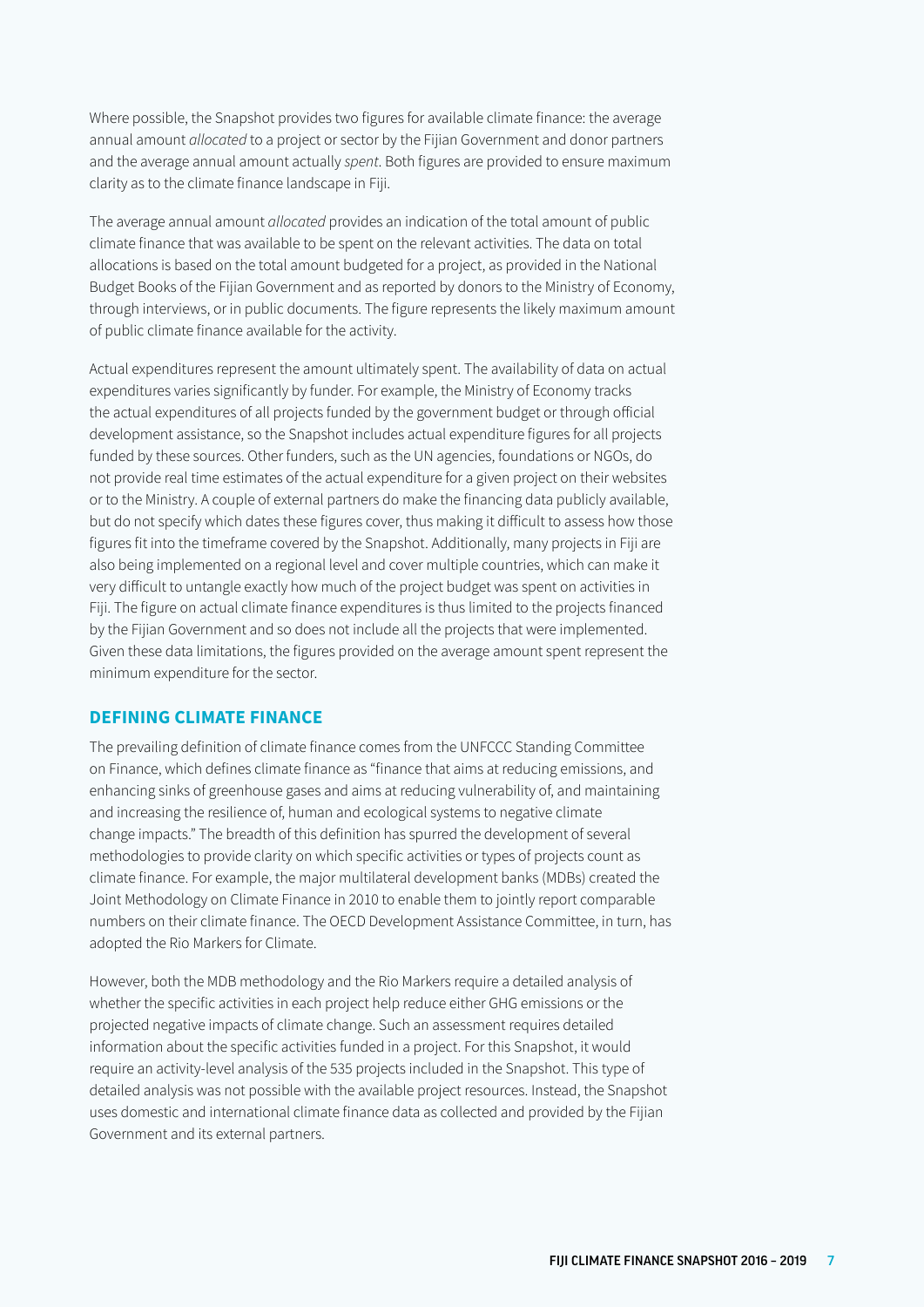#### **Domestic Finance**

The data regarding Fiji's domestic climate finance investments comes from the Ministry of Economy's monthly accounting of all projects funded by the government that are related to climate change. The Ministry began this accounting in 2016, so the Snapshot uses its climate finance data from January 1, 2016 through December 31, 2019.<sup>1</sup> To tag climate-related expenditures, the Climate Change Division reviews the finalized government budget and tags each project by sector.<sup>2</sup> Even though the Ministry tracks the monthly allocation to each project, this Snapshot uses the total annual allocation.

### **International Finance**

The data on international climate finance investments comes from several sources and includes grants and loans. The International Cooperation Division in the Ministry of Economy provided data regarding all current and historical flows of official development assistance (ODA) in Fiji. The ODA data was checked against the Climate Change Division's list of climaterelated projects to verify that all climate projects funded by ODA were included. This Snapshot used the actual ODA amounts, as reported to the International Cooperation Division, from January 2016 through December 2019. The ODA data was available in Fijian Dollars.

Second, climate finance data provided by other institutions, but not captured in official ODA records was secured from a combination of public data and individual interviews. This includes funding from a variety of sources including multilateral institutions, NGOs, bilateral donors, and foundations.

## **COMPILING CLIMATE FINANCE NEEDS**

The Snapshot draws Fiji's estimated climate finance needs from Fiji's climate and development strategies (see Table 1). The NDP guides all operational and budgetary decisions by the Ministry of Economy and forms the backbone of the Snapshot. The NDP lays out Fiji's development goals, policy priorities, strategies, and proposed projects for more than two dozen topical areas, ranging from energy to health. The NDP does not provide cost estimates for the policy goals or strategies. Table 3 provides an example of the information presented in the NDP.

 $1.$  Budget years: 2016/2017; 2017/208; 2018/2019; 2019/2020. This is the same data that the Ministry of Economy uses to allocate and monitor its revenues from Fiji's Environmental and Climate Adaptation Levy (ECAL), and so the climate relevance of the projects was taken as given.

<sup>2</sup> No additional analysis is currently conducted (e.g. to verify that infrastructure projects, such as road repairs, are climate resilient).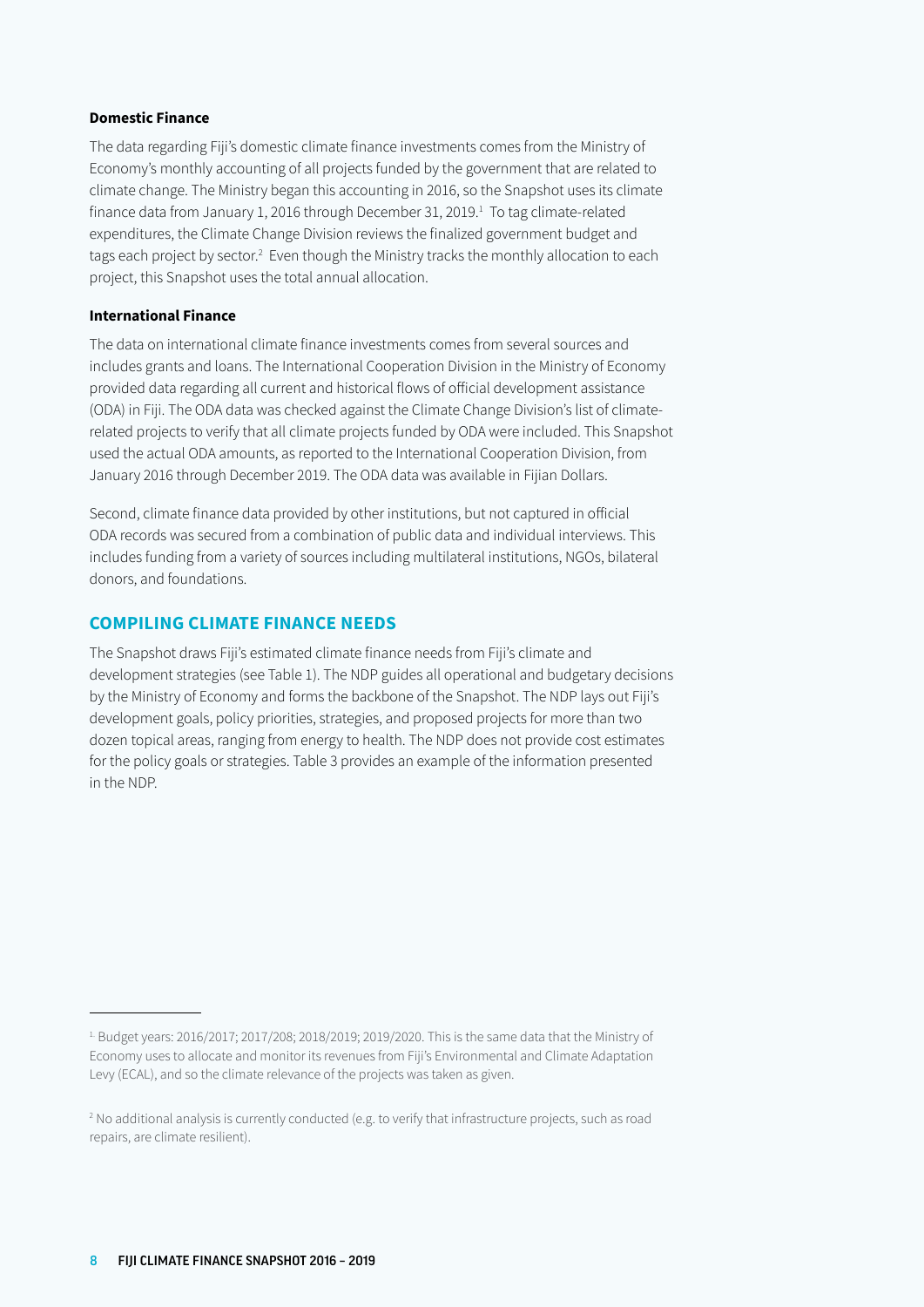#### **Table 3 | Matrix as found in National Development Plan (NDP)**

|                                                                                          | <b>ELECTRICITY SECTOR</b>                                                                                                                                                                                   |                                                                                                                                                                                                                |                                      |  |  |  |
|------------------------------------------------------------------------------------------|-------------------------------------------------------------------------------------------------------------------------------------------------------------------------------------------------------------|----------------------------------------------------------------------------------------------------------------------------------------------------------------------------------------------------------------|--------------------------------------|--|--|--|
| <b>GOAL</b>                                                                              | <b>POLICY</b>                                                                                                                                                                                               | <b>STRATEGIES</b>                                                                                                                                                                                              | <b>PROJECT</b>                       |  |  |  |
| A resource-<br>efficient, cost-<br>effective, and                                        | Increase share<br>of electricity<br>generation                                                                                                                                                              | Implement a research, data collection, and investment<br>identification program to accelerate the renewable energy<br>share in electricity generation                                                          | New Hydro Generation<br><b>Sites</b> |  |  |  |
| from renewable<br>environmentally<br>sustainable<br>energy<br>energy sector<br>resources | Establish a net-metering (or similar) mechanism to set out<br>clear rules for small companies or households to feed excess<br>electricity from renewables to the grid at a price fair to them<br>and to FEA | New Solar Generation<br><b>Sites</b>                                                                                                                                                                           |                                      |  |  |  |
|                                                                                          |                                                                                                                                                                                                             | Set economically justified feed-in tariffs or pricing framework<br>(price differential system) including studies to provide<br>incentives for production of electricity from various sources                   | New Wind Generation<br><b>Sites</b>  |  |  |  |
|                                                                                          |                                                                                                                                                                                                             | Undertake a study and develop an Independent Power<br>Producer (IPP) framework that addresses the issue of<br>intermittent supply of power from IPPs                                                           | New wave/tidal<br>generation sites   |  |  |  |
|                                                                                          |                                                                                                                                                                                                             | Establish a transparent process for procurement of new<br>large-scale capacity from IPPs, pricing, and other principles<br>to be applied in all new power purchase agreements and grid<br>connection standards | New geothermal sites                 |  |  |  |

This Snapshot cross-references the NDP with the sectors covered by Fiji's four climate-specific policy documents (Fiji's LEDS, CVA, NDCR, and NAP) to develop a list of twelve priority sectors that support Fiji's development and climate objectives. Some sectors, such as agriculture, disaster risk management, and climate policy, are discussed in several chapters in the NDP. In these instances, the relevant policies, strategies, and projects listed in the NDP were compiled into one sector list for the Snapshot. Other sectors, such as coastal wetlands, relocation, and human health are widely discussed in the climate documents but covered sparsely in one chapter of the NDP. There are no sectors discussed in the climate documents that are absent from the NDP.

Although the NDP does not provide estimated costs, cost estimates are provided by Fiji's CVA, LEDS, and NDCR. The CVA provides all the cost estimates for adaptation and a few for mitigation efforts, while the LEDS and NDCR only provide estimates for mitigation. The CVA cost estimates are provided in Fijian Dollars and are cumulative over 10 years. Some cover actions that are already planned by the government while others cover new interventions. The LEDS provides estimated costs for four emissions reduction scenarios. This Snapshot uses the cost estimates for the business as usual-conditional scenario, in which Fiji reaches its conditional NDC target to reduce emissions by 30% by 2030. The LEDS cost estimates are cumulative, over various implementation timeframes from 2018 to 2050, and provided in US Dollars. The NDCR provides estimated costs in US Dollars for short-term (2017 to 2020), medium-term (2021 to 2025), and long-term actions (2026 to 2030). In instances where both the NDCR and LEDS provide estimated costs for the same action, the Snapshot uses an average. All cost estimates from the LEDS and NDCR were converted to Fiji Dollars and to an annual estimated cost.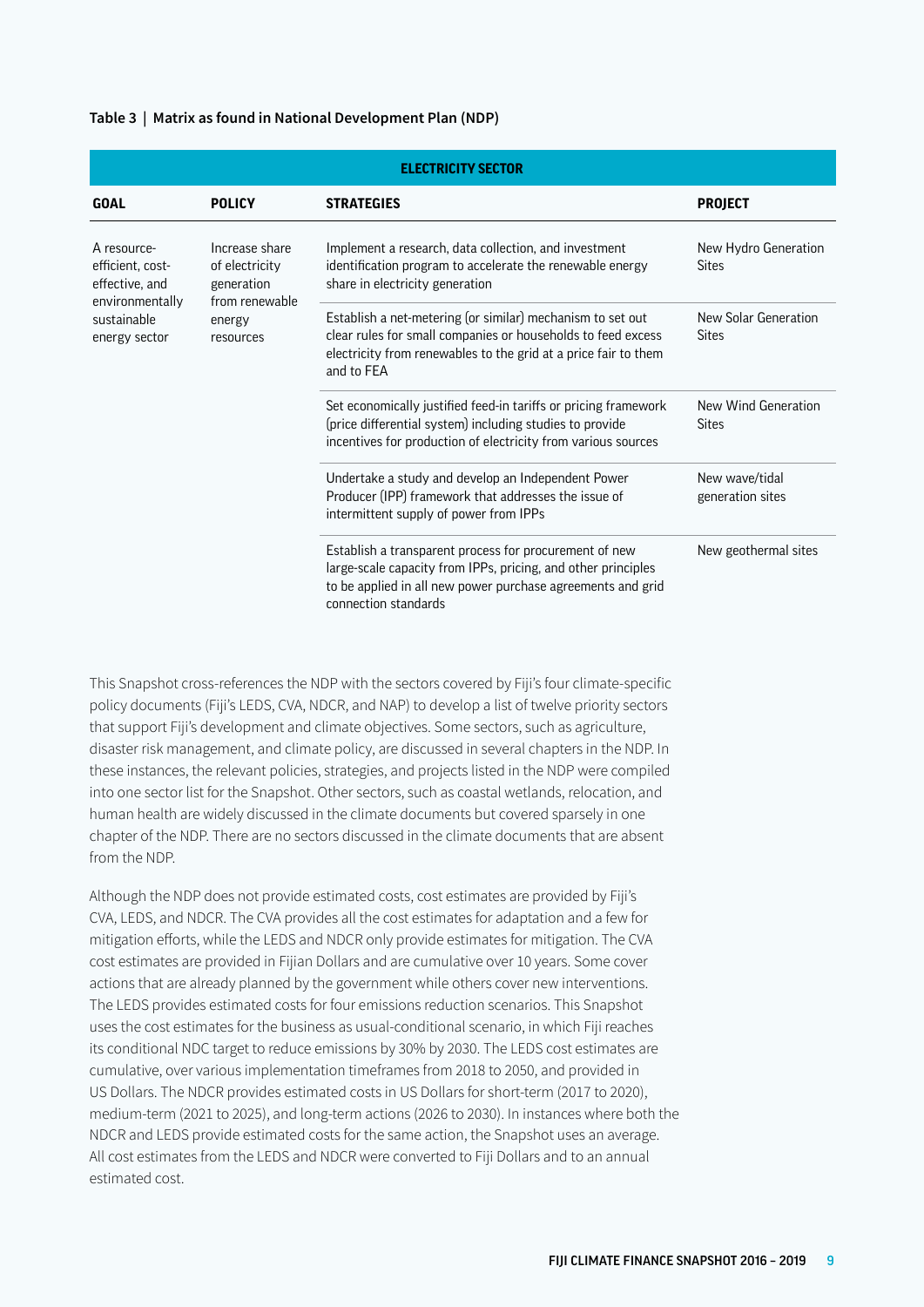### **THE CLIMATE FINANCE GAP ANALYSIS**

As discussed above, this Snapshot compares the estimated annual available climate finance – in terms of both allocated amounts and actual expenditures – to the annual identified needs. For each sector, every relevant project and each costed action were matched with the most relevant action in the NDP. Table 4 provides an example of how the available climate finance data on available climate finance and identified climate finance needs is matched for one policy in the energy sector. To complete the matching, the available data on allocated or spent climate finance and/or cost estimates were aligned with the most detailed action possible from the NDP. At a minimum, all identified climate finance amounts or cost estimates were matched with a policy objective. After the matching was complete, a climate finance gap analysis was conducted for each sector (see Table 5). Most climate finance gaps are presented at the policy level, as the data often did not allow for a more detailed analysis.

| <b>CLIMATE-RELATED POLICIES</b>                                                                                                     | <b>SPECIFIC INTERVENTIONS</b>                  | <b>ESTIMATED</b><br><b>ANNUAL CLIMATE</b><br><b>FINANCE NEEDS**</b><br>(FJD PER YEAR) | <b>ANNUAL BUDGET</b><br>ALLOCATIONS*<br>(FJD PER YEAR) | <b>ANNUAL ACTUAL</b><br><b>SPENDING*</b><br>(FJD PER YEAR) |
|-------------------------------------------------------------------------------------------------------------------------------------|------------------------------------------------|---------------------------------------------------------------------------------------|--------------------------------------------------------|------------------------------------------------------------|
| Access to affordable, reliable,<br>modern and sustainable energy                                                                    | <b>Grid Extension Power Supply</b><br>Program  | FJD 154,176,800                                                                       | FJD 63,319,099                                         | FJD 51,876,183                                             |
| services for all Fijians                                                                                                            | New grid connections                           | FJD 9,000,000                                                                         | FJD 400,000                                            | FJD 283,446                                                |
|                                                                                                                                     | Rural Mini-grids and solar<br>home systems     | FJD 400,000                                                                           | FJD 6,839,514                                          | FJD 263,645                                                |
| Increase share of electricity                                                                                                       | New Hydro Generation                           | FJD 116,500,913                                                                       | FJD 900,000                                            | FJD 8,000                                                  |
| generation from renewable<br>energy resources                                                                                       | New Solar Generation                           | FJD 82,978,233                                                                        | FJD 12,686,523                                         | FJD 1,420,156                                              |
|                                                                                                                                     | New Wind Generation                            | FJD 81,198,000                                                                        | FID <sub>0</sub>                                       | FJD <sub>0</sub>                                           |
|                                                                                                                                     | New wave Generation                            | FJD <sub>0</sub>                                                                      | FJD <sub>0</sub>                                       | FJD <sub>0</sub>                                           |
|                                                                                                                                     | New Geothermal Sites                           | FJD 57,602,000                                                                        | FID 434.483                                            | FJD 222,783                                                |
|                                                                                                                                     | Maintain current renewable<br>energy capacity  | FJD <sub>0</sub>                                                                      | FJD 25,000                                             | FJD 5,005                                                  |
|                                                                                                                                     | <b>Clean Cook Stoves</b>                       | FJD <sub>0</sub>                                                                      | FJD 231,238                                            | FID <sub>0</sub>                                           |
| Reduce cost of petroleum imports                                                                                                    | Bio-fuel new plants                            | FJD 35,394,000                                                                        | FJD 1,905,943                                          | FJD 589,052                                                |
| and further develop biofuels for<br>electricity and transport                                                                       | Rural Biogas new plants                        | FJD 371,786                                                                           | FJD 288,500                                            | FJD 82,868                                                 |
| Improve energy efficiency in the<br>electricity sector                                                                              | <b>Expand Energy Efficiency</b><br>Initiatives | FJD 24,022,009                                                                        | FJD 547,574                                            | FJD 453,380                                                |
| Increase private sector<br>participation in electricity supply<br>through reform of regulatory<br>aspects of the electricity sector | Reform regulation of the<br>electricity sector | FJD 20,000                                                                            | FJD 839,260                                            | FJD <sub>0</sub>                                           |
| <b>TOTALS: ELECTRICITY SECTOR</b>                                                                                                   |                                                | FJD 561,663,741                                                                       | FJD 88,417,134                                         | FJD 55,204,518                                             |

#### **Table 4 | Example of the Structure of Sector Summaries**

\* Note: The annual budget allocation provides an indication of the total possible amount of public climate finance that was available to the relevant activities and from all known funders. The availability of data on actual spending varies significantly by funder and could not be secured for every project that was implemented.

\*\* Note: Cost estimates for the electricity sector are provided by the LEDS, NDCR, and CVA. These estimates cover investments that are the responsibility of the public sector, such as grid expansion, and investments that are the responsibility of the private sector, such as new renewable energy generation.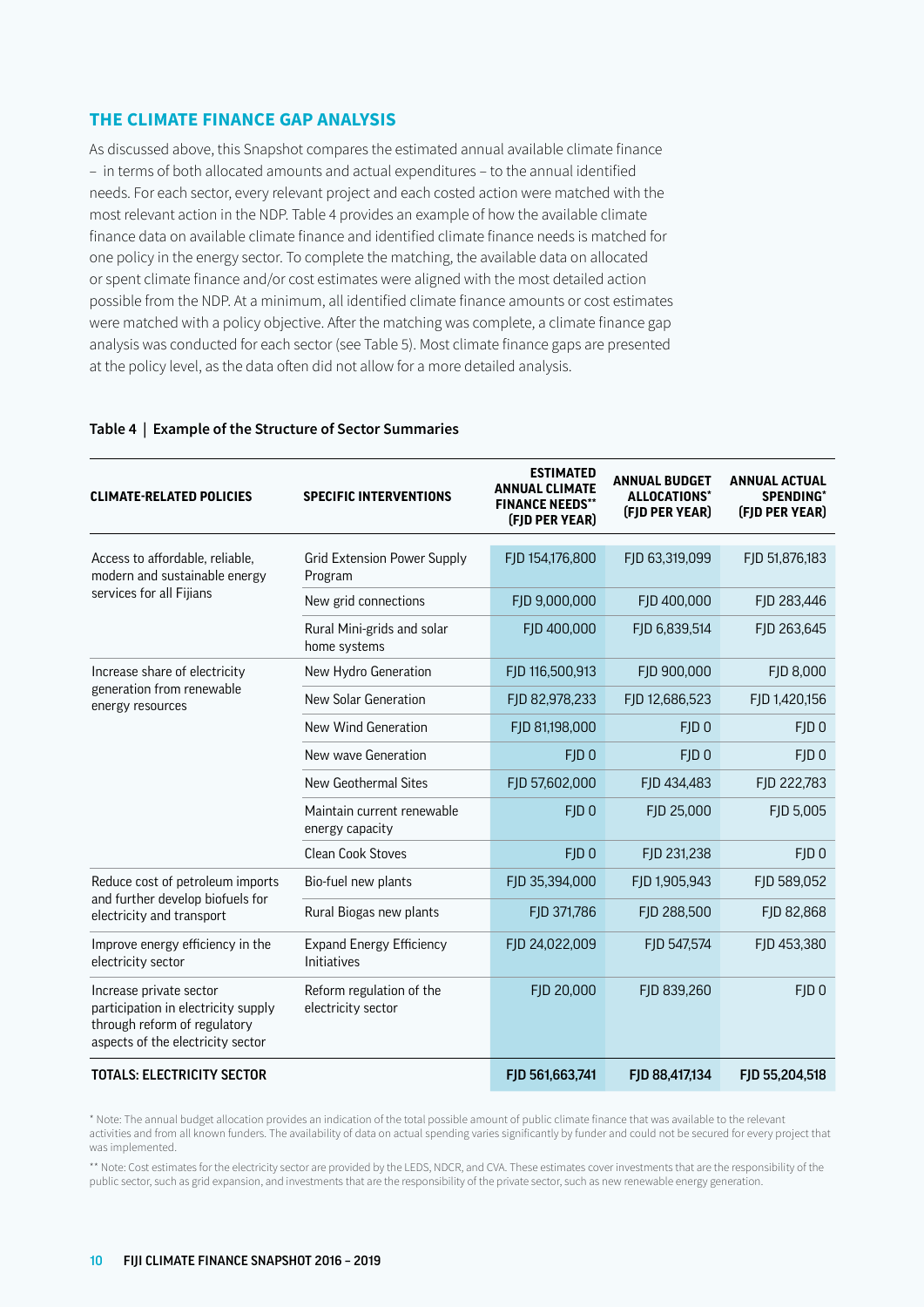#### **Table 5 | Example of the Climate Finance Snapshot for Electricity**

| <b>INTERVENTION</b>                 | <b>AVAILABLE AND SPENT CLIMATE FINANCE*</b>                                                                          |                                                               |                             | <b>CLIMATE FINANCE NEEDS**</b>                                 |                                            |
|-------------------------------------|----------------------------------------------------------------------------------------------------------------------|---------------------------------------------------------------|-----------------------------|----------------------------------------------------------------|--------------------------------------------|
| <b>POLICY OR</b><br><b>STRATEGY</b> | PROJECT TITLE                                                                                                        | ANNUAL BUDGET ANNUAL ACTUAL<br>ALLOCATIONS*<br>(FJD PER YEAR) | SPENDING*<br>(FJD PER YEAR) | <b>ACTION IN CLIMATE</b><br><b>DOCUMENTS</b>                   | <b>ANNUALIZED COST</b><br><b>ESTIMATES</b> |
| <b>New Solar</b><br>Generation      | Construction of Fiji Barefoot College                                                                                | FJD 2,294,118                                                 | FJD 303,742                 | Expansion of solar<br>generation                               | FJD 7,920,000                              |
|                                     | "Support for IRENA's SIDS Lighthouses<br>Initiatives"                                                                | FJD 72,503                                                    | FJD <sub>0</sub>            | Assessment of battery<br>storage options for grid<br>stability | FJD 20,000                                 |
|                                     | Fiji Rural Electrification Fund                                                                                      | FJD 603,065                                                   | FJD <sub>0</sub>            | Diversification of<br>renewable energy<br>generation           | FJD 3,000,000                              |
|                                     | Solar Project                                                                                                        | FJD 419,691                                                   | FJD 419,691                 | New Solar Generation<br>(NDCR 2017 to 2020)                    | FJD 40,252,000                             |
|                                     | Project for Climate Change Resilient<br>Renewable Eneregy (Korea)                                                    | FJD 1,256,638                                                 | FJD <sub>0</sub>            | New Solar Generation<br>(NDCR 2021 to 2025)                    | FJD 23,734,800                             |
|                                     | Climate Change Resilient Renewable Energy<br>Development Project - 1.55 MW Solar Project<br>in Taveuni               | FJD 794,697                                                   | FJD <sub>0</sub>            | New Solar Generation<br>(2026 to 2030)                         | FJD 35,810,400                             |
|                                     | Data Portal Setup of Grid Connect<br>Photovoltaic System                                                             | FJD 16,667                                                    | FJD <sub>0</sub>            | <b>LEDS Annualized Costs</b><br><b>BAU-C</b>                   | FJD 88,485,000                             |
|                                     | Sustainable Energy Financing                                                                                         | FJD 2,725,969                                                 | FJD <sub>0</sub>            | Not costed                                                     | Not costed                                 |
|                                     | Clean and Renewable Energy Project (Taiwan)                                                                          | FJD 800,000                                                   | FJD <sub>0</sub>            | Not costed                                                     | Not costed                                 |
|                                     | Regional Sustainable Energy Industry<br>Development Program                                                          | FJD 5,150                                                     | FJD <sub>0</sub>            | Not costed                                                     | Not costed                                 |
|                                     | Technical Asssistance - Pre-feasibility study<br>for 100% renewable Energy generation -<br><b>Ovalau and Taveuni</b> | FJD 290,758                                                   | FJD <sub>0</sub>            | Not costed                                                     | Not costed                                 |
|                                     | Feasibility study for Renewable Energy<br>Project in Tavueni                                                         | FJD 412,806                                                   | FJD <sub>0</sub>            | Not costed                                                     | Not costed                                 |
|                                     | Feasibility study for Renewable Energy<br>Project in Ovalau                                                          | FJD 415,000                                                   | FJD <sub>0</sub>            | Not costed                                                     | Not costed                                 |
|                                     | Pacific Renewable Energy Program                                                                                     | FJD 379,241                                                   | FJD <sub>0</sub>            | Not costed                                                     | Not costed                                 |
|                                     | Sustainable Energy Financing Project                                                                                 | FJD 300,000                                                   | FJD <sub>0</sub>            | Not costed                                                     | Not costed                                 |
|                                     | Sustainable Energy Financing Project<br>(World Bank)                                                                 | FJD 494,118                                                   | FJD 185,940                 | Not costed                                                     | Not costed                                 |
|                                     | Sustainable Energy Financing Project<br>(World Bank)                                                                 | FJD 168,371                                                   | FJD 168,371                 | Not costed                                                     | Not costed                                 |
|                                     | Fiji Renewable Energy Power Project (UNDP)                                                                           | FJD 200,000                                                   | FJD 40,000                  |                                                                |                                            |
|                                     | Regional Sustainable Energy Industry<br>Development Program                                                          | FJD 66,187                                                    | FJD 0                       | Not costed                                                     | Not costed                                 |
|                                     | Regional Sustainable Energy Industry<br>Development Program                                                          | FJD 36,622                                                    | FJD <sub>0</sub>            | Not costed                                                     | Not costed                                 |
|                                     | Fiji Renewable Energy Power Project                                                                                  | FJD 474,706                                                   | FJD <sub>0</sub>            | Not costed                                                     | Not costed                                 |
|                                     | Fiji Renewable Energy Power Project                                                                                  | FJD 100,000                                                   | FJD 20,000                  | Not costed                                                     | Not costed                                 |
|                                     | Renewable Energy Development Projects                                                                                | FJD 360,216                                                   | FJD 282,412                 | Not costed                                                     | Not costed                                 |

\* NOTE: The annual budget allocation provides an indication of the total possible amount of public climate finance that was available to the relevant activities and from all known funders. The availability of data on actual spending varies significantly by funder and could not been secured for every project that was implemented.

\*\* Note: Cost estimates for the electricity sector are provided by the LEDS, NDCR, and CVA. These estimates cover investments that are the responsibility of the public sector, such as grid expansion, and investments that are the responsibility of the private sector, such as new renewable energy generation.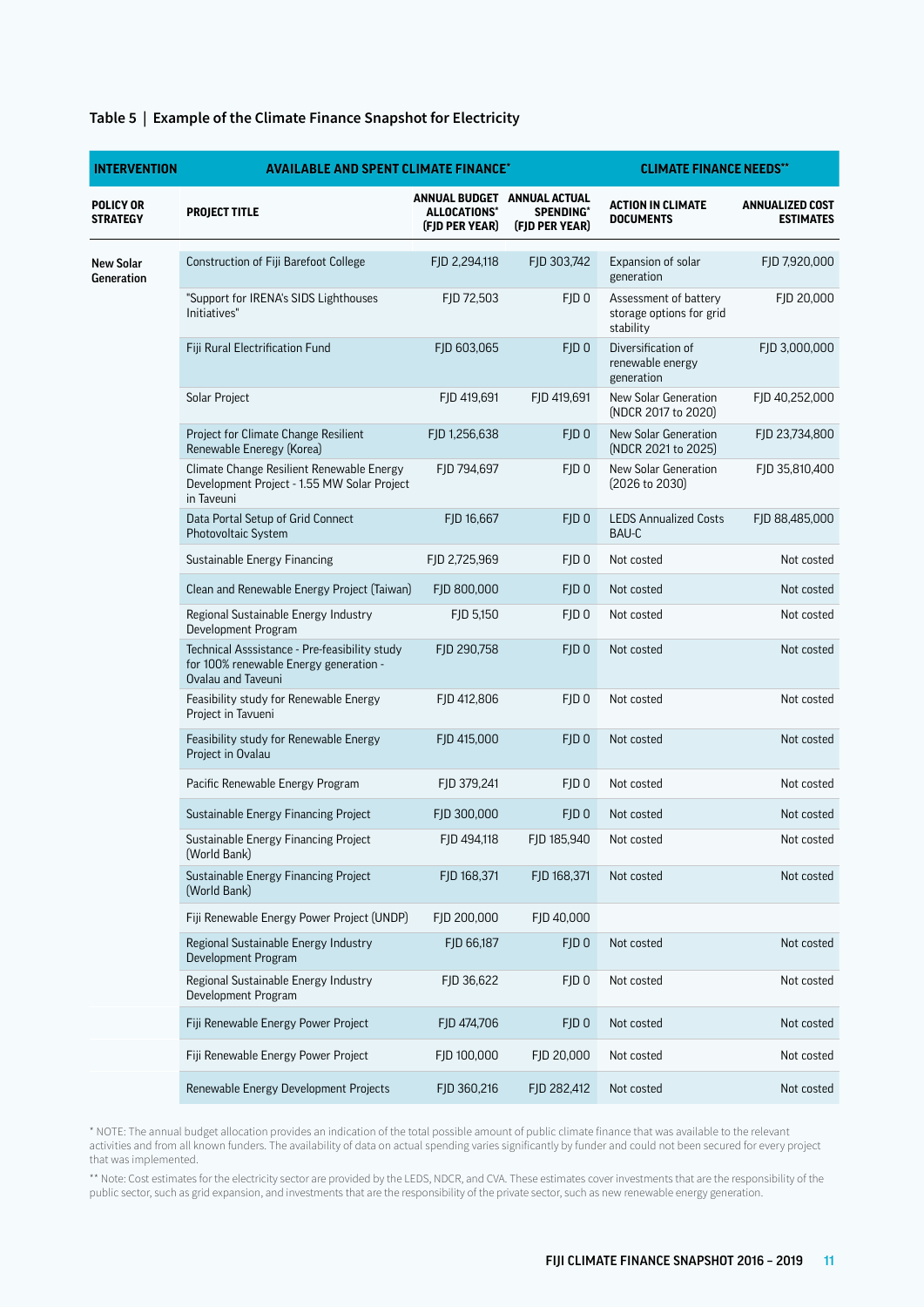Unfortunately, not all 12 sectors offer the same quality or supply of data (see Table 6). Only four of the 12 sectors (disaster risk management, energy, transport, and water and sanitation) have enough data to conduct a credible gap analysis. The data is partially sufficient for five sectors (agriculture, policy and governance, forests, blue economy, and housing). Three sectors – health, gender and climate-induced relocation – do not have enough data to conduct an accurate climate finance gap analysis.

#### **Table 6 | Data Availability by Sectors in the Snapshot**

| <b>ECONOMIC SECTOR</b>             | <b>DOCUMENT*</b>                         | <b>IS PUBLIC</b><br><b>SECTOR</b><br><b>COVERED?</b> | <b>IS PRIVATE</b><br><b>SECTOR</b><br><b>COVERED?</b> | NOTES ON DATA AVAILABILITY AND THE<br><b>COST ESTIMATES</b>                                                                                                                                  |
|------------------------------------|------------------------------------------|------------------------------------------------------|-------------------------------------------------------|----------------------------------------------------------------------------------------------------------------------------------------------------------------------------------------------|
| Agriculture                        | <b>CVA</b>                               | Yes                                                  | No                                                    | No data is available for subsistence agriculture,<br>which accounts for 37% of Fiji's agricultural<br>production                                                                             |
| <b>Policy and Governance</b>       | <b>CVA</b>                               | Yes                                                  | N <sub>0</sub>                                        | Very difficult to find data to estimate the costs<br>of developing and enforcing policies                                                                                                    |
| <b>Disaster Risk</b><br>Management | <b>CVA</b>                               | Yes                                                  | No                                                    | None                                                                                                                                                                                         |
| <b>Energy</b>                      | <b>CVA</b><br><b>LEDS</b><br><b>NDCR</b> | Yes                                                  | Yes                                                   | None                                                                                                                                                                                         |
| <b>Blue Economy</b>                | <b>CVA</b><br><b>LEDS</b>                | Yes                                                  | No                                                    | Very little data exists to estimate the costs of<br>adapting to some climate-induced impacts on<br>marine ecosystems, such as addressing ocean<br>acidification or combatting sea level rise |
| Forestry                           | <b>CVA</b><br><b>LEDS</b>                | Yes                                                  | No                                                    | Difficult to find data on the costs of adaptation<br>by the private sector                                                                                                                   |
| <b>Health</b>                      | <b>CVA</b>                               | Yes                                                  | <b>No</b>                                             | Very little data exists to estimate the costs<br>of integrating climate considerations into the<br>health sector                                                                             |
| <b>Housing</b>                     | <b>CVA</b>                               | Yes                                                  | No                                                    | Difficult to find data on the costs of adaptation<br>by the private sector                                                                                                                   |
| <b>Relocation</b>                  | None                                     | N <sub>0</sub>                                       | <b>No</b>                                             | No data exists on the costs of climate-induced<br>relocation                                                                                                                                 |
| <b>Transport</b>                   | <b>CVA</b><br><b>LEDS</b><br><b>NDCR</b> | Yes                                                  | Yes                                                   | None                                                                                                                                                                                         |
| <b>Water and Sanitation</b>        | <b>CVA</b><br>LEDS                       | Yes                                                  | No                                                    | None                                                                                                                                                                                         |

\*NOTE: The CVA provides cost estimates for some adaptation interventions to be implemented by either the Fijian Government or its development partners. The LEDS provides cost estimates for actions to be taken by both the public and private sectors for four decarbonization scenarios.

The NDCR cover the public and private sector activities that support Fiji's NDC unconditional and conditional target.

None of these documents, together or apart, provides a detailed, comprehensive accounting of the costs of creating a decarbonized, climate-resilient economy in Fiji.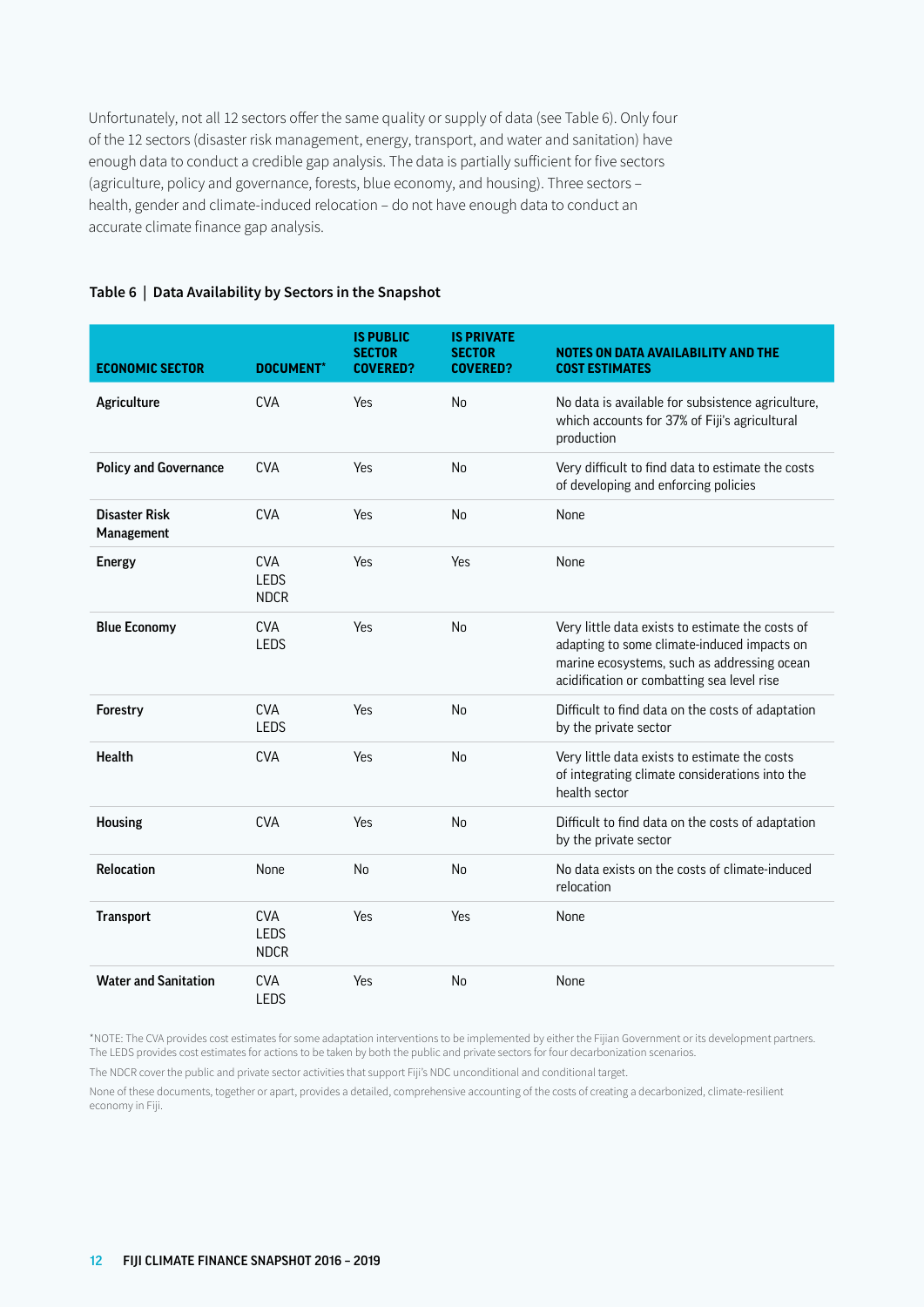## <span id="page-12-0"></span>**Key Findings from Fiji Climate Finance Snapshot: 2016 to 2019**

- **1. Current climate finance provides limited support for three core adaptation needs: coastal ecosystems, human health, and climate relocation.** Fiji's climate documents and government policy positions have identified three core adaptation priorities that are largely unsupported by current funding flows.
	- *a. Fiji's Blue Economy:* Fiji's blue economy stems from its ocean resources, including mangroves and coral reefs, which support critical economic sectors, such as tourism and fisheries. Fiji's blue economy is under growing stress, caused in large part by climate change. This Snapshot finds that although an average of FJD\$72.3 million in annual climate finance was available to support the blue economy sector during 2016-2019, a minimum of 10% of all available finance, or FJD\$7.7 million, was spent. Nearly 36% of all available funding comes from Fiji GEF 5's Ridge to Reef project, being implemented by UNDP. The Snapshot finds few public policies aimed at protecting coastal ecosystems and few cost estimates for adaptation in the blue economy, making it difficult to accurately assess the additional levels of funding needed to enhance resilience in this sector.
	- *b. Human Health:* Fiji's National Adaptation Plan (NAP) and Climate Vulnerability Assessment (CVA) identify the health sector as both a critical point of climate vulnerability and a key opportunity to build resilience. Fiji's National Development Plan (NDP) calls for the integration of climate considerations into the health sector. However, it is difficult to understand from existing estimates how much it will cost to integrate climate into healthcare. Under the Snapshot, current allocated climate finance flows come from eight projects funded by external donors which come to a total of FJD\$11.3 million per year.
	- *c. Climate-Induced Relocation:* The Ministry of Economy estimates that up to 43 villages will need to be relocated in the coming decades due to sea level rise and other climate-related impacts. The Fijian Government has therefore adopted guidelines on climate relocation and launched a *Relocation and Displaced People's Trust Fund*. The Ministry of Economy has set aside FJD\$5 million from the Environment and Climate Adaptation Levy (ECAL) in seed funding for the trust fund and will continue to set aside a certain percentage of ECAL funding every year. In addition, the International Organization for Migration (IOM) spent on average FJD\$200,000 per year in Fiji. However, no cost estimates yet exist to cover climaterelated relocation in Fiji.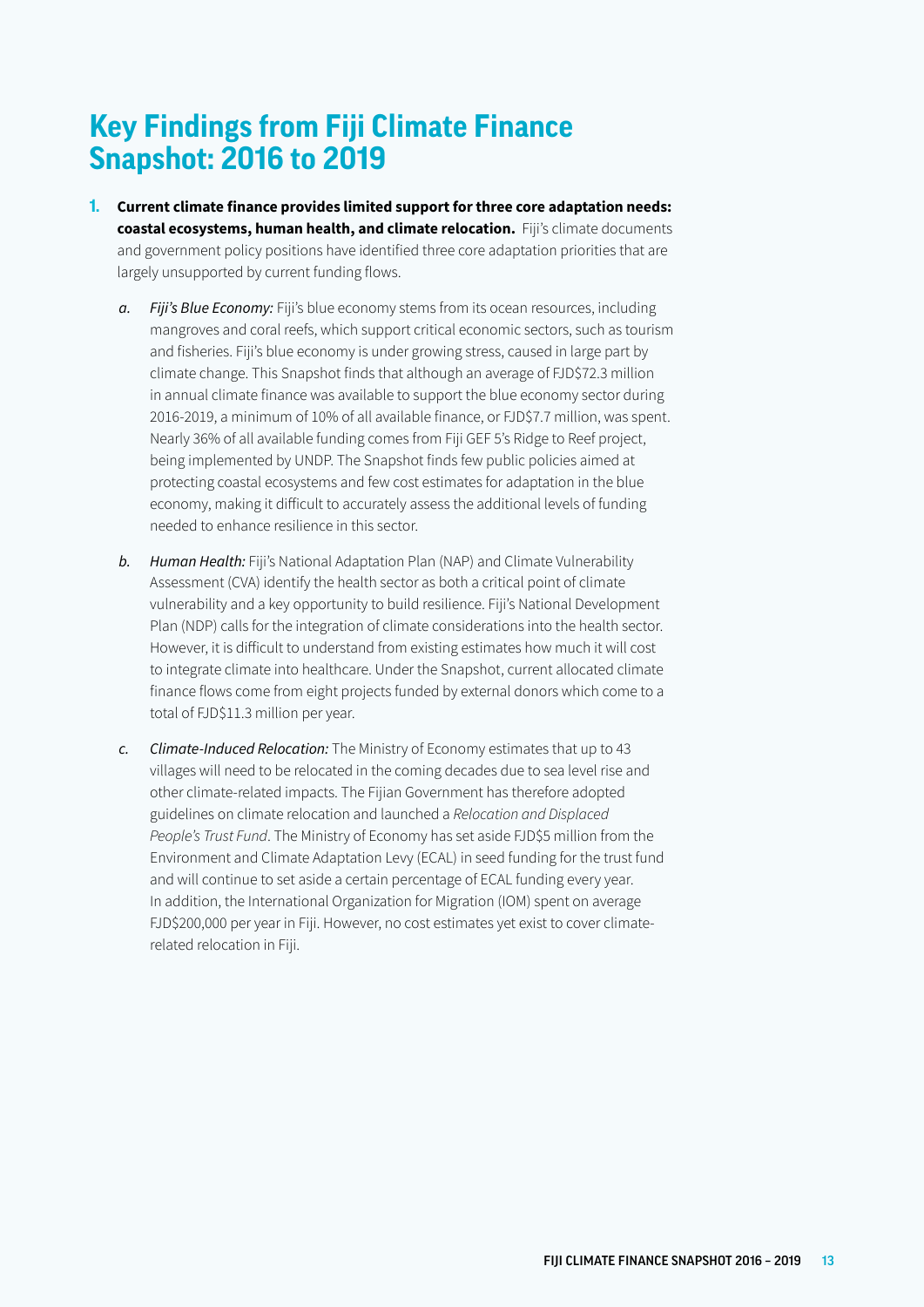#### **2. A more comprehensive assessment of estimated costs is needed, particularly**

**for adaptation.** Fiji's CVA provides the only cost estimates for actions to adapt to climate change. These estimates are comprehensive for some sectors but not for others. As shown in Table 6, there is sufficient data available to conduct a credible gap analysis for only four of the 12 sectors analyzed. In some instances, these data gaps exist because the available cost estimates in sectors such as housing, forestry, agriculture, and the blue economy are focused on interventions that can be *implemented* by the public sector, while the main *investors* in these sectors are from the private sector. Additional research and analysis should be done to improve cost estimates for adaptation, to engage the private sector in valuing climate adaptation, and to close these data gaps. In addition, the Snapshot uses climate finance data as defined and provided by the Fijian Government and its external partners. As a result, the Snapshot relies on multiple definitions of climate finance,

particularly regarding adaptation finance. This exercise highlights the fragmented nature of Fiji's climate finance landscape and underscores the importance of refining the available methodologies to track and evaluate climate finance in Fiji.

**3. Spending on disaster management is dominated by rebuilding the damage caused by Tropical Cyclone Winston.** For Fiji, climate change will magnify the intensity and frequency of tropical cyclones and floods, which pose a significant threat to Fiji's economy. The Snapshot finds that 73% of climate finance spent on disaster risk management, or more than FJD\$144 million annually since 2016, can be directly attributed to responding to or repairing damage from Tropical Cyclone Winston. The costs of rebuilding from Tropical Cyclone Winston, which wiped out one-third of the value of Fiji's GDP when it hit Fiji as a severe category 5 cyclone in February 2016, underscore that if severe natural disasters such as Winston were to

The Snapshot provides a sector-by-sector comparison between Fiji's estimated annual climate finance flows and Fiji's estimated annual climate finance needs. About FJD\$1.94 billion in domestic and international public climate finance was allocated to Fiji between 2016 and 2019.

occur regularly, they would pose an unsustainable threat to the government's financial stability. Climate change is projected to increase the intensity and frequency of extreme weather events in the region. Thus Fiji's best path to fiscal and economic resilience is to pre-emptively build its infrastructure and governing systems so that these systems can withstand severe storms when they arrive. However, this Snapshot finds that the remaining FJD\$53 million spent in public climate finance for non-Winston related disaster risk management between 2016 and 2019 falls about FJD\$131 million short of identified annual funding needs. This financing gap primarily pertains to actions aimed at integrating climate change projections into Fiji's built environment, including its buildings, infrastructure, and town planning processes.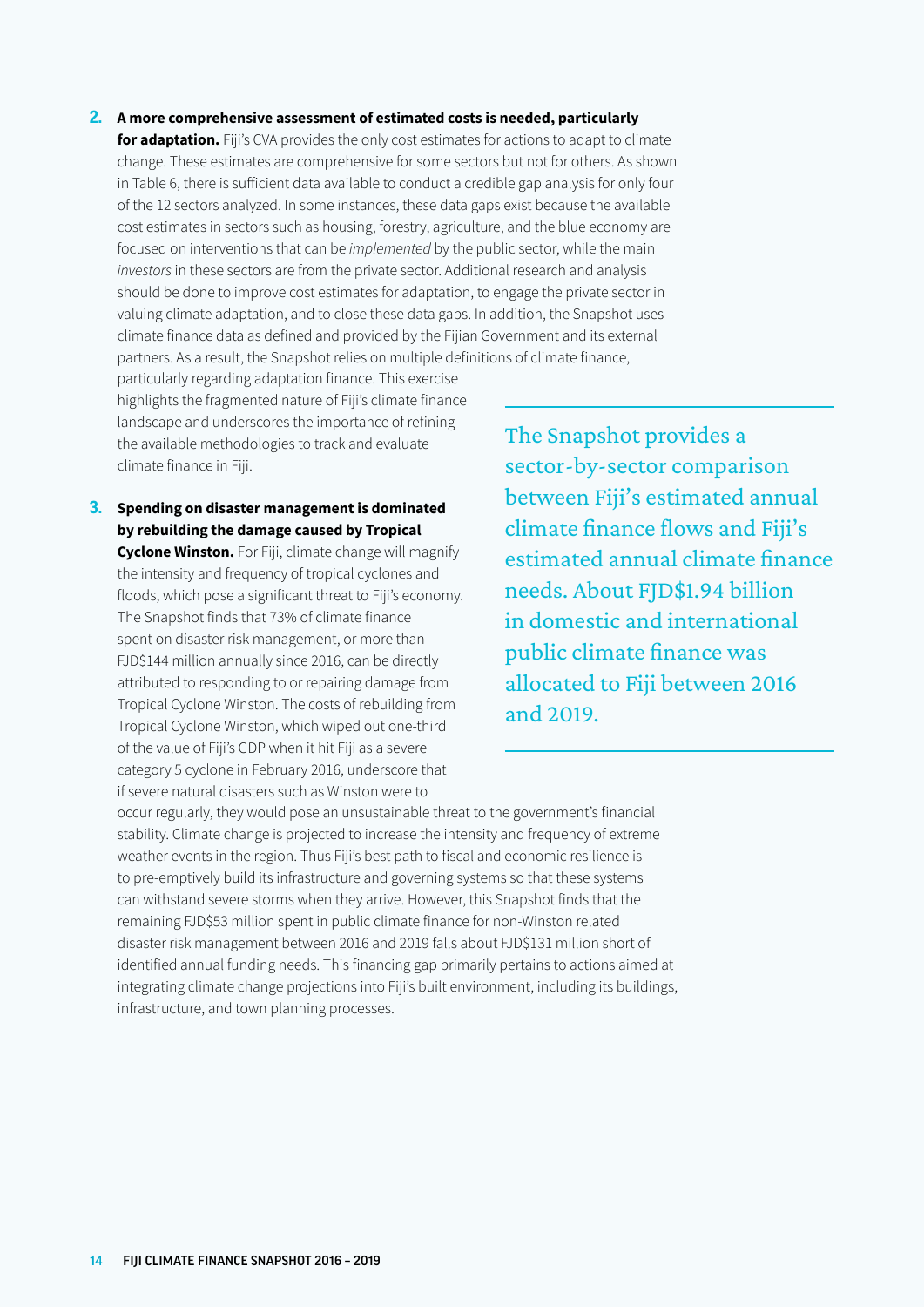#### **4. Investments to reach the target of 100% renewable energy generation by 2036**

**are lagging.** Fiji's first Nationally Determined Contribution Roadmap (NDCR) estimates that it will need to approach 100% renewable energy generation by 2030 (up from about 50% in 2019) to meet its goal to reduce emissions from electricity generation by 20% compared to business as usual (BAU). The Snapshot finds that only 16% of the public climate finance allocated to the electricity sector is going to support new renewable energy generation. Although Energy Fiji Limited, a private company, has started efforts to design several renewable energy projects, the completion of these projects has been delayed by an unfinished divestment process and the coronavirus pandemic. Most of the remaining funds are going to grid expansion. This leaves an investment gap of FJD\$336 million per year for renewable energy, including a shortfall of more than FJD\$81 million annually for solar expansion, based on the estimated annual actual expenditures of public climate finance.

**5. Further investments are needed in low-carbon transport.** Ensuring resilient, lowemission transport by land, sea, and air is vital if Fiji is to meet its climate commitments. Fiji's NDC lists transportation as one of three sectors that will enable it to meet its goal of reducing total CO<sub>2</sub> emissions by 30% by 2030. Meanwhile, the CVA identifies transportation as the sector with "the largest investment needs for building the country's resilience." The Snapshot finds significant recent investments to restore and strengthen Fiji's transportation infrastructure. However, it also finds limited efforts in policies, regulations, or existing infrastructure projects to reduce emissions from Fiji's vehicle and vessel fleets. While most investments to reduce emissions from road transport will come from the private sector, the LEDS calls on the public sector to invest in "proof of concept" low carbon vessels for marine transport. The LEDS estimates that it would cost on average of FJD\$12 million annually to pilot low-carbon vessels for inter-island marine transport.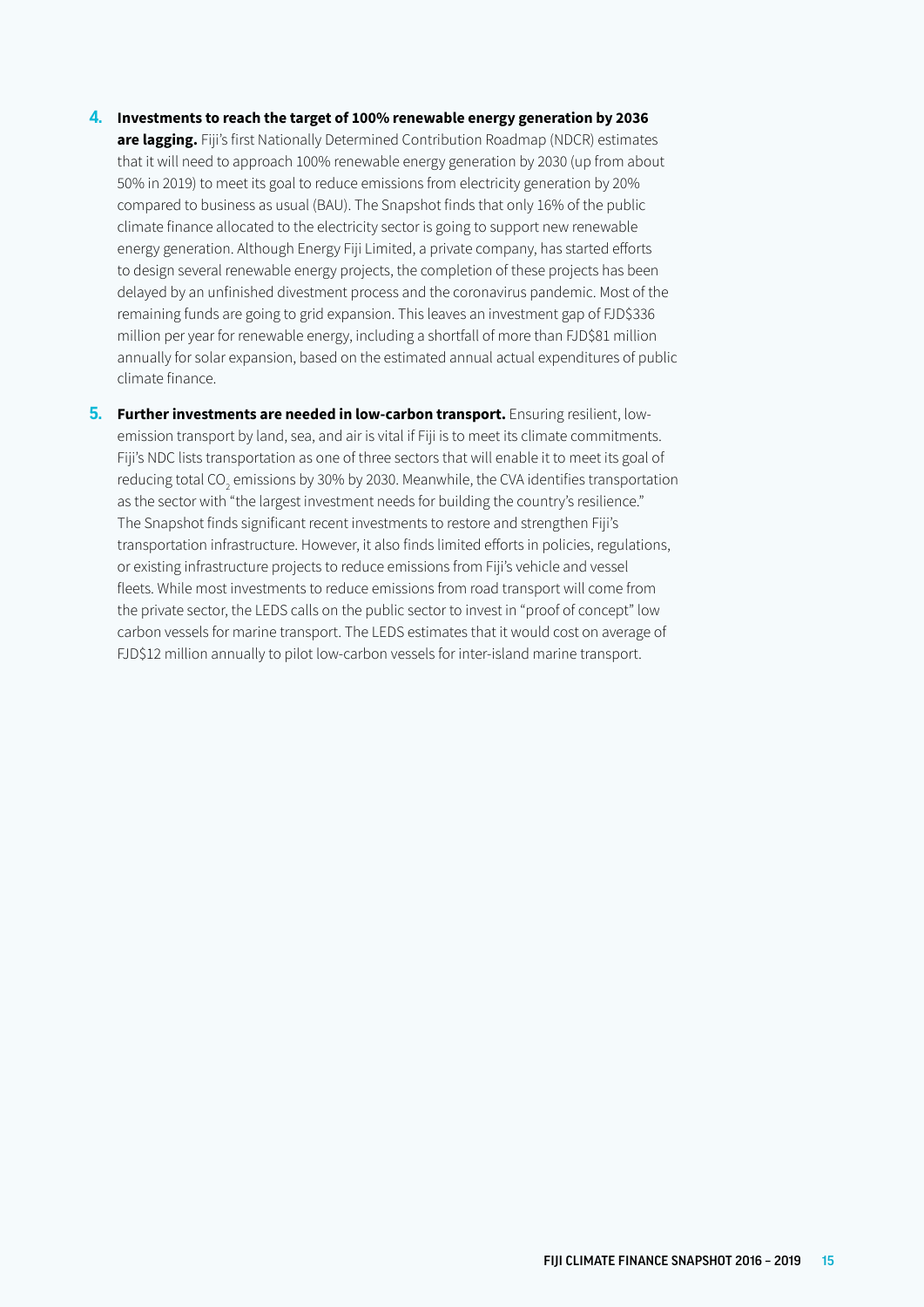## <span id="page-15-0"></span>**Introduction**

The intensifying impacts of climate change pose an urgent and grave threat to Fiji's development ambitions. As a small island nation of almost 900,000 people living across 110 islands, Fiji is exposed to significant climate risks, including severe flooding and tropical cyclones. Fiji's CVA estimates that tropical cyclones and floods currently inflict average losses of more than FJD\$500 million per year – an amount equal to 5% of Fiji's annual GDP.

Fiji's recent history shows that one of these events can lead to devastating damages. In February 2016, Tropical Cyclone Winston hit Fiji as a severe category 5 storm, which was so strong that it forced forecasters to consider adding a category 6 classification. In 36 hours, Winston inflicted damages of FJD\$2.9 billion, wiping out a third of the value of Fiji's GDP.

In the aftermath of Tropical Cyclone Winston, the Fijian Government has made addressing climate change a top government priority. The government is taking a multi-pronged approach to reach its long-term

goal of building a climate-resilient, net-zero carbon economy by 2050. First, Fiji has established a wide set of ambitious climate targets – including a target from its National Development Plan (NDP) to achieve 100% renewable energy generation by 2036. Second, Fiji is working to finalize policies such as a Climate Change Bill that will provide the legal and regulatory framework to meet these targets. Third, in October 2017, Fiji became the first developing country to successfully issue a sovereign green bond, which raised FJD\$100 million to fund climate projects. Fourth, Fiji raised more than FJD\$392 million between August 2017 and December 2019 from its Environmental and Climate Adaptation Levy, a consortium of taxes on specific goods, services, and income to fund domestic efforts to adapt to climate change. Finally, Fiji has published several comprehensive strategies that delineate the specific interventions Fiji could make to address climate change (see Table 7). These strategies are intended to assist the Ministry of Economy with thinking through how to mainstream climate considerations into its budgeting and planning decisions.

## **Table 7 | Fiji's Development Plans and Climate Strategies Used in the Snapshot**

| <b>DOCUMENT TITLE</b>                                                      | <b>PUBLISHING INSTITUTION</b>                                                                | <b>PUBLICATION</b><br><b>DATE</b> | <b>IMPLEMENTATION</b><br><b>TIMEFRAME</b> |
|----------------------------------------------------------------------------|----------------------------------------------------------------------------------------------|-----------------------------------|-------------------------------------------|
| <b>Climate Vulnerability Assessment</b><br>(CVA)                           | The World Bank and the Fijian<br>Ministry of Economy                                         | October 2017                      | 10 years, roughly<br>2018 to 2028         |
| 5-Year and 20-Year National<br>Development Plan (NDP)                      | Fijian Ministry of Economy                                                                   | November 2017                     | 2017 to 2021<br>2017 to 2036              |
| <b>National Adaptation Plan (NAP)</b>                                      | International Institute for Sustainable<br>Development and the Fijian Ministry<br>of Economy | December 2018                     | Five years, roughly<br>2019 to 2024       |
| <b>Low Emissions Development</b><br>Strategy (LEDS)                        | The Global Green Growth Institute<br>and the Fijian Ministry of Economy                      | December 2018                     | Through 2050,<br>about 2018 to 2050       |
| <b>Nationally Determined Contribution</b><br>Implementation Roadmap (NDCR) | The Global Green Growth Institute<br>and the Fijian Ministry of Economy                      | March 2018                        | Through 2030,<br>roughly 2018 to<br>2030  |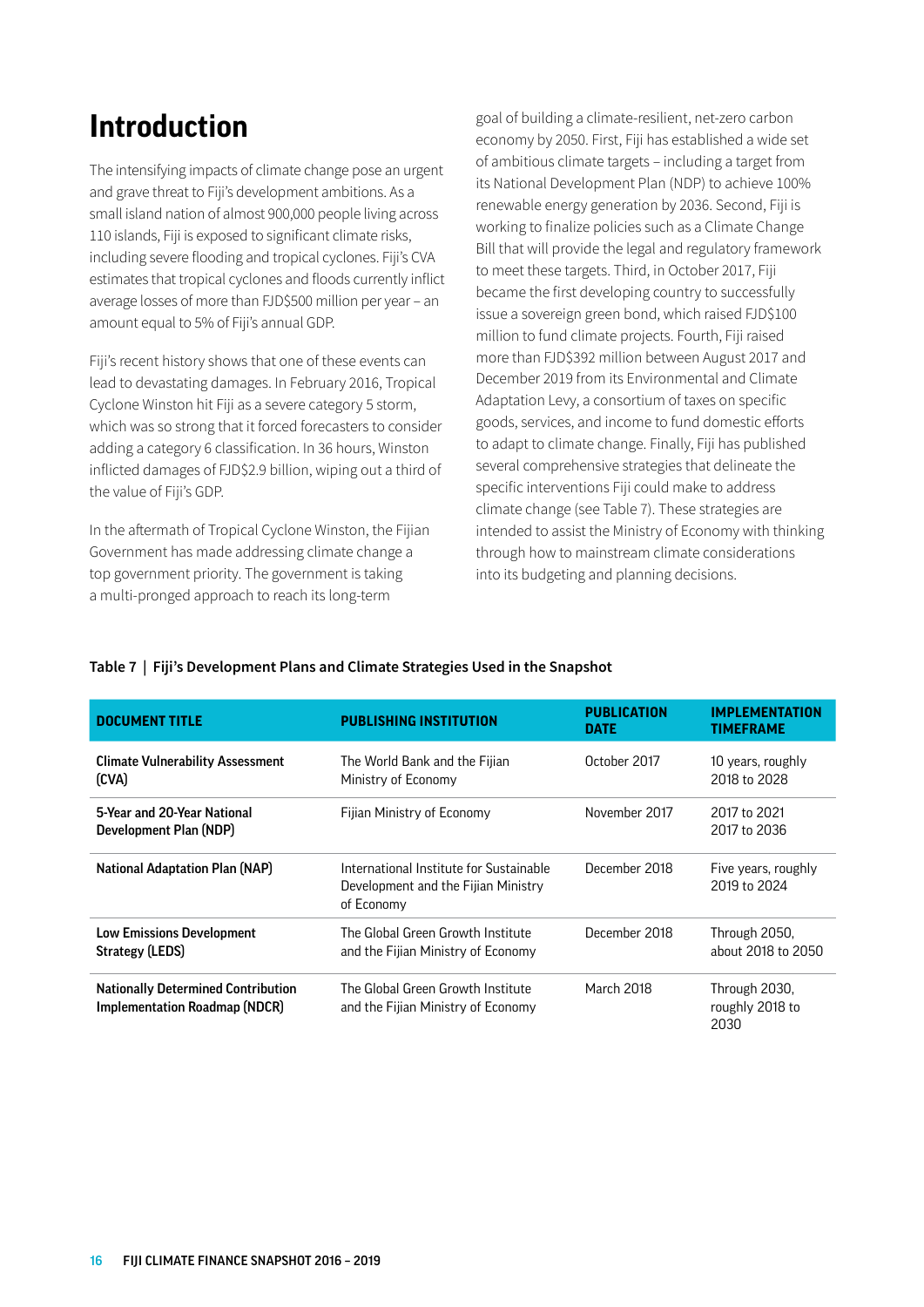<span id="page-16-0"></span>Consistent with its commitment to build a climate resilient economy, the Fijian Ministry of Economy commissioned this Climate Finance Snapshot. This Snapshot provides a stock take of the current trends in domestic and international climate finance in Fiji. It examines flows from the Fijian Government, bilateral and multilateral organizations, foundations, and non-profit organizations. It covers allocations and expenditures from 2016 to 2019. The Snapshot does not consider investments from private financial institutions or businesses.

The Snapshot is designed to provide a sector-by-sector comparison of the average annual public climate finance available in Fiji with the estimated climate finance needs. Where possible, the Snapshot includes an analysis of the estimated actual expenditures, but as discussed in the methodology above, there were significant barriers to securing expenditure data from external funders. The Ministry of Economy intends to incorporate the findings of this Snapshot into subsequent planning processes, including a forthcoming Climate Finance Country Program.

In this document, data on Fiji's domestic climate finance comes from the Climate Change Division in the Ministry of Economy, which maintains a monthly accounting of all projects funded by the government that the Ministry deems related to climate change. The data on international climate finance investments comes from several sources and includes grants and loans. Fiji's National Development Plan (NDP) guides all operational and budgetary decisions by the Ministry of Economy and therefore forms the backbone of the Snapshot. It lays out Fiji's development goals, policy priorities, strategies, and proposed projects for more than two dozen topical areas, ranging from energy to health. This Snapshot uses the climate-related policies and strategies in the NDP to determine the priority interventions for each sector. However, the NDP does not provide cost estimates. These are instead gathered from the NDCR, CVA and LEDS. Further details on the methodology are discussed above.

Roughly FJD\$1.94 billion in domestic and international public climate finance was allocated to Fiji annually during the Snapshot. About FJD\$781 million was spent annually. Both figures fall short of the FJD\$3.28 billion in annual identified climate finance needs.

## **National Trends**

Overall an estimated FJD\$1.94 billion in domestic and international public climate finance was allocated to Fiji annually between 2016 and 2019 (see Table 8). In the end, roughly FJD\$781 million of this allocated funding was spent annually. Both the total amount allocated and spent amounts fall short of the FJD\$3.28 billion in annual climate finance needs, as determined by available estimates. However, sizeable gaps in available cost estimates, especially for adaptation actions, mean that the full cost of meeting Fiji's climate goals is likely higher than the estimated needs identified in this Snapshot.

Current climate finance investments support a range of mitigation and adaptation interventions, from projects to increase Fiji's renewable energy generation capacity to projects aimed at relocating communities. Despite this breadth of activities, 85% of all spent public climate finance was concentrated in three sectors: disaster risk management, transport, and water and sanitation (see Table 8). The transport sector accounted for almost 50% of all estimated actual expenditures. Efforts to respond to and rebuild from Tropical Cyclone Winston account for FJD\$144 million, or almost 18% of all annual public climate finance spent since 2016.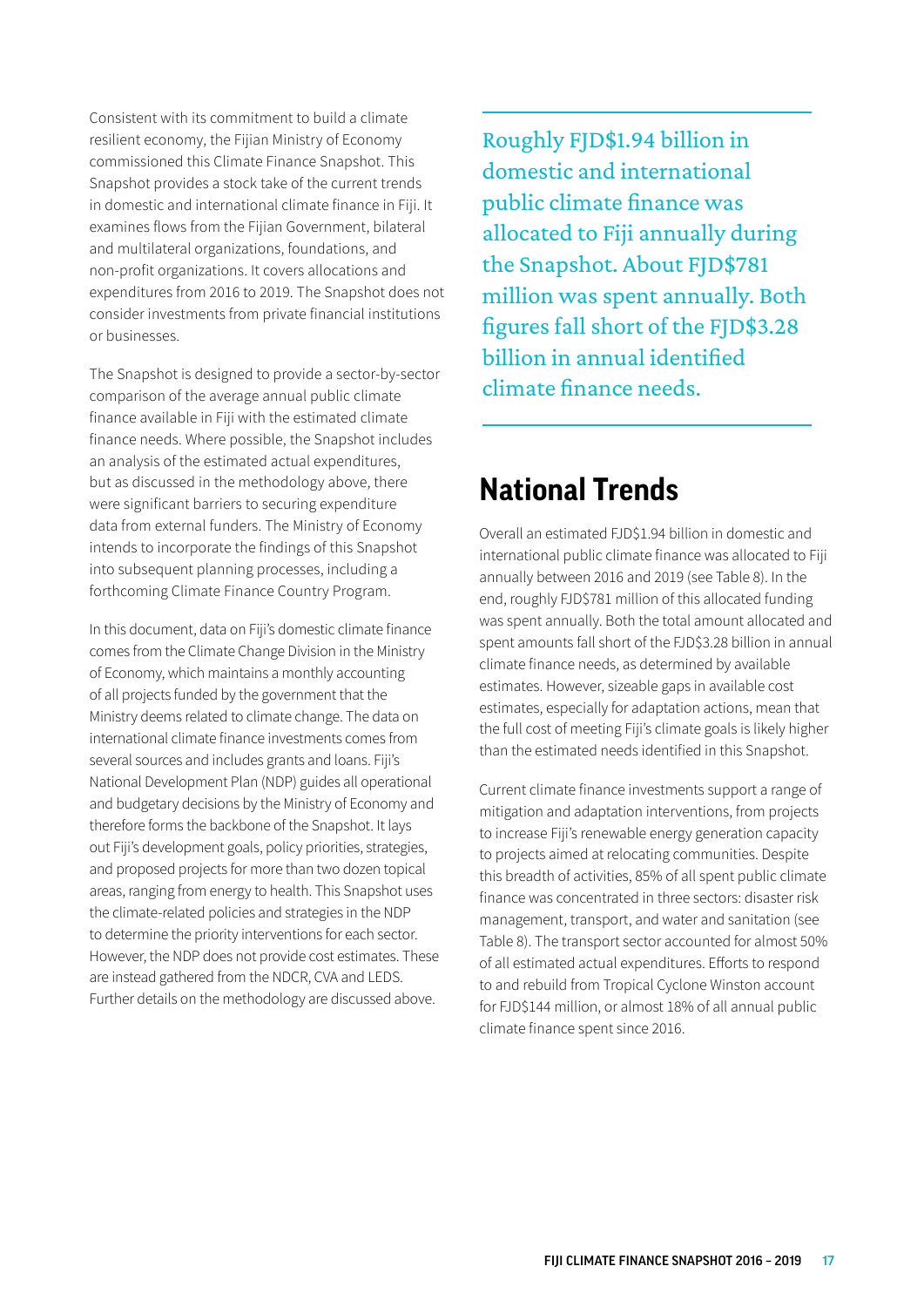#### **Table 8 | Summary of Investments and Needs by Sector**

| <b>SECTOR</b>                              | <b>AVERAGE ANNUAL</b><br><b>ALLOCATED*</b><br><b>FUNDING</b><br>(FJD PER YEAR) | <b>PERCENT OF</b><br><b>ESTIMATED</b><br><b>ALLOCATIONS</b> | <b>AVERAGE ANNUAL</b><br><b>EXPENDITURE*</b><br>(FJD PER YEAR) | <b>PERCENT OF</b><br><b>ESTIMATED</b><br><b>EXPENDITURES*</b> | <b>TOTAL ESTIMATED</b><br><b>ANNUAL NEEDS**</b><br>(FID PER YEAR) | <b>PERCENTAGE OF</b><br><b>ANNUAL ESTIMATED</b><br>NEEDS** |
|--------------------------------------------|--------------------------------------------------------------------------------|-------------------------------------------------------------|----------------------------------------------------------------|---------------------------------------------------------------|-------------------------------------------------------------------|------------------------------------------------------------|
| <b>Disaster Risk</b><br><b>Managements</b> | FJD 779,784,007                                                                | 40.18%                                                      | FJD 197,340,721                                                | 25.24%                                                        | FID 275.870.000                                                   | 8.39%                                                      |
| <b>Transport</b>                           | FJD 636,150,348                                                                | 32.78%                                                      | FJD 383,434,761                                                | 49.04%                                                        | FJD 2,259,277,427                                                 | 68.75%                                                     |
| <b>Water and</b><br><b>Sanitation</b>      | FJD 173,185,475                                                                | 8.92%                                                       | FJD 86,370,851                                                 | 11.05%                                                        | FJD 162,650,000                                                   | 4.95%                                                      |
| Electricity                                | FID 88.417.134                                                                 | 4.56%                                                       | FJD 55,204,518                                                 | 7.06%                                                         | FJD 561,663,741                                                   | 17.09%                                                     |
| Agriculture                                | FID 74.060.965                                                                 | 3.82%                                                       | FJD 32,681,315                                                 | 4.18%                                                         | FJD 1,247,429                                                     | 0.04%                                                      |
| <b>Blue Economy</b>                        | FID 72.374.383                                                                 | 3.73%                                                       | FID 7.784.803                                                  | 0.99%                                                         | FID 5.470.000                                                     | 0.17%                                                      |
| Policy and<br>Governance                   | FJD 56,899,171                                                                 | 3.09%                                                       | FID 9.219.412                                                  | 1.18%                                                         | FID 500.000                                                       | 0.02%                                                      |
| <b>Housing</b>                             | FJD 30,164,062                                                                 | 1.55%                                                       | FJD 5,590,975                                                  | 0.72%                                                         | FJD 11,390,000                                                    | 0.35%                                                      |
| Health                                     | FJD 11,308,348                                                                 | 0.58%                                                       | FJD <sub>0</sub>                                               | 0.00%                                                         | FJD 130,000                                                       | 0.00%                                                      |
| <b>Forests</b>                             | FJD 10,138,681                                                                 | 0.52%                                                       | FJD 4,221,067                                                  | 0.54%                                                         | FJD 7,789,663                                                     | 0.24%                                                      |
| Migration/<br><b>Relocation</b>            | FJD 5,261,998                                                                  | 0.27%                                                       | FJD <sub>0</sub>                                               | 0.00%                                                         | FID <sub>0</sub>                                                  | 0.00%                                                      |
| <b>TOTAL</b>                               | FID 1.937.744.572                                                              | 100.00%                                                     | FID 781.848.423                                                | 100.00%                                                       | FID 3.285.988.260                                                 | 100%                                                       |

\* NOTE: The annual budget allocation provides an indication of the total possible amount of public climate finance that was available to the relevant activities and from all known funders. The availability of data on actual spending varies significantly by funder and could not been secured for every project that was implemented.

\*\* Note: Cost estimates are provided by the LEDS, NDCR, and CVA. The LEDS and NDCR provide cost estimates for mitigation efforts that could be led by either the public or private sectors. The CVA provides all the cost estimates for adaptation related interventions. It focuses on initiatives that could be implemented by the public sector.

Available cost estimates for mitigation and adaptation interventions are sufficient for an informative gap analysis in four of the 12 sectors in the Snapshot (disaster risk management, energy, transport, and water and sanitation). Data gaps in three sectors (health, gender and relocation) hinder a credible analysis of the climate

finance gaps. Finally, the available data for five sectors (agriculture, forestry, housing, policy and governance, and the blue economy) is partially sufficient (see Table 6). Further analysis for each sector is presented below, organized according to the quality of the data.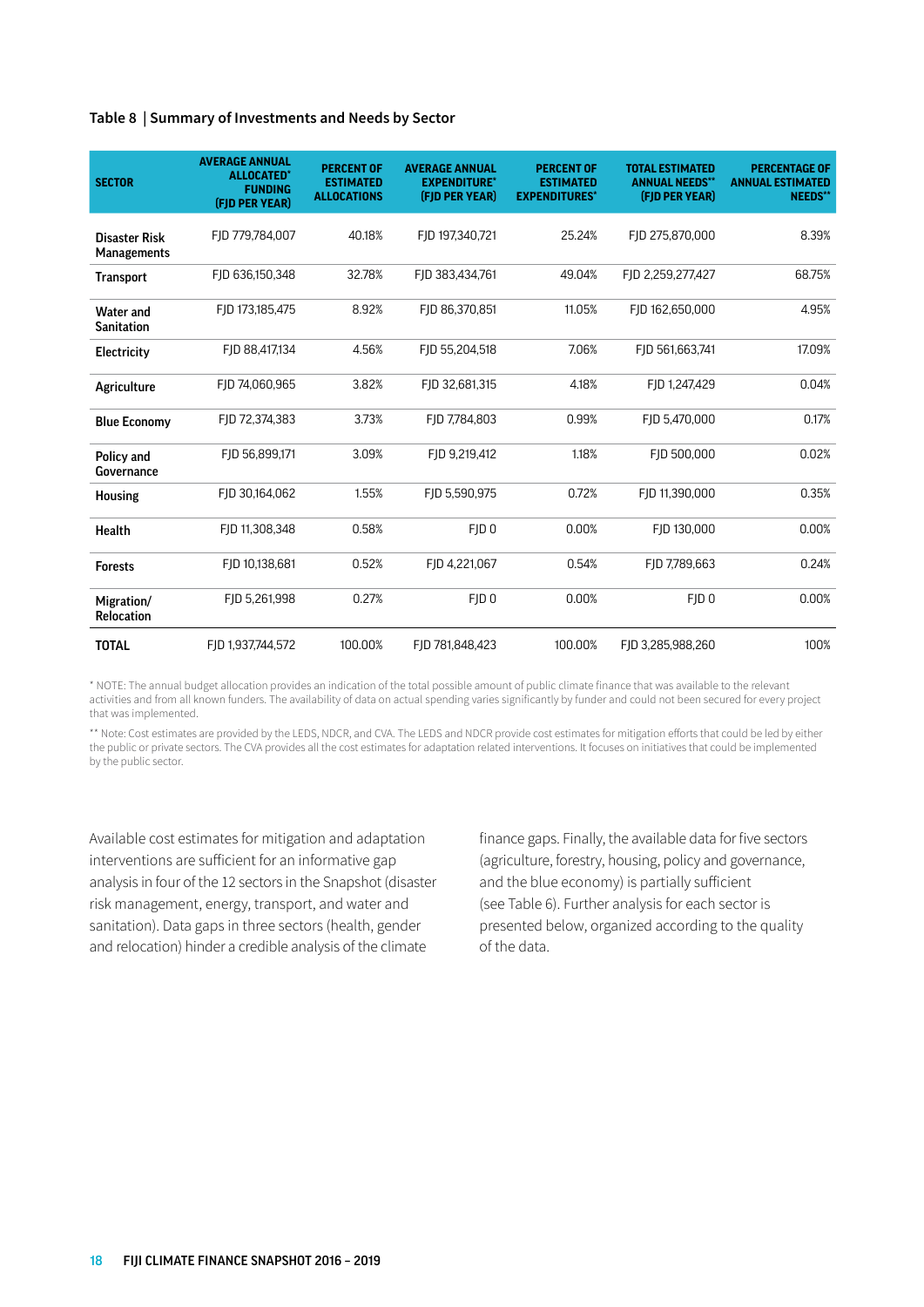## <span id="page-18-0"></span>**SECTORS WITH THE BEST AVAILABLE DATA**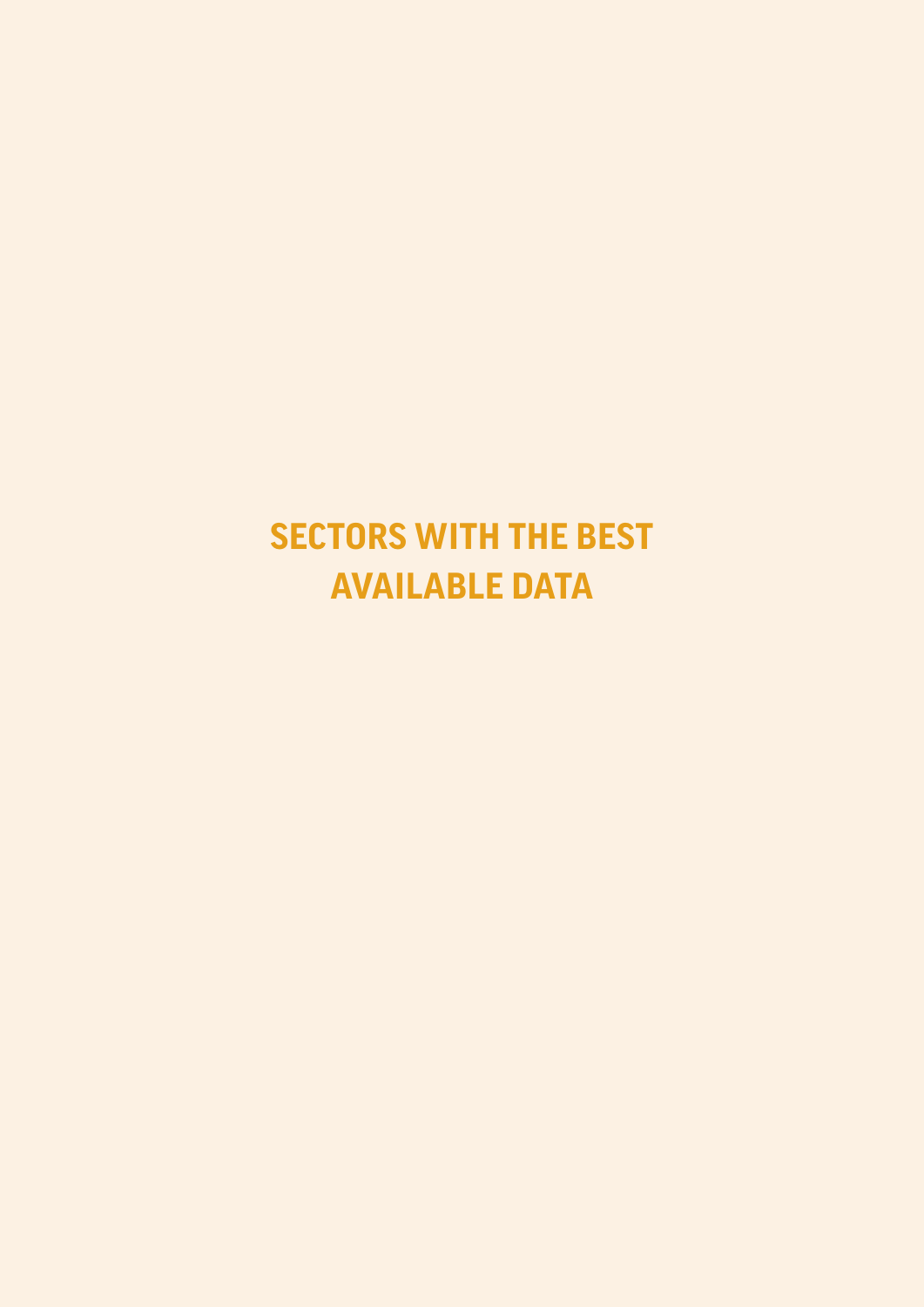## <span id="page-19-0"></span>**The Disaster Risk Management Sector**

## **SYNOPSIS**

Climate change will magnify the intensity and frequency of tropical cyclones and floods, which pose a significant threat to Fiji's economy and development prospects. The CVA estimates that between 1970 and 2016, 130 disasters, including 110 tropical cyclones and major floods, hit Fiji and affected almost 3.3 million people. The CVA also estimates that losses from tropical cyclones and floods currently push an average of 25,700 Fijians into poverty every year and warns that this could rise to 32,800 by 2050. Tropical Cyclone Winston negatively impacted 540,000 people. It caused damages worth more than FJD\$2 billion – equal to roughly 33% of the value of Fiji's GDP.

Tropical Cyclone Winston inflicted a significant financial burden on the government's national budget – Fiji accepted more than FJD\$220 million in emergency loans from the World Bank and Asian Development Bank to ensure the Fijian Government had sufficient resources to pay for immediate disaster recovery initiatives, including rebuilding roads, schools, and villages. Roughly FJD \$144 million, or almost 18% of the annual budget, has been spent on rebuilding from the damage, including almost FJD \$68 million on rebuilding and upgrading schools so they can withstand future category 5 cyclones. This underscores that Fiji's fiscal stability is quite vulnerable to the unexpected costs incurred by severe external event, such as cyclones or a pandemic, both of which are projected to become more severe as the impacts of climate change intensify.

Fiji's recent experience with disasters shows that the social and economic damage of a disaster can be exacerbated or mitigated by several complex factors, such as the health of local ecosystems, the resilience of the built infrastructure, and the response and preparedness of the affected communities. Thus, efforts to integrate climate considerations into the other economic sectors discussed

in the Snapshot and to strengthen the capacity of these sectors to respond to external stressors also bolster Fiji's resilience to natural disasters. This analysis of the disaster risk management sector covers all projects and cost estimates that can be directly attributed to either preparing for a disaster or recovering from one. The available cost estimates for the sector are sufficient to conduct a gap analysis (see Table 6).

This Snapshot finds that an average of FJD\$779 million was allocated annually between 2016 and 2019 to disaster risk management and at least FJD\$197 million was spent. These actual expenditures fall short of the estimated annual needs of FJD\$275 million. The estimated annual needs focus on interventions like developing hazard maps and upgrading public infrastructure – in addition to what was affected by TC Winston – so it can withstand future storms. FJD\$144 million, or 73% of the actual expenditures, are tied to responding to the damage inflicted by Tropical Cyclone Winston.

## **EXISTING ANALYSIS OF FINANCE NEEDS**

The only available cost estimates for disaster risk management are given by the CVA, which calls for FJD\$2.75 billion to be invested over 10 years to improve hazard management. The CVA identifies a range of projects that should be prioritized, from infrastructure projects to initiatives that strengthen Fiji's ability to integrate climate data into its disaster management strategies.

The NDP does not have a chapter with policy goals or strategies that are explicitly focused on disaster risk management. Instead, these policies are included in the chapters on "expanding the rural economy" and "sustainable cities and towns." This Snapshot compiles the relevant policies and strategies from those chapters to create the list of policies and strategies that Fiji has identified as priority areas to improve disaster risk management.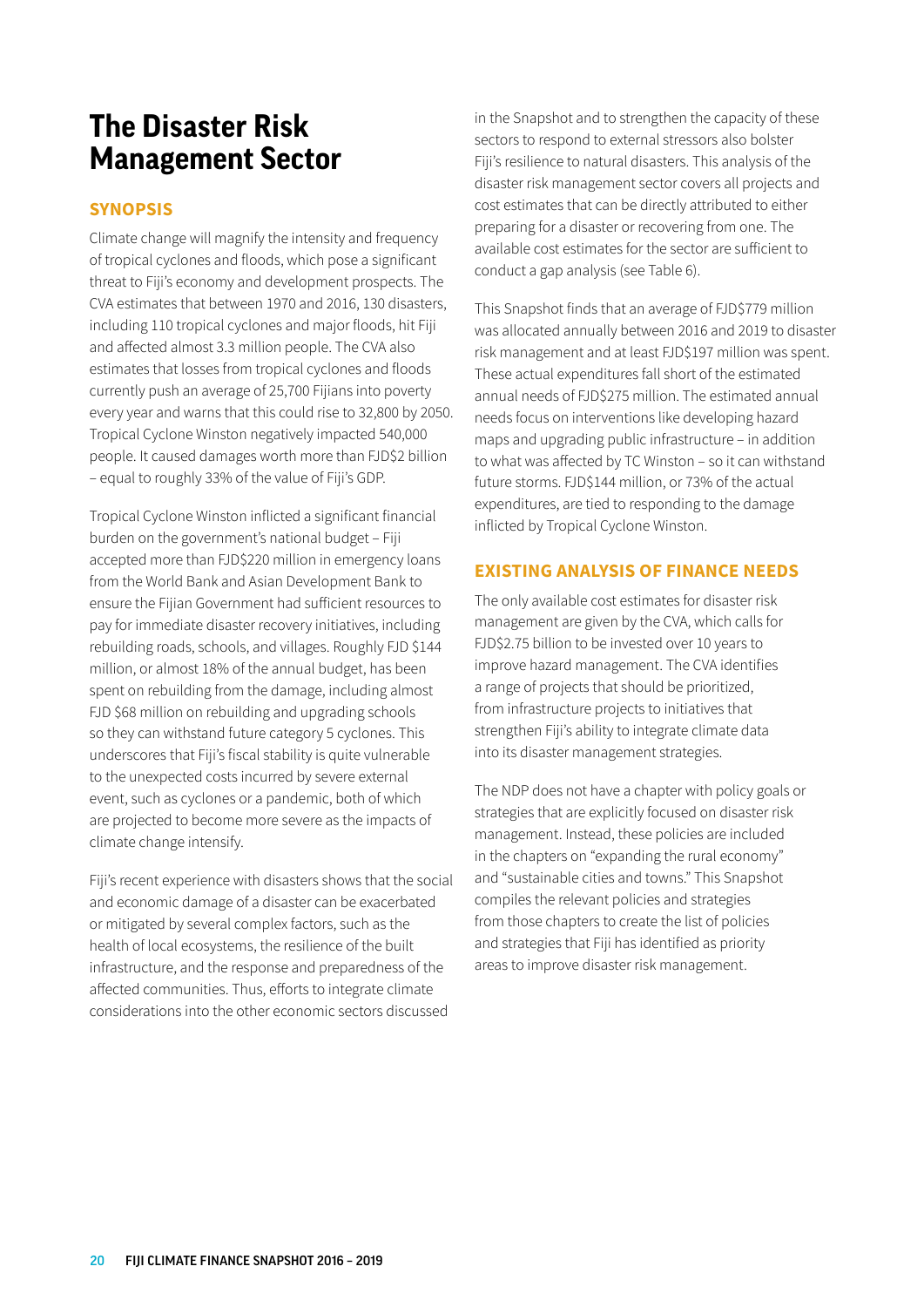#### **Table 9 | Climate Finance Snapshot - Disaster Risk Management**

| <b>GOVERNMENT POLICY OBJECTIVES</b>                                                                                                                | <b>ANNUAL CLIMATE</b><br><b>FINANCE NEEDS**</b><br>(FJD PER YEAR) | <b>ANNUAL BUDGET</b><br>ALLOCATIONS*<br>(FJD PER YEAR) | <b>ANNUAL ACTUAL</b><br><b>SPENDING</b> *<br>(FJD PER YEAR) |
|----------------------------------------------------------------------------------------------------------------------------------------------------|-------------------------------------------------------------------|--------------------------------------------------------|-------------------------------------------------------------|
| Include vulnerability assessments and climate<br>change and natural hazards impact projections in<br>infrastructure and urban planning             | FJD 58,575,000                                                    | FJD 70,049,767                                         | FJD 15,549,320                                              |
| Develop an integrated policy, approach, and<br>operational plan to effectively address disaster<br>management                                      | FJD 695,000                                                       | FJD 23,623,857                                         | FJD 1,095,053                                               |
| National and subnational budgets include<br>processes to plan for disaster events and include<br>emergency funding to respond to natural disasters | FJD 10,000                                                        | FJD 362,614,055                                        | FJD 57,475,994                                              |
| Ensure rural community buildings are cyclone and<br>flood resistant                                                                                | FJD 216,590,000                                                   | FJD 323,496,328                                        | FJD 123,220,354                                             |
| TOTAL: DISASTER RISK MANAGEMENT                                                                                                                    | FJD 275,870,000                                                   | FJD 779,784,007                                        | FID 197.340.721                                             |

\* NOTE: The annual budget allocation provides an indication of the total possible amount of public climate finance that was available to the relevant activities and from all known funders. The availability of data on actual spending varies significantly by funder and could not been secured for every project that was implemented.

\*\* Note: Cost estimates are provided by the CVA and cover interventions that could be implemented by the public sector.

### **CURRENT FUNDING FLOWS**

An average of FJD\$779 million annually was allocated to hazard management between 2016 and 2019 (see Table 9) and at least FJD\$197 million was actually spent. As mentioned above, this spending is heavily skewed toward investments related to responding to and recovering from Tropical Cyclone Winston, which accounts for 79%, or more than FJD\$616 million, of annual allocations and at least FJD\$144 million, or 73% of all actual spending in this sector (see Table 10).

This includes more than FJD\$220 million in emergency loans issued by the World Bank and Asian Development Bank to the Fijian Government. Additionally, more than FJD\$323 million was allocated to rehabilitate the schools, hospitals, and other public infrastructure that were damaged by Winston and at least FJD\$123 million was spent. The Fijian Government is also rebuilding all the damaged school buildings so that they meet the specifications required to withstand a category 5 cyclone to shield the country and its budget from the same scale of damage during the next Winston-like event.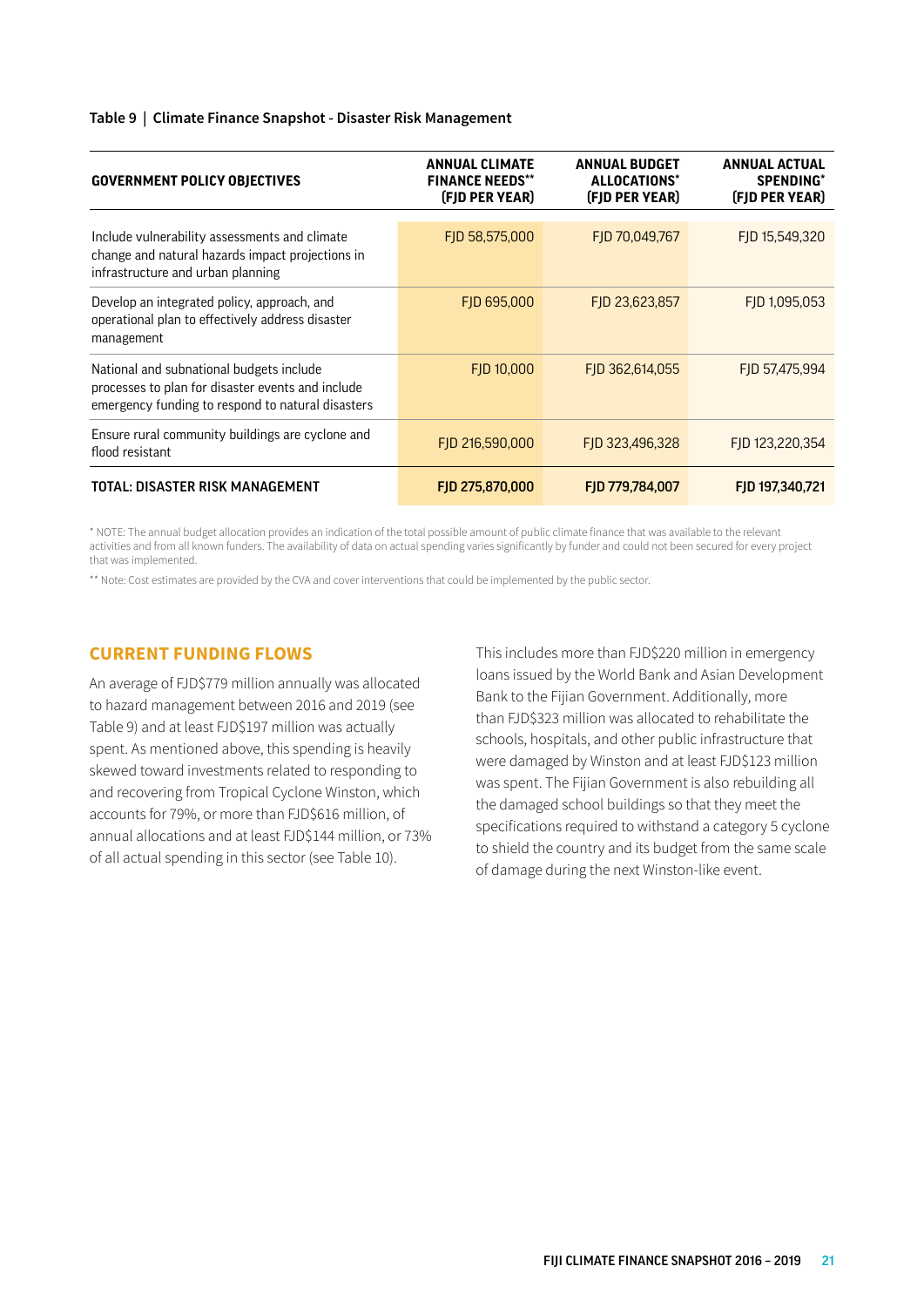#### **Table 10 | Spending in Disaster Risk Management Attributed to Tropical Cyclone Winston**

|                                                       | <b>PROJECTS IN</b><br><b>SNAPSHOT</b> | <b>ANNUAL BUDGET</b><br>ALLOCATIONS*<br>(FJD PER YEAR) | <b>PERCENT</b><br><b>OF ALL</b><br><b>ALLOCATIONS</b> | <b>ANNUAL ACTUAL</b><br><b>SPENDING*</b><br>(FJD PER YEAR) | <b>PERCENT</b><br><b>OF ALL</b><br><b>SPENDING</b> |
|-------------------------------------------------------|---------------------------------------|--------------------------------------------------------|-------------------------------------------------------|------------------------------------------------------------|----------------------------------------------------|
| Non Tropical Cyclone<br><b>Winston Spending</b>       | 98                                    | FJD 163,587,088                                        | 21%                                                   | FJD 53,132,219                                             | 27%                                                |
| <b>Response to Tropical</b><br><b>Cyclone Winston</b> | 39                                    | FJD 616,196,919                                        | 79%                                                   | FJD 144,208,502                                            | 73%                                                |
| <b>TOTAL</b>                                          | 137                                   | FJD 779,784,007                                        | 100%                                                  | FJD 197,340,721                                            | 100%                                               |

\* NOTE: The average annual amount allocated provides an indication of the total possible amount of public climate finance that was available to the relevant activities and from all known funders. The availability of data on actual expenditures varies significantly by funder and could not been secured for every project that was implemented.

Between 2016 and 2019, FJD\$163 million was invested into projects that were not directly related to Tropical Cyclone Winston. These projects focus on a range of activities, from building cyclone-proof emergency shelters to upgrading or maintaining early warning and climate information systems. The Nadi River Flood rehabilitation project, currently in the initial stages of implementation, accounts for 9% of all non-Winston related planned spending in the sector. So far, roughly FJD\$0.63 million, or 0.32%, of the allocated funds have been spent.

Overall, external funders account for an estimated 68% of all allocated finance on disaster risk management (see Table 11). Almost half of the available external finance stems from the FJD\$220 million in emergency loans provided by the World Bank and Asian Development Bank to respond to Tropical Cyclone Winston. Aside from this, external donors are currently supporting a wide range of initiatives, including training on disaster preparedness and response, programs to improve access to and use of climate-related data, and projects to develop insurance products.

#### **Climate Finance Gaps**

The FJD\$53 million in annual expenditures on non-Winston-related disaster risk management actions identified in the Snapshot are 19% of the FJD\$275 million in annual needs identified in the CVA. In a comparison of the estimated needs to the actual spending levels, the Snapshot finds financing gaps for two policy objectives. One, there is a shortfall of FJD\$93 million for the policy objective to "ensure rural community buildings are cyclone and flood resistant." Two, there is a financing gap of FJD\$43 million for the policy objective to "include vulnerability assessments and climate change and natural hazards impact projections in infrastructure and urban planning."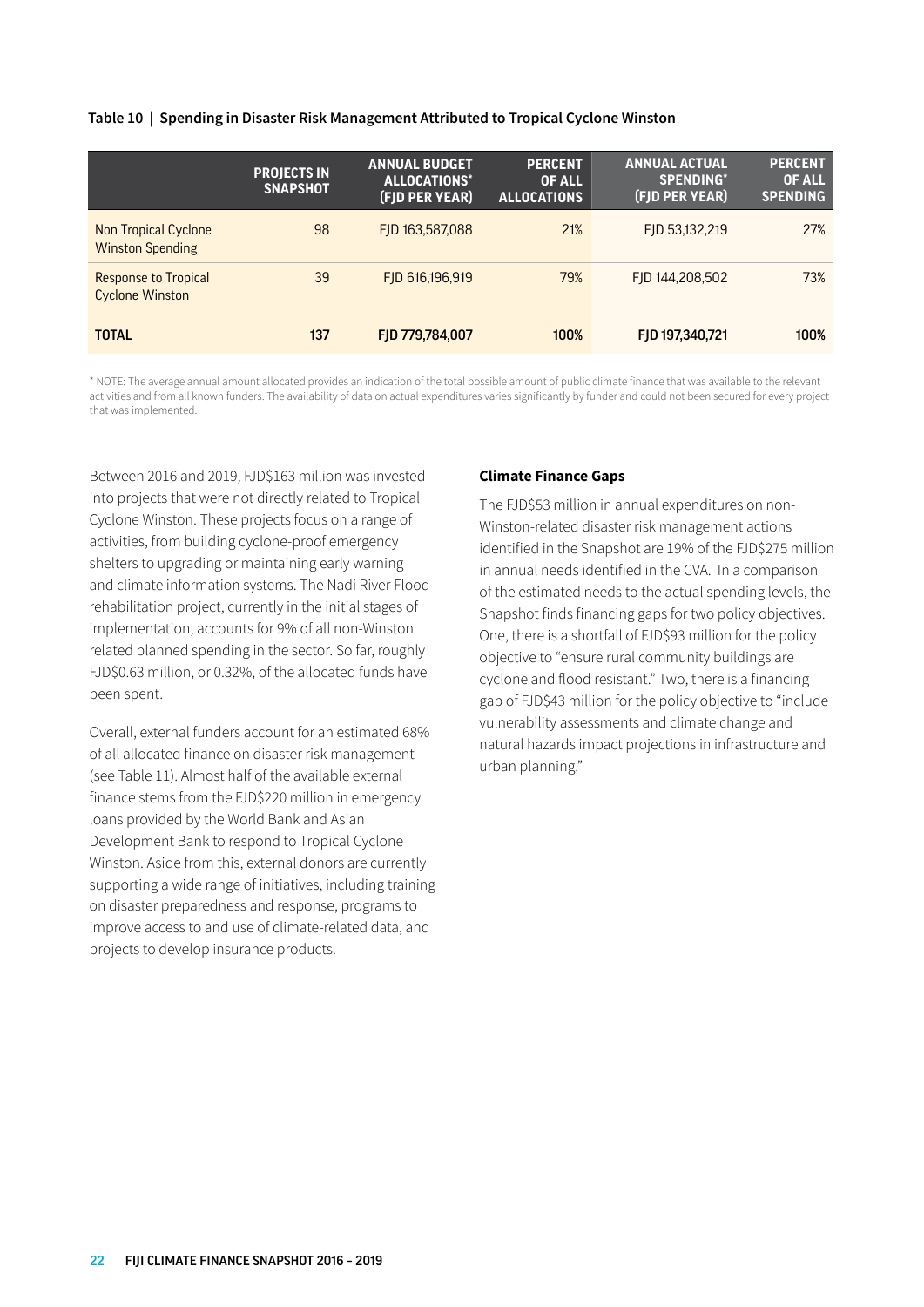## **Table 11 | Breakdown of Funders in the Disaster Risk Management Sector**

|                          | <b>ANNUAL BUDGET</b><br>ALLOCATIONS*<br>(FJD PER YEAR) | <b>PERCENT OF ALL</b><br>ALLOCATIONS | <b>ANNUAL ACTUAL</b><br><b>SPENDING*</b><br>(FJD PER YEAR) | <b>PERCENT OF ALL</b><br><b>SPENDING</b> |
|--------------------------|--------------------------------------------------------|--------------------------------------|------------------------------------------------------------|------------------------------------------|
| <b>External Donors</b>   | FJD 553,062,447                                        | 68%                                  | FJD 22,893,686                                             | 12%                                      |
| <b>Fijian Government</b> | FJD 246,721,560                                        | 32%                                  | FJD 174,447,035                                            | 88%                                      |
| <b>All Spending</b>      | FJD 779,784,007                                        | 100%                                 | FJD 197,340,721                                            | 100%                                     |

#### **BREAKDOWN BY POLICY OBJECTIVE**

| Include natural hazards in planning                 | <b>Annual Budget</b><br><b>Allocations*</b>  | <b>Percent of All</b><br><b>Allocations</b> | <b>Annual Actual</b><br>Spending*             | <b>Percent of All</b><br><b>Spending</b> |
|-----------------------------------------------------|----------------------------------------------|---------------------------------------------|-----------------------------------------------|------------------------------------------|
| <b>External Donors</b>                              | FJD 25,833,211                               | 37%                                         | FID 108.511                                   | 1%                                       |
| <b>Fijian Government</b>                            | FID 44.216.556                               | 63%                                         | FJD 15,440,809                                | 99%                                      |
| <b>All Spending</b>                                 | FJD 70,049,767                               | 100%                                        | FJD 15,549,320                                | 100%                                     |
| Integrated policy and plan on DRM                   | <b>Annual Budget</b><br><b>Allocations</b> * | <b>Percent of All</b><br><b>Allocations</b> | <b>Annual Actual</b><br>Spending*             | <b>Percent of All</b><br><b>Spending</b> |
| <b>External Donors</b>                              | FJD 18,183,860                               | 77%                                         | FJD 25,680                                    | 2%                                       |
| <b>Fijian Government</b>                            | FID 5.439.997                                | 23%                                         | FJD 1,069,373                                 | 98%                                      |
| <b>All Spending</b>                                 | FJD 23,623,857                               | 100%                                        | FJD 1,095,053                                 | 100%                                     |
| <b>Budgets can absorb disaster events</b>           | <b>Annual Budget</b><br><b>Allocations*</b>  | <b>Percent of All</b><br><b>Allocations</b> | <b>Annual Actual</b><br>Spending <sup>*</sup> | <b>Percent of All</b><br><b>Spending</b> |
| <b>External Donors</b>                              | FJD 351,663,616                              | 97%                                         | FJD 22,759,495                                | 40%                                      |
| <b>Fijian Government</b>                            | FJD 10,950,439                               | 3%                                          | FJD 34,716,499                                | 60%                                      |
| <b>All Spending</b>                                 | FJD 362,614,055                              | 100%                                        | FJD 57,475,994                                | 100%                                     |
| <b>Buildings are cyclone and flood</b><br>resistant | <b>Annual Budget</b><br><b>Allocations</b> * | <b>Percent of All</b><br><b>Allocations</b> | <b>Annual Actual</b><br>Spending*             | <b>Percent of All</b><br><b>Spending</b> |
| <b>External Donors</b>                              | FJD 137,381,760                              | 42%                                         | FJD <sub>0</sub>                              | 0%                                       |
| <b>Fijian Government</b>                            | FJD 186,114,568                              | 58%                                         | FJD 123,220,354                               | 100%                                     |
|                                                     |                                              |                                             |                                               |                                          |

\* NOTE: The average annual amount allocated provides an indication of the total possible amount of public climate finance that was available to the relevant activities and from all known funders. The availability of data on actual expenditures varies significantly by funder and could not been secured for every project that was implemented.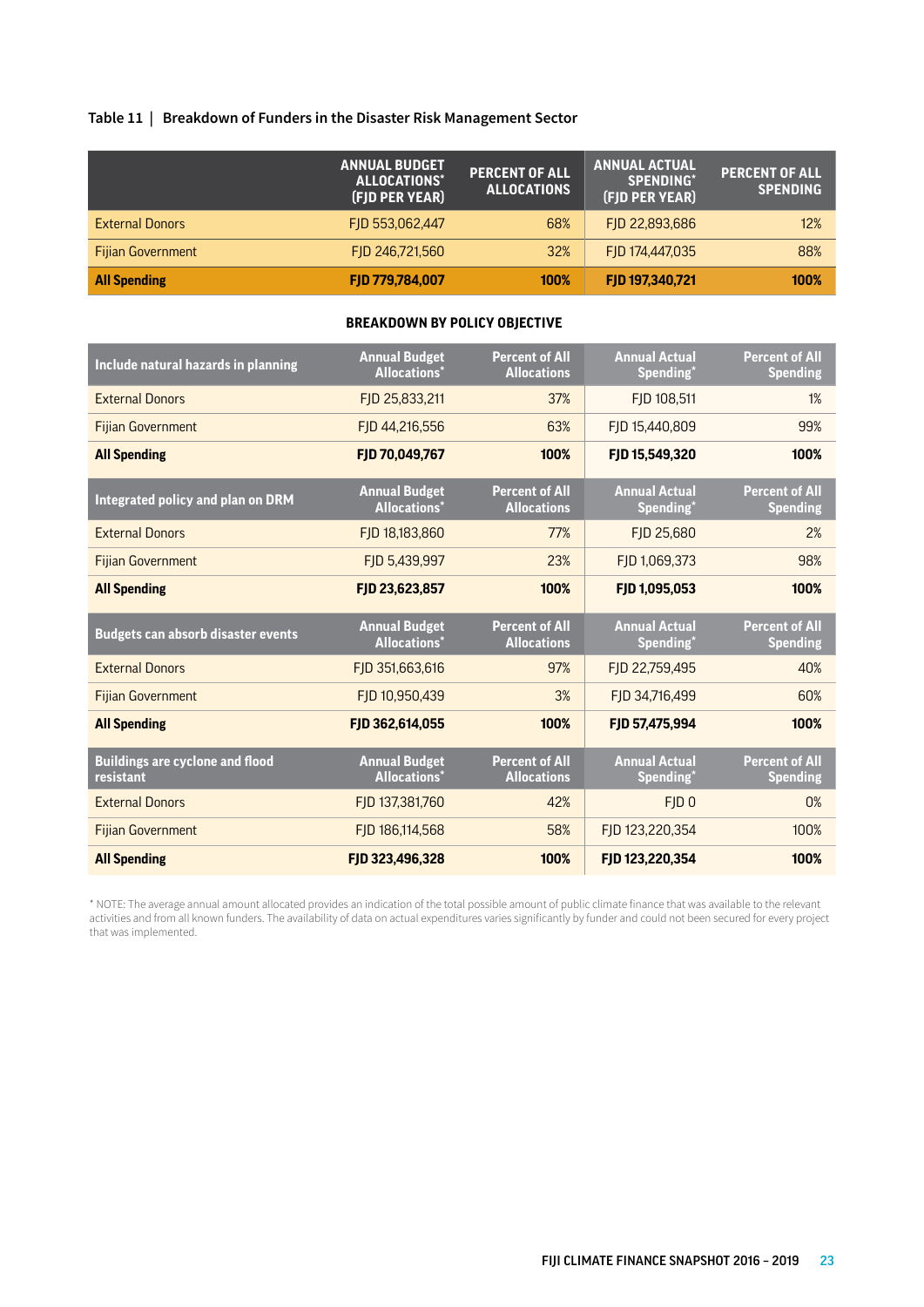## <span id="page-23-0"></span>**The Electricity Sector**

## **SYNOPSIS**

Fiji's electricity sector offers clear opportunities to reduce Fiji's emissions and improve resilience. Fiji's NDP and NDC both set targets of almost 100% renewable energy by around 2030, up from about 50% in 2019. Fiji's NDC estimates that this will lead to a 20% reduction in CO<sub>2</sub> emissions from the electricity sector by 2030, compared to a BAU scenario. The NDP includes the additional goal of achieving 100% electrification, primarily through grid extension and rural electrification projects. Both the NDP and CVA call for prioritizing investments to ensure the electricity infrastructure is resilient to cyclones, floods, and other disasters. Potential investments, to be made by both the public and private sector, cover projects that can both reduce emissions and improve resilience, such as building additional transmission lines, adding new generation capacity, undergrounding distribution lines in targeted locations, and improving the uptake of rural mini-grids and solar home systems.

The electricity sector is one of the sectors with sufficient data to conduct a climate finance gap analysis (see Table 6). Overall, the available public climate finance across all of the policy objectives in the electricity sector fell short of the identified annual needs (see Table 12). In the sector, 80% of all current allocated climate finance support two strategies: extending the grid (72%) and expanding solar home systems or rural mini grids (8%). Investments into new utility-scale renewable energy generation account for 14% of all available public climate finance. This is important since investments to expand the grid will increase emissions unless the electricity generated and transmitted across the grid comes almost exclusively from renewable sources. Most new generation projects are financed by Energy Fiji Limited (EFL), a privately held corporation, whose efforts to develop new renewable energy generation projects have been delayed indefinitely by both some internal organizational changes and the global coronavirus pandemic. This underscores that achieving Fiji's

goals to both decarbonize and improve resilience in its electricity sector will require support from both the public sector, which can create the enabling environment and build essential infrastructure, and the private sector, which is currently the main investor in Fiji's generation capacity.

## **EXISTING ANALYSIS OF FINANCE NEEDS**

Cost estimates for the electricity sector come from the LEDS, NDCR, and CVA and include investments that could be led by either the public or private sectors. The LEDS and NDCR include cost estimates for projects that would expand Fiji's renewable energy generation and would be led by private investors. As with other sectors, the CVA focuses on interventions that should be led by the public sector. There are some discrepancies among these documents that had to be reconciled for this analysis. For example, the NDCR estimates that extending and improving the grid will require a total investment of roughly FJD\$1.5 billion from 2017 to 2030. Meanwhile, the CVA estimates it will cost roughly FJD\$466 million to implement five grid extension projects over 10 years. It is unclear whether these five projects are the same ones covered by the NDCR. The Snapshot takes an average of these annual estimates.

Across the entire electricity sector, the LEDS, NDCR, and CVA identify FJD\$561 million annually in potential investments that could help Fiji achieve its two top policy objectives for the sector: 100% renewable energy in electricity generation (estimated to cost FJD\$338 million per year) and universal electrification (estimated to cost FJD\$163 million per year) (see Table 12). Expanding hydro generation accounts for roughly one-third (FJD\$116 million) of the estimated annual costs to achieve 100% renewable energy (see Table 14). Grid expansion is estimated to cost about FJD\$154 million annually, while about FJD\$81 million annually is needed to add new generation from wind and solar. Roughly FJD\$24 million per year should be invested to improve energy efficiency.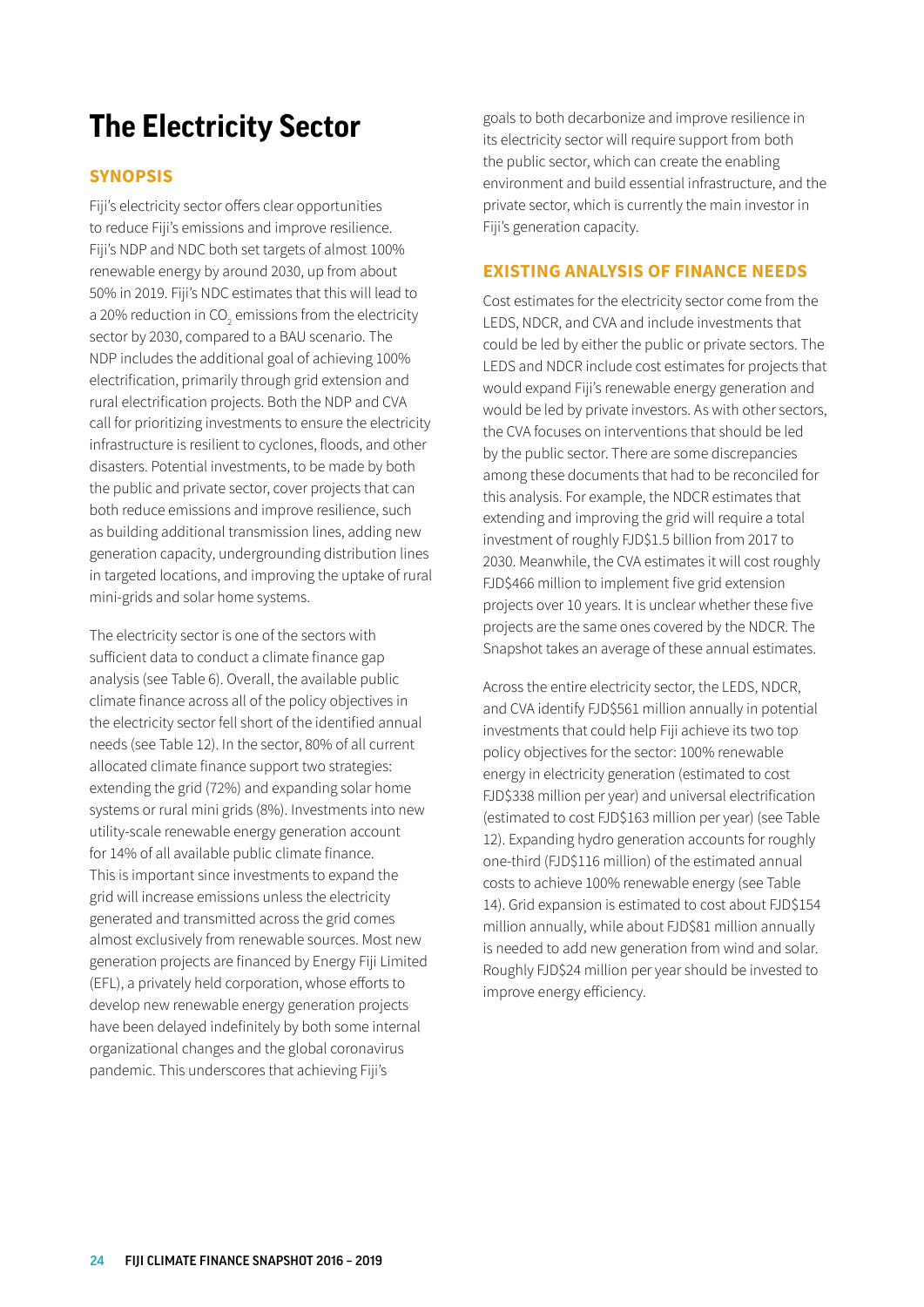#### **Table 12 | Climate Finance Snapshot - Electricity Sector**

| <b>GOVERNMENT POLICY OBJECTIVES</b>                                                                                              | <b>ANNUAL CLIMATE</b><br><b>FINANCE NEEDS**</b><br>(FJD PER YEAR) | <b>ANNUAL BUDGET</b><br>ALLOCATIONS*<br>(FJD PER YEAR) | <b>ANNUAL ACTUAL</b><br><b>SPENDING*</b><br>(FJD PER YEAR) |
|----------------------------------------------------------------------------------------------------------------------------------|-------------------------------------------------------------------|--------------------------------------------------------|------------------------------------------------------------|
|                                                                                                                                  |                                                                   |                                                        |                                                            |
| Access to affordable, reliable, modern and<br>sustainable energy services for all Fijians                                        | FJD 163,576,800                                                   | FJD 70,558,613                                         | FJD 52,423,274                                             |
| Increase share of electricity generation from<br>renewable energy resources                                                      | FJD 338,279,146                                                   | FJD 14,277,244                                         | FJD 1,655,944                                              |
| Reduce cost of petroleum imports and further<br>develop biofuels for electricity and transport                                   | FJD 35,765,786                                                    | FJD 2,194,443                                          | FJD 671,920                                                |
| Improve energy efficiency in the electricity<br>sector                                                                           | FJD 24,022,009                                                    | FJD 547,574                                            | FJD 453,380                                                |
| Increase private sector participation in<br>electricity supply through reform of regulatory<br>aspects of the electricity sector | FJD 20,000                                                        | FJD 839,260                                            | FJD <sub>0</sub>                                           |
| <b>TOTAL: ELECTRICITY SECTOR</b>                                                                                                 | FJD 561,663,741                                                   | FJD 88,417,134                                         | FJD 55,204,518                                             |

\* NOTE: The annual budget allocation provides an indication of the total possible amount of public climate finance that was available to the relevant activities and from all known funders. The availability of data on actual spending varies significantly by funder and could not been secured for every project that was implemented.

\*\* Note: Cost estimates for the electricity sector are provided by the LEDS, NDCR, and CVA. These estimates cover investments that are the responsibility of the public sector, such as grid expansion, and investments that are the responsibility of the private sector, such as new renewable energy generation.

### **CURRENT FUNDING FLOWS**

Nearly 80% of the finance from budget allocations in the electricity sector (almost FJD\$71 million) and nearly 95% of the annual actual spending (or FJD\$52.4 million) went to support projects to expand the grid and improve electrification (see Table 12). This amounts to just under half of the total finance needed to deliver reliable electricity services to all Fijians. An expanded grid may improve the resilience of villages on many outlying islands. It may also provide some reduction in GHG emissions since, while nearly 50% of Fiji's current grid-connected electricity is from renewable energy, most off-grid generation is provided by emissionintensive sources such as diesel generators and kerosene lamps. However, grid expansion alone will not allow Fiji to meet its climate goals, which can only occur if the country reaches its goal of near 100% renewable energy by 2030. To this end, Energy Fiji Limited has initiated efforts to develop several new hydro and solar generation projects, though the timeline for completing these projects is unclear. As shown in Tables 12 and 14,

FJD\$14.2 million in annual public climate finance was allocated to projects to develop new renewable energy sources, with allocated finance for new solar generation accounting for FJD\$12.6 million, or more than 89% of all available climate finance for new renewable energy sources. The Snapshot found that actual investments in new renewable energy generation were about 12%, or FJD\$1.65 million per year, of the available climate finance.

As shown in Table 13, 77% of all available public climate finance in the electricity sector came from the Fijian Government, with external funders accounting for the remaining 23%. Moreover, 98% of all actual expenditures (FJD\$53.9 million) came from the Fijian Government and 2% (FJD\$1.2 million) came from external partners. External funders financed 49% of projects to increase renewable energy generation and 32% to improve energy efficiency. The Fijian Government accounted for all actual spending to implement the other policy objectives.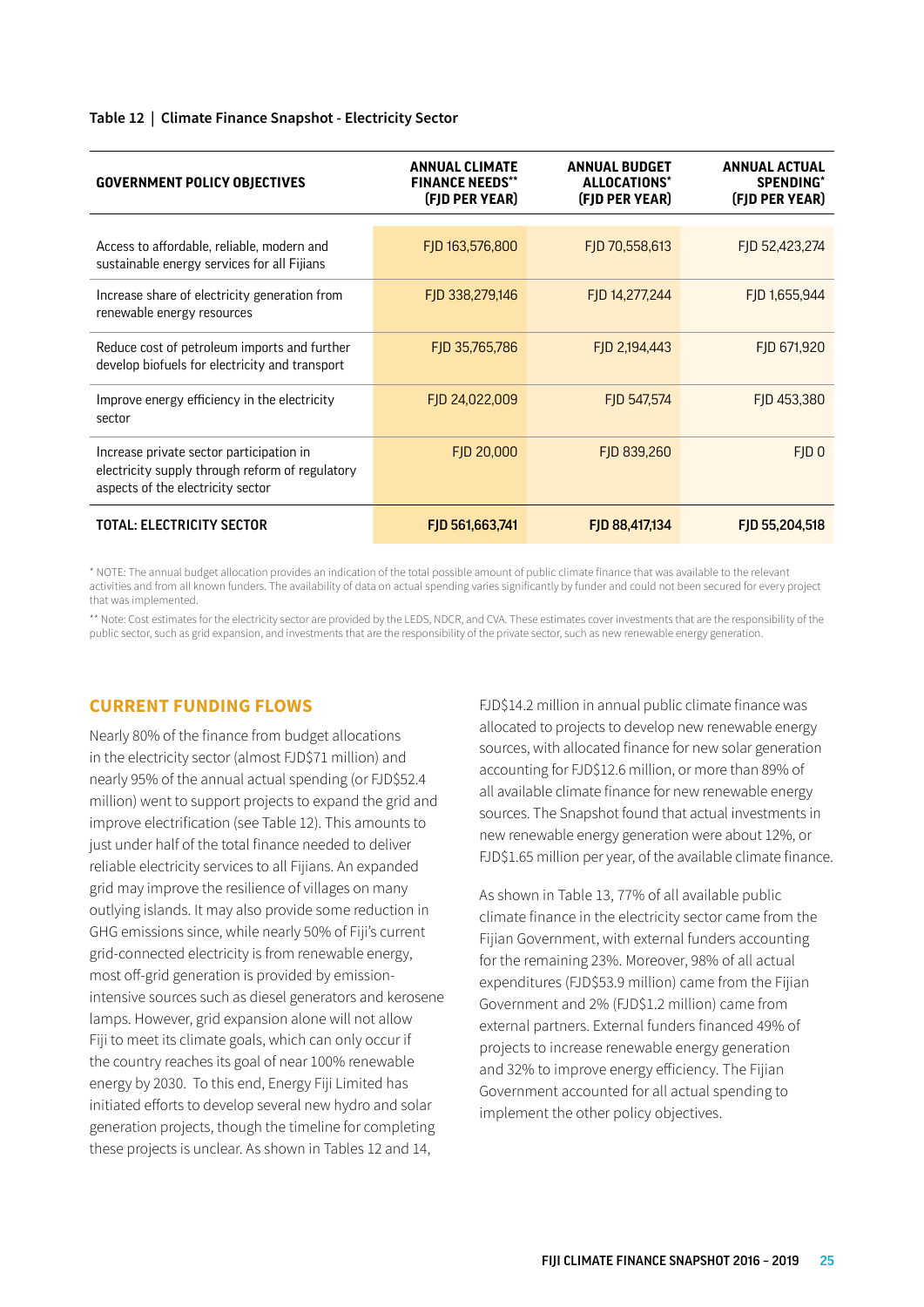## **Table 13 | Breakdown of Funders in Electricity Sector**

| <b>ALL ELECTRICITY SECTOR</b><br><b>PROJECTS</b> | <b>ANNUAL BUDGET</b><br>ALLOCATIONS*<br>(FJD PER YEAR) | <b>PERCENT OF ALL</b><br><b>ALLOCATIONS</b> | <b>ANNUAL ACTUAL</b><br><b>SPENDING*</b><br>(FJD PER YEAR) | <b>PERCENT OF ALL</b><br><b>SPENDING</b> |
|--------------------------------------------------|--------------------------------------------------------|---------------------------------------------|------------------------------------------------------------|------------------------------------------|
| <b>External Donors</b>                           | FJD 20,327,129                                         | 23%                                         | FJD 1,211,568                                              | 2%                                       |
| <b>Fijian Government</b>                         | FJD 68,090,005                                         | 77%                                         | FID 53.992.950                                             | 98%                                      |
| <b>All Spending</b>                              | FJD 88,417,134                                         | 100%                                        | FJD 55,204,518                                             | 100%                                     |

### **BREAKDOWN BY POLICY OBJECTIVE**

| <b>Expanding access to electrification</b>                       | <b>Annual Budget</b><br><b>Allocations</b> *            | <b>Percent of All</b><br><b>Allocations</b> | <b>Annual Actual</b><br>Spending*             | <b>Percent of All</b><br><b>Spending</b> |
|------------------------------------------------------------------|---------------------------------------------------------|---------------------------------------------|-----------------------------------------------|------------------------------------------|
| <b>External Donors</b>                                           | FJD 8,450,403                                           | 12%                                         | FJD 250,425                                   | 0%                                       |
| <b>Fijian Government</b>                                         | FJD 62,108,210                                          | 88%                                         | FJD 52,172,849                                | 100%                                     |
| <b>All Spending</b>                                              | FJD 70,558,613                                          | 100%                                        | FJD 52,423,274                                | 100%                                     |
| Increase new renewable energy<br>generation                      | <b>Annual Budget</b><br><b>Allocations*</b>             | <b>Percent of All</b><br><b>Allocations</b> | <b>Annual Actual</b><br>Spending <sup>*</sup> | <b>Percent of All</b><br><b>Spending</b> |
| <b>External Donors</b>                                           | FJD 9,846,761                                           | 69%                                         | FJD 814,002                                   | 49%                                      |
| <b>Fijian Government</b>                                         | FJD 4,430,483                                           | 31%                                         | FJD 841,942                                   | 51%                                      |
| <b>All Spending</b>                                              | FJD 14,277,244                                          | 100%                                        | FJD 1,655,944                                 | 100%                                     |
| <b>Further develop biofuels for</b><br>electricity and transport | <b>Annual Budget</b><br><b>Allocations*</b>             | <b>Percent of All</b><br><b>Allocations</b> | <b>Annual Actual</b><br>Spending*             | <b>Percent of All</b><br><b>Spending</b> |
| <b>External Donors</b>                                           | FJD 1,088,608                                           | 50%                                         | FJD <sub>0</sub>                              | 0%                                       |
| <b>Fijian Government</b>                                         | FJD 1,105,835                                           | 50%                                         | FJD 671,920                                   | 100%                                     |
| <b>All Spending</b>                                              | FJD 2,194,443                                           | 100%                                        | FJD 671,920                                   | 100%                                     |
| Improve energy efficiency in the<br>electricity sector           | <b>Annual Budget</b><br><b>Allocations*</b>             | <b>Percent of All</b><br><b>Allocations</b> | <b>Annual Actual</b><br>Spending*             | Percent of All<br><b>Spending</b>        |
| <b>External Donors</b>                                           | FJD 102,097                                             | 19%                                         | FJD 147,141                                   | 32%                                      |
| <b>Fijian Government</b>                                         | FID 445.477                                             | 81%                                         | FJD 306,239                                   | 68%                                      |
| <b>All Spending</b>                                              | FJD 547,574                                             | 100%                                        | FJD 453,380                                   | 100%                                     |
| Reform regulatory aspects of the<br>electricity sector           | <b>Annual Budget</b><br><b>Allocations</b> <sup>*</sup> | <b>Percent of All</b><br><b>Allocations</b> | <b>Annual Actual</b><br>Spending <sup>*</sup> | <b>Percent of All</b><br><b>Spending</b> |
| <b>External Donors</b>                                           | FJD 839,260                                             | 100%                                        | FJD <sub>0</sub>                              | 0%                                       |
| <b>Fijian Government</b>                                         | $\overline{0}$                                          | 0%                                          | $\mathbf 0$                                   | 0%                                       |
| <b>All Spending</b>                                              | FJD 839,260                                             | 100%                                        | FJD <sub>0</sub>                              | 0%                                       |

\* NOTE: The annual budget allocation provides an indication of the total possible amount of public climate finance that was available to the relevant activities and from all known funders. The availability of data on actual spending varies significantly by funder and could not been secured for every project that was implemented.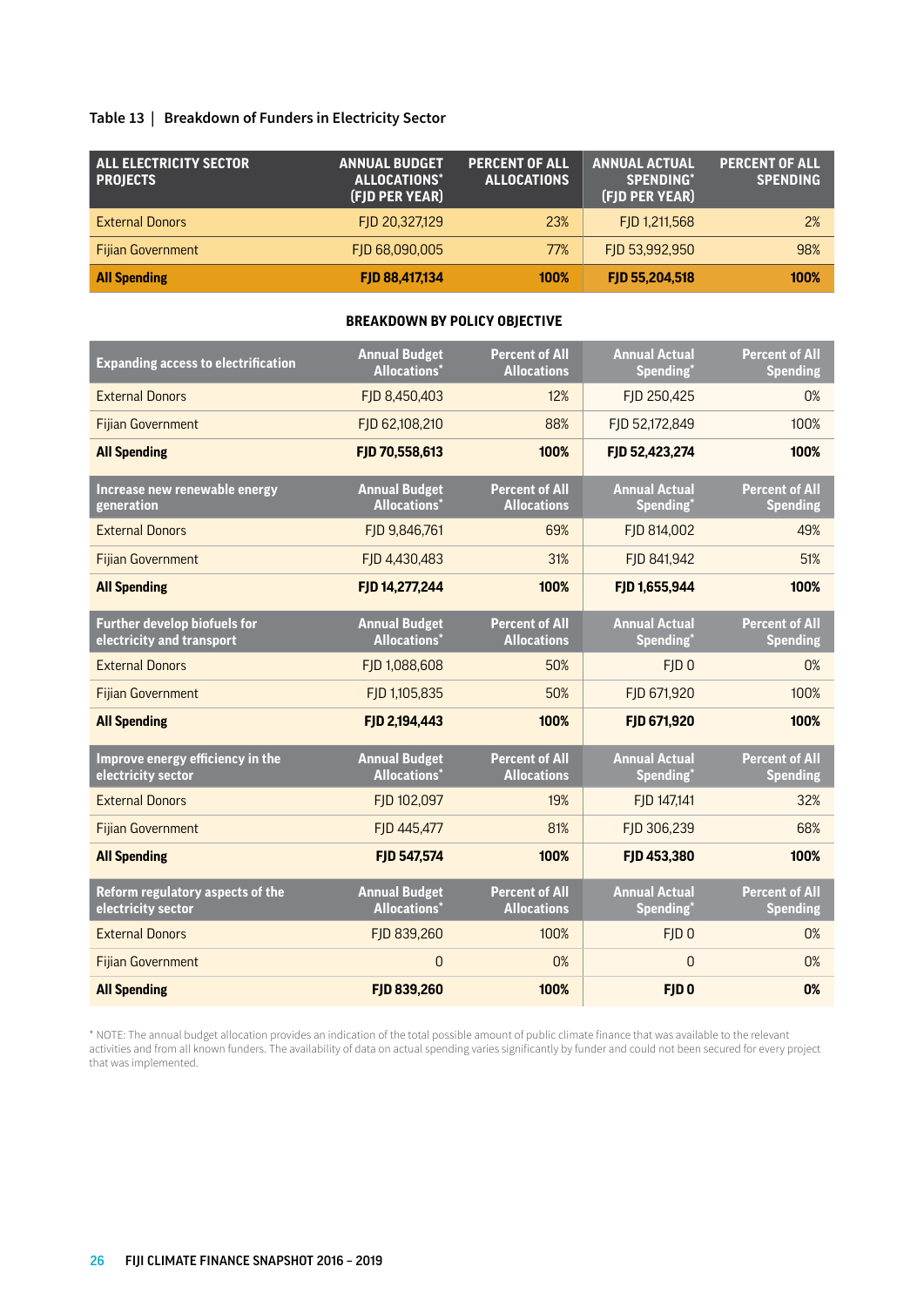External funding comes from foundations, bilateral aid, and multilateral institutions. External funding accounts for almost 23% (FJD\$20.3 million annually) of all available climate finance in the electricity sector and 2% of all spent climate finance. These expenditures are split between expanding electrification (FJD\$250,000 per year) and support for new renewable energy generation (FJD\$814,000 per year).

Multilateral agencies, including the World Bank, Asian Development Bank, UN Agencies, and Global Environment Facility, account for 7% of all available climate finance provided by external partners. These agencies are supporting three policy objectives: access to electrification, expanding renewable energy generation, and reforming regulatory aspects of the electricity sector.

## **CLIMATE FINANCE GAPS**

Current climate finance flows to increase renewable energy generation are falling short of the identified needs. As shown in Table 14, the CVA, LEDS, and NDCR estimate that up to FJD\$338 million, on average per year, should be invested by public and private actors into new hydro, wind, solar and geothermal generation projects so Fiji can decarbonize its electricity sector by 2050. New generation from wind and solar is estimated to require roughly FJD\$81 million per year each, mostly from the private sector. But the available public climate finance between 2016 and 2019 amounted to roughly FJD\$1 million in new hydro generation, FJD\$12.6 million in new solar, and zero in new wind projects (see Table 14). Although EFL has started efforts to design new renewable energy projects, these projects had been halted at the time of this writing due to other priorities from EFL's governance and the global coronavirus pandemic.

Actual expenditures in the electricity sector were about 62% of the allocated levels. The Snapshot found gaps of about FJD\$324 million for annual allocated climate finance and FJD\$336 million in climate finance spent on new renewable energy.

Actual expenditures in the electricity sector were about 62% of the allocated levels. All told, there was a gap of about FJD \$324 million per year in allocated climate finance for renewable energy and a gap of FJD \$336 million in expenditures. When it comes to allocated climate finance, this gap breaks down to more than FJD \$115 million annually for hydro generation, FJD \$70 million annually for new solar, and FJD \$81 million annually for new wind generation (see Table 14). Less than FJD \$548,000 per year was available to increase energy efficiency, far short of the roughly FJD \$23.4 million in identified needs.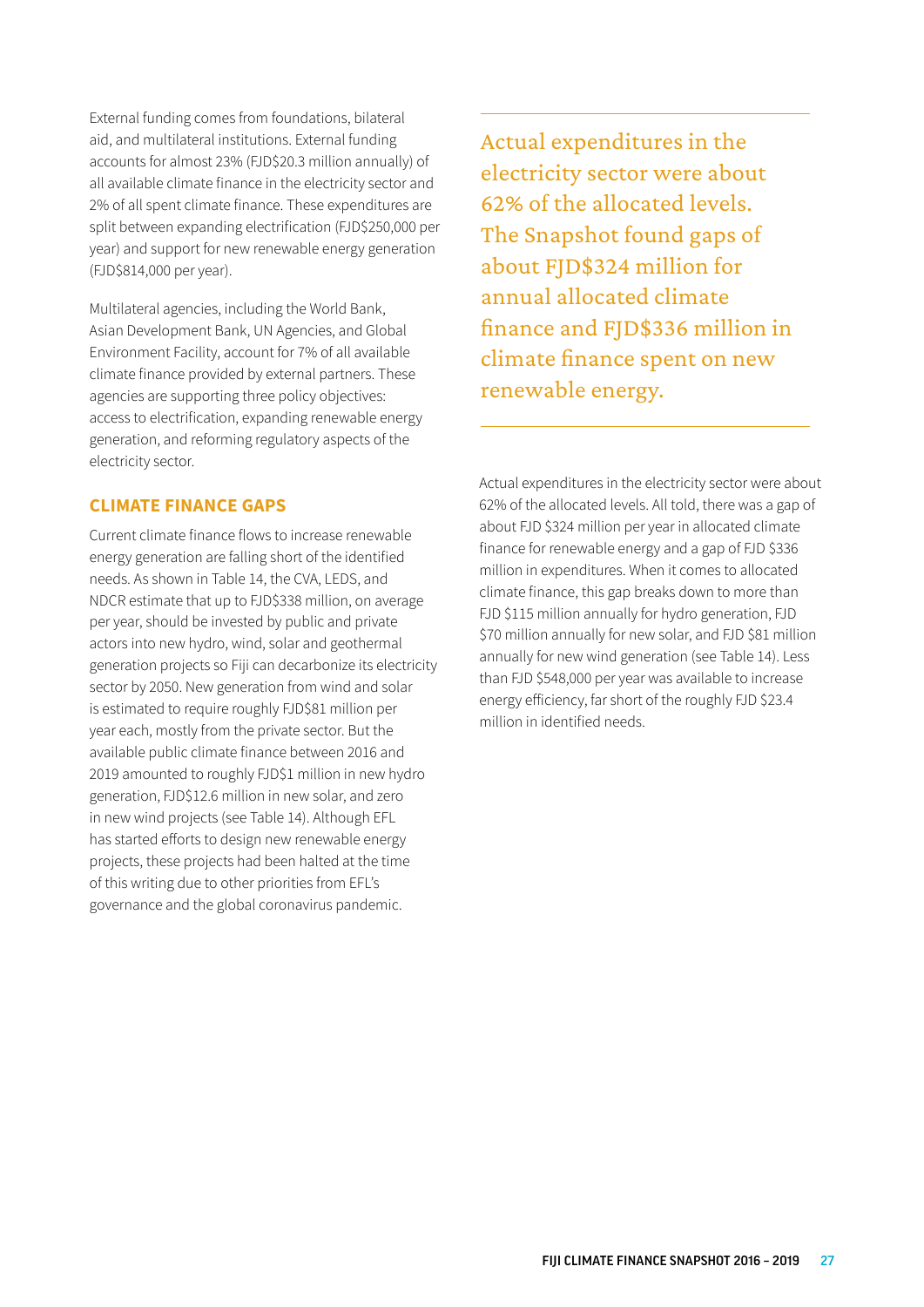| <b>GOVERNMENT POLICY</b><br><b>OBJECTIVES</b>                                                                                       | <b>SPECIFIC INTERVENTIONS</b>                  | <b>ANNUAL CLIMATE</b><br><b>FINANCE NEEDS**</b><br>(FJD PER YEAR) | <b>ANNUAL BUDGET</b><br>ALLOCATIONS*<br>(FJD PER YEAR) | <b>ANNUAL ACTUAL</b><br><b>SPENDING*</b><br>(FJD PER YEAR) |
|-------------------------------------------------------------------------------------------------------------------------------------|------------------------------------------------|-------------------------------------------------------------------|--------------------------------------------------------|------------------------------------------------------------|
| Access to affordable, reliable,<br>modern and sustainable energy                                                                    | <b>Grid Extension Power Supply</b><br>Program  | FJD 154,176,800                                                   | FJD 63,319,099                                         | FJD 51,876,183                                             |
| services for all Fijians                                                                                                            | New grid connections                           | FJD 9,000,000                                                     | FJD 400,000                                            | FJD 283,446                                                |
|                                                                                                                                     | Rural Mini-grids and solar<br>home systems     | FJD 400,000                                                       | FJD 6,839,514                                          | FJD 263,645                                                |
| Increase share of electricity                                                                                                       | New Hydro Generation                           | FJD 116,500,913                                                   | FJD 900,000                                            | FJD 8,000                                                  |
| generation from renewable<br>energy resources                                                                                       | New Solar Generation                           | FJD 82,978,233                                                    | FJD 12,686,523                                         | FJD 1,420,156                                              |
|                                                                                                                                     | New Wind Generation                            | FJD 81,198,000                                                    | FJD <sub>0</sub>                                       | FJD <sub>0</sub>                                           |
|                                                                                                                                     | New Wave Generation                            | FJD <sub>0</sub>                                                  | FJD <sub>0</sub>                                       | FJD <sub>0</sub>                                           |
|                                                                                                                                     | New Geothermal Sites                           | FJD 57,602,000                                                    | FJD 434,483                                            | FJD 222,783                                                |
|                                                                                                                                     | Maintain current renewable<br>energy capacity  | FJD <sub>0</sub>                                                  | FJD 25,000                                             | FJD 5,005                                                  |
|                                                                                                                                     | <b>Clean Cook Stoves</b>                       | FJD <sub>0</sub>                                                  | FJD 231,238                                            | FJD <sub>0</sub>                                           |
| Reduce cost of petroleum imports                                                                                                    | Bio-fuel new plants                            | FJD 35,394,000                                                    | FJD 1,905,943                                          | FJD 589,052                                                |
| and further develop biofuels for<br>electricity and transport                                                                       | Rural Biogas new plants                        | FJD 371,786                                                       | FJD 288,500                                            | FJD 82,868                                                 |
| Improve energy efficiency in the<br>electricity sector                                                                              | <b>Expand Energy Efficiency</b><br>Initiatives | FJD 24,022,009                                                    | FJD 547,574                                            | FJD 453,380                                                |
| Increase private sector<br>participation in electricity supply<br>through reform of regulatory<br>aspects of the electricity sector | Reform regulation of the<br>electricity sector | FJD 20,000                                                        | FJD 839,260                                            | FJD <sub>0</sub>                                           |
| <b>TOTAL ELECTRICITY</b>                                                                                                            |                                                | FJD 561,663,741                                                   | FJD 88,417,134                                         | FJD 55,204,518                                             |

#### <span id="page-27-0"></span>**Table 14 | Climate Finance Snapshot - Electricity Sector**

\* NOTE: The annual budget allocation provides an indication of the total possible amount of public climate finance that was available to the relevant activities and from all known funders. The availability of data on actual spending varies significantly by funder and could not been secured for every project that was implemented.

\*\* Note: Cost estimates for the electricity sector are provided by the LEDS, NDCR, and CVA. These estimates cover investments that are the responsibility of the public sector, such as grid expansion, and investments that are the responsibility of the private sector, such as new renewable energy generation.

## **The Transportation Sector**

### **SYNOPSIS**

Ensuring a resilient, low-emission transport sector by land, air, and sea is vital if Fiji is to meet its climate commitments under the Paris Agreement. Fiji's first NDC lists transportation as one of three sectors that will allow the country to meet its goal of reducing CO<sub>2</sub>

emissions by 30% by 2030. Meanwhile, the CVA identifies transportation as the sector with "the largest investment needs for building the country's resilience." The CVA, LEDS, and NDCR include extensive discussions and cost estimates for the types of interventions from the public and private sectors that will be required for Fiji to both decarbonize its vehicle and shipping fleets and to boost the resilience of the transport infrastructure.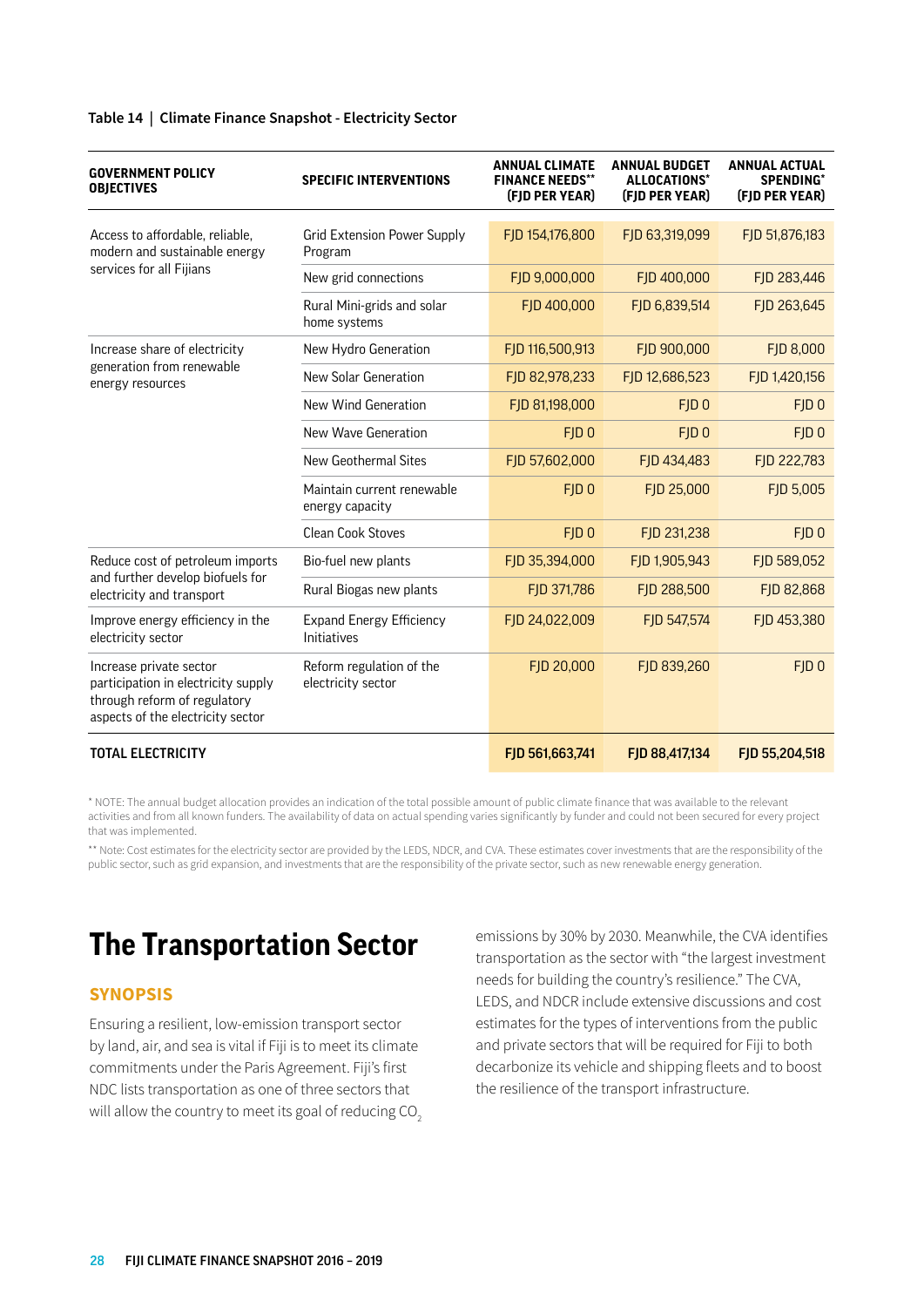When it comes to decarbonizing and adapting Fiji's transport sector, the Fijian Government has two roles to play: one, it will be a key funder of public goods such as roads, bridges, and jetties; two, it must set the proper enabling environment, through tax incentives, emissions standards, and other policies, that will incentivize the private sector to invest in low-emission and climateresilient transport options. Overall, a key policy priority for Fiji is to expand the rural road network so that it can withstand frequent floods and landslides. Fiji's rural road network is primarily unsealed roads that sustain significant damage in the aftermath of typical rainstorms, floods, or tropical cyclones, and remain a critical source of economic and social vulnerability.

The Snapshot finds significant recent investments to restore and strengthen Fiji's transportation infrastructure. Although there are limited investments in projects to reduce emissions from Fiji's vehicle fleet, the cost estimates provided in the climate documents forecast that many of these purchases will be handled by the private sector and private sector investments are not covered in the Snapshot. Overall, spending in the transport sector is concentrated on one policy objective: to maintain, upgrade, and expand the road network to meet international standards.

## **EXISTING ANALYSIS OF FINANCE NEEDS**

The LEDS and NDCR estimate the costs of reducing emissions from marine and land transport. The NDCR suggests roughly FJD\$2.5 billion is required for a vehicle replacement and scrappage program. The LEDS states that it would cost about FJD\$750 million, cumulative between 2019 and 2050, to promote hybrid electric cars, taxis and buses. The LEDS also calls for investments of roughly FJD\$18 to FJD\$22 million to expand public transport. The LEDS estimates that it will cost between FJD\$10 million and FJD\$100 million, cumulative by 2035 and depending on the scenario, to begin implementing a 30-year strategy to replace Fiji's shipping vessels for inter-island transport with low-emission options.

The CVA provides the only available cost estimates to promote adaptation in Fiji's transportation sector. It identifies FJD\$4.3 billion in investments to upgrade

Fiji's roads, bridges, river landings, and jetties over a 10-year period. This estimate includes four packages, valued at FJD\$1.24 billion, that are the "climate upgrade portion" of other infrastructure projects. The CVA does not explain which activities are included in the climate upgrade portions but not included in the other infrastructure packages.

## **CURRENT FUNDING FLOWS**

The current annual climate finance expenditures in the transport sector exceed FJD\$383 million (see Table 15). More than FJD\$320 million, or 83% of all expenditures, was spent annually to upgrade, expand, and improve the standards of infrastructure such as roads, bridges, and jetties so that the infrastructure can withstand growing climate impacts. In the rural areas, Fiji Roads Authority is building low-lying river crossings, which function as bridges when the weather is clear and rivers are stable but can then be submerged, without breaking, when heavy rains cause the rivers to flood. These crossings are cheaper than conventional bridges and allow Fiji Roads Authority to reduce its flood-related reconstruction costs.

Annual climate finance spending for land, maritime, and air transport was FJD\$383 million, well below the FJD\$2.23 billion in identified needs. The actual expenditures to decarbonize marine transport are FJD\$17 million per year less than the identified needs.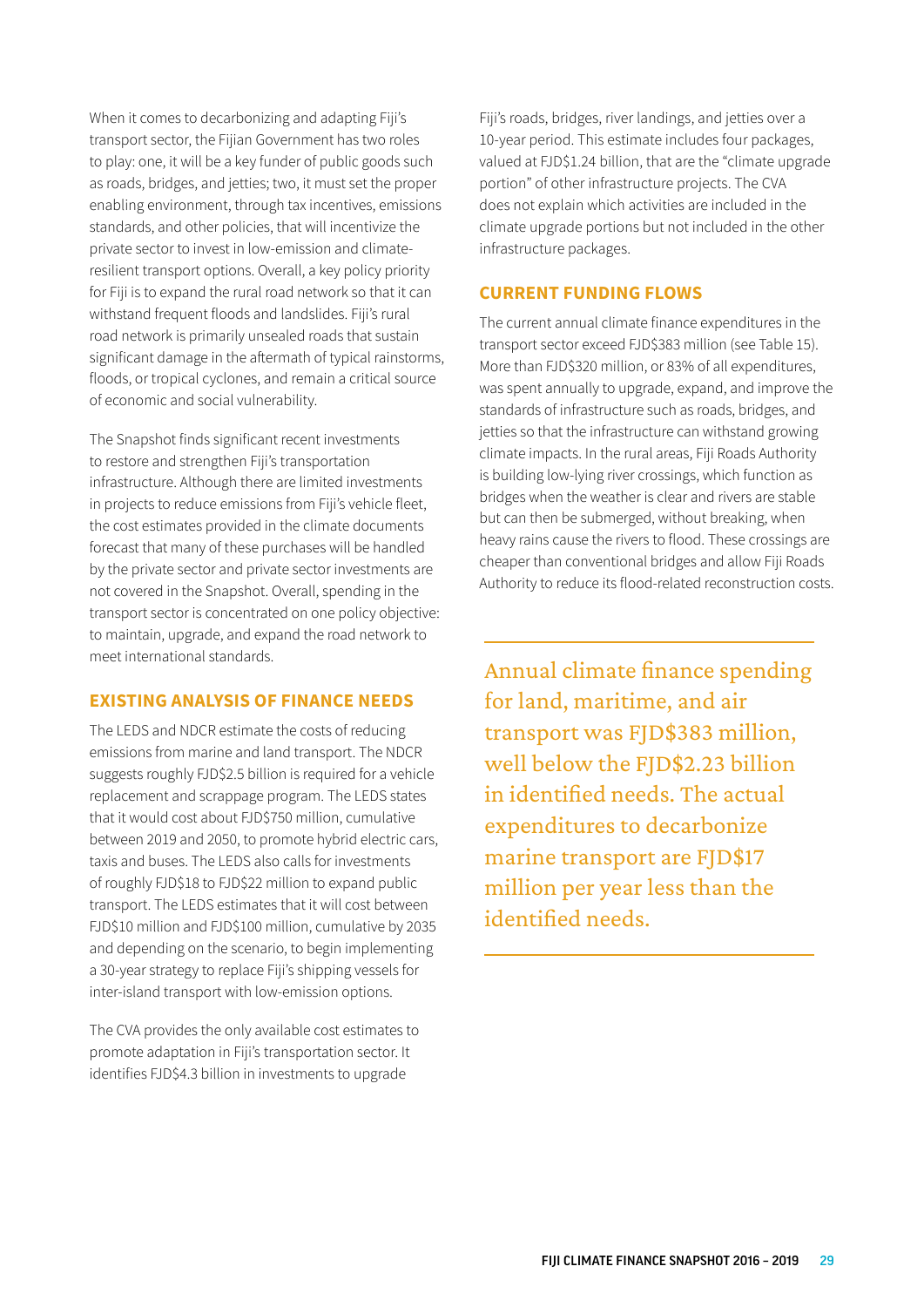| <b>TRANSPORT</b><br><b>SUBSECTOR</b> | <b>GOVERNMENT POLICY OBJECTIVES</b>                                                                                                                | <b>ANNUAL CLIMATE</b><br><b>FINANCE NEEDS**</b><br>(FJD PER YEAR) | <b>ANNUAL BUDGET</b><br>ALLOCATIONS*<br>(FJD PER YEAR) | <b>ANNUAL ACTUAL</b><br><b>SPENDING*</b><br>(FJD PER YEAR) |
|--------------------------------------|----------------------------------------------------------------------------------------------------------------------------------------------------|-------------------------------------------------------------------|--------------------------------------------------------|------------------------------------------------------------|
| Land<br>Transport                    | Further development of full road network<br>to international standards with a greater<br>emphasis on maintenance, rehabilitation, and<br>upgrading | FJD 468,160,000                                                   | FJD 517,944,143                                        | FJD 320,060,438                                            |
|                                      | Expansion of the rural road network                                                                                                                | FJD 30,000                                                        | FJD 75,598,358                                         | FJD 29,198,964                                             |
|                                      | Ensure safe, efficient (including reducing<br>traffic congestion) and affordable<br>transportation services                                        | FJD 643,000                                                       | FJD 31,348,410                                         | FJD 28,113,966                                             |
|                                      | Ensure environmentally sustainable<br>transportation for all Fijians based on the<br>principles of the Green Growth Framework                      | FJD 1,694,219,683                                                 | FJD 435,889                                            | FJD 263,656                                                |
| Maritime<br>Transport                | Development of the domestic shipping<br>industry.                                                                                                  | FJD 6,845,708                                                     | FJD 6,208,012                                          | FJD 3,060,279                                              |
|                                      | Increase shipping services to uneconomical<br>routes.                                                                                              | FJD 297,429                                                       | FJD 2,762,081                                          | FJD 2,071,595                                              |
|                                      | Development of maritime infrastructure.                                                                                                            | FJD 15,691,544                                                    | FJD 1,853,455                                          | FJD 665,863                                                |
|                                      | Ensure safe, efficient, affordable,<br>environmentally sound and sustainable inter-<br>island transportation services.                             | FJD 795,621                                                       | FJD <sub>0</sub>                                       | FJD <sub>0</sub>                                           |
| Air<br>Transport                     | Promote sustainable development through<br>application of world environmental best<br>practices in all ports.                                      | FJD 72,594,441                                                    | FJD <sub>0</sub>                                       | FJD <sub>0</sub>                                           |
| <b>TOTAL: TRANSPORTATION</b>         |                                                                                                                                                    | FJD 2,259,307,426                                                 | FJD 636,150,348                                        | FJD 383,434,761                                            |

#### **Table 15 | Climate Finance Snapshot - Transportation Sector**

\* NOTE: The annual budget allocation provides an indication of the total possible amount of public climate finance that was available to the relevant activities and from all known funders. The availability of data on actual spending varies significantly by funder and could not been secured for every project that was implemented.

\*\* Note: Cost estimates for the transport sector are provided by the LEDS, NDCR, and CVA. These estimates cover investments that are the responsibility of the public sector, such as upgrading and rehabilitating roads, bridges and jetties. These also include cost estimates for actions that are the responsibility of the private sector, such as upgrading the vehicle and shipping fleets to low-emissions transport options.

The Fijian Government accounts for 96%, or FJD\$369.5 million, of all annual spending in the sector while external funders account for the remaining 4%. Almost all investments (FJD\$11.9 million) from external funders

are allocated to projects aimed at further developing Fiji's roads and bridges. Less than FJD\$2 million spent by external funders has gone to expand rural roads or to enhance transport options.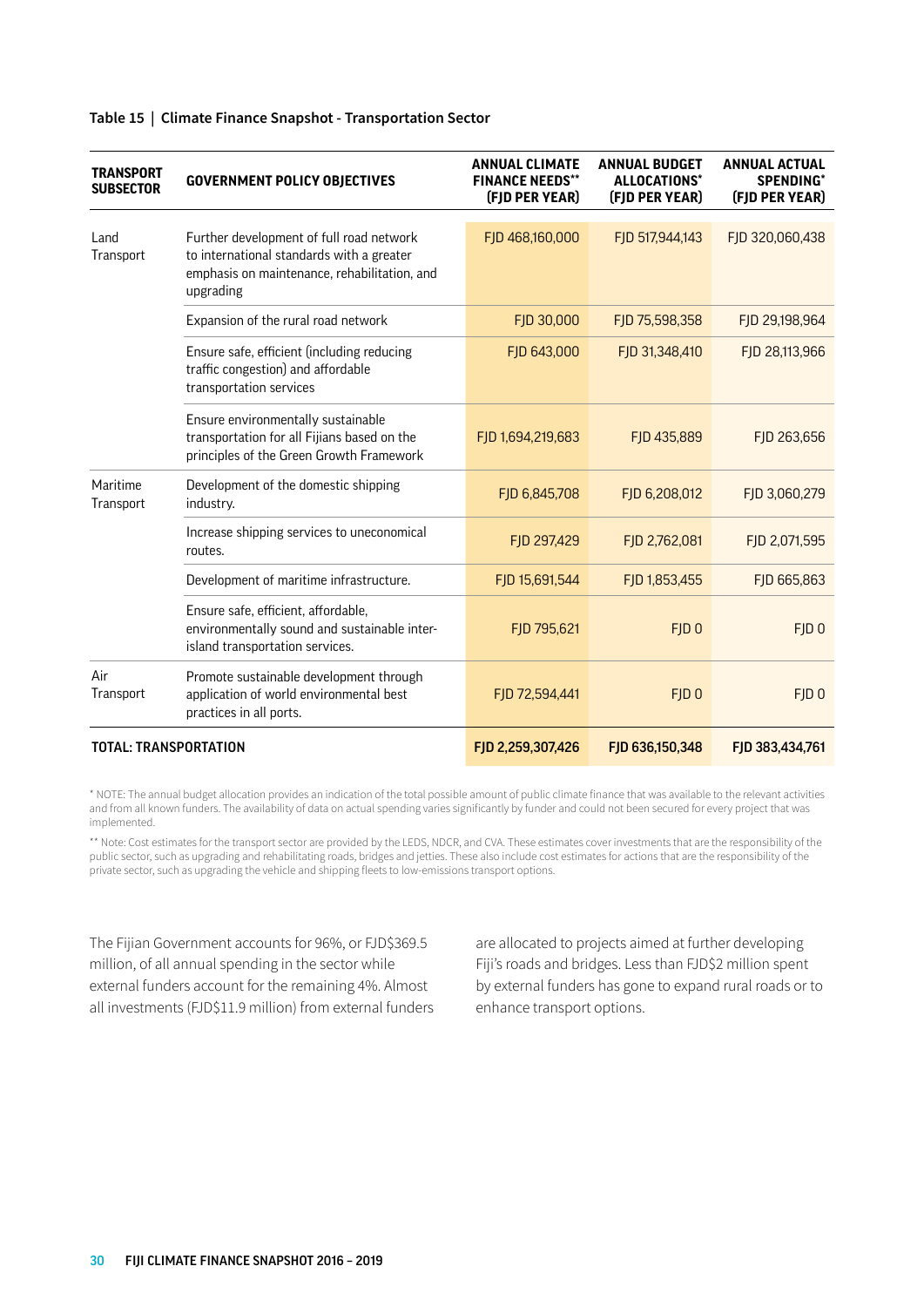## **Table 16 | Breakdown of Funders in the Transportation Sector**

| <b>ALL TRANSPORT SECTOR</b><br><b>PROJECTS</b> | <b>ANNUAL BUDGET</b><br>ALLOCATIONS*<br>(FJD PER YEAR)* | <b>PERCENT OF ALL</b><br><b>ALLOCATIONS</b> | <b>ANNUAL ACTUAL</b><br><b>SPENDING*</b><br>(FJD PER YEAR) | <b>PERCENT OF ALL</b><br><b>SPENDING</b> |
|------------------------------------------------|---------------------------------------------------------|---------------------------------------------|------------------------------------------------------------|------------------------------------------|
| <b>External Donors</b>                         | FJD 178,166,835                                         | 28%                                         | FJD 13,886,472                                             | 4%                                       |
| <b>Fijian Government</b>                       | FJD 457,983,513                                         | 72%                                         | FJD 369,548,289                                            | 96%                                      |
| <b>All Spending</b>                            | FJD 636,150,348                                         | 100%                                        | FJD 383,434,761                                            | 100%                                     |

### **BREAKDOWN BY POLICY OBJECTIVE**

| <b>Further development of road</b><br>network                  | <b>Annual Budget</b><br><b>Allocations</b> <sup>*</sup> | <b>Percent of All</b><br><b>Allocations</b> | <b>Annual Actual</b><br>Spending <sup>*</sup> | <b>Percent of All</b><br><b>Spending</b> |
|----------------------------------------------------------------|---------------------------------------------------------|---------------------------------------------|-----------------------------------------------|------------------------------------------|
| <b>External Donors</b>                                         | FJD 176,176,249                                         | 34%                                         | FJD 11,895,886                                | 4%                                       |
| <b>Fijian Government</b>                                       | FID 341.767.894                                         | 66%                                         | FJD 308,164,552                               | 96%                                      |
| <b>All Spending</b>                                            | FJD 517,944,143                                         | 100%                                        | FJD 320,060,438                               | 100%                                     |
| <b>Expand rural road network</b>                               | <b>Annual Budget</b><br><b>Allocations</b> <sup>*</sup> | <b>Percent of All</b><br><b>Allocations</b> | <b>Annual Actual</b><br>Spending*             | <b>Percent of All</b><br><b>Spending</b> |
| <b>External Donors</b>                                         | FJD 1,990,586                                           | 3%                                          | FJD 1,990,586                                 | 7%                                       |
| <b>Fijian Government</b>                                       | FJD 73,607,772                                          | 97%                                         | FJD 27,208,378                                | 93%                                      |
| <b>All Spending</b>                                            | FJD 75,598,358                                          | 100%                                        | FJD 29,198,964                                | 100%                                     |
|                                                                |                                                         |                                             |                                               |                                          |
| <b>Ensure safe, efficient and</b><br>affordable road transport | <b>Annual Budget</b><br><b>Allocations</b> <sup>*</sup> | <b>Percent of All</b><br><b>Allocations</b> | <b>Annual Actual</b><br>Spending <sup>*</sup> | <b>Percent of All</b><br><b>Spending</b> |
| <b>External Donors</b>                                         | FID <sub>0</sub>                                        | 0%                                          | FID <sub>0</sub>                              | 0%                                       |
| <b>Fijian Government</b>                                       | FID 31.348.410                                          | 100%                                        | FID 28.113.966                                | 100%                                     |
| <b>All Spending</b>                                            | FJD 31,348,410                                          | 100%                                        | FJD 28,113,966                                | 100%                                     |
| <b>Ensure environmentally</b><br>sustainable transportation    | <b>Annual Budget</b><br><b>Allocations</b> <sup>*</sup> | <b>Percent of All</b><br><b>Allocations</b> | <b>Annual Actual</b><br>Spending*             | <b>Percent of All</b><br><b>Spending</b> |
| <b>External Donors</b>                                         | FJD <sub>0</sub>                                        | 0%                                          | FJD <sub>0</sub>                              | 0%                                       |
| <b>Fijian Government</b>                                       | FJD 435,889                                             | 100%                                        | FJD 263,656                                   | 100%                                     |

### **BREAKDOWN OF POLICIES FOR MARINE TRANSPORT**

| Development of the domestic<br>shipping industry     | <b>Annual Budget</b><br><b>Allocations</b> <sup>*</sup> | <b>Percent of All</b><br><b>Allocations</b> | <b>Annual Actual</b><br>Spending* | <b>Percent of All</b><br><b>Spending</b> |
|------------------------------------------------------|---------------------------------------------------------|---------------------------------------------|-----------------------------------|------------------------------------------|
| <b>External Donors</b>                               | FID <sub>0</sub>                                        | 0%                                          | FID <sub>0</sub>                  | 0%                                       |
| <b>Fijian Government</b>                             | FID 6.208.012                                           | 100%                                        | FJD 3,060,279                     | 100%                                     |
| <b>All Spending</b>                                  | FJD 6,208,012                                           | 100%                                        | FJD 3,060,279                     | 100%                                     |
|                                                      |                                                         |                                             |                                   |                                          |
| Increase shipping services to<br>uneconomical routes | <b>Annual Budget</b><br><b>Allocations</b> <sup>*</sup> | <b>Percent of All</b><br><b>Allocations</b> | <b>Annual Actual</b><br>Spending* | <b>Percent of All</b><br><b>Spending</b> |
| <b>External Donors</b>                               | FID <sub>0</sub>                                        | 0%                                          | FID <sub>0</sub>                  | 0%                                       |
| <b>Filian Government</b>                             | FID 2.762.081                                           | 100%                                        | FID 2.071.595                     | 100%                                     |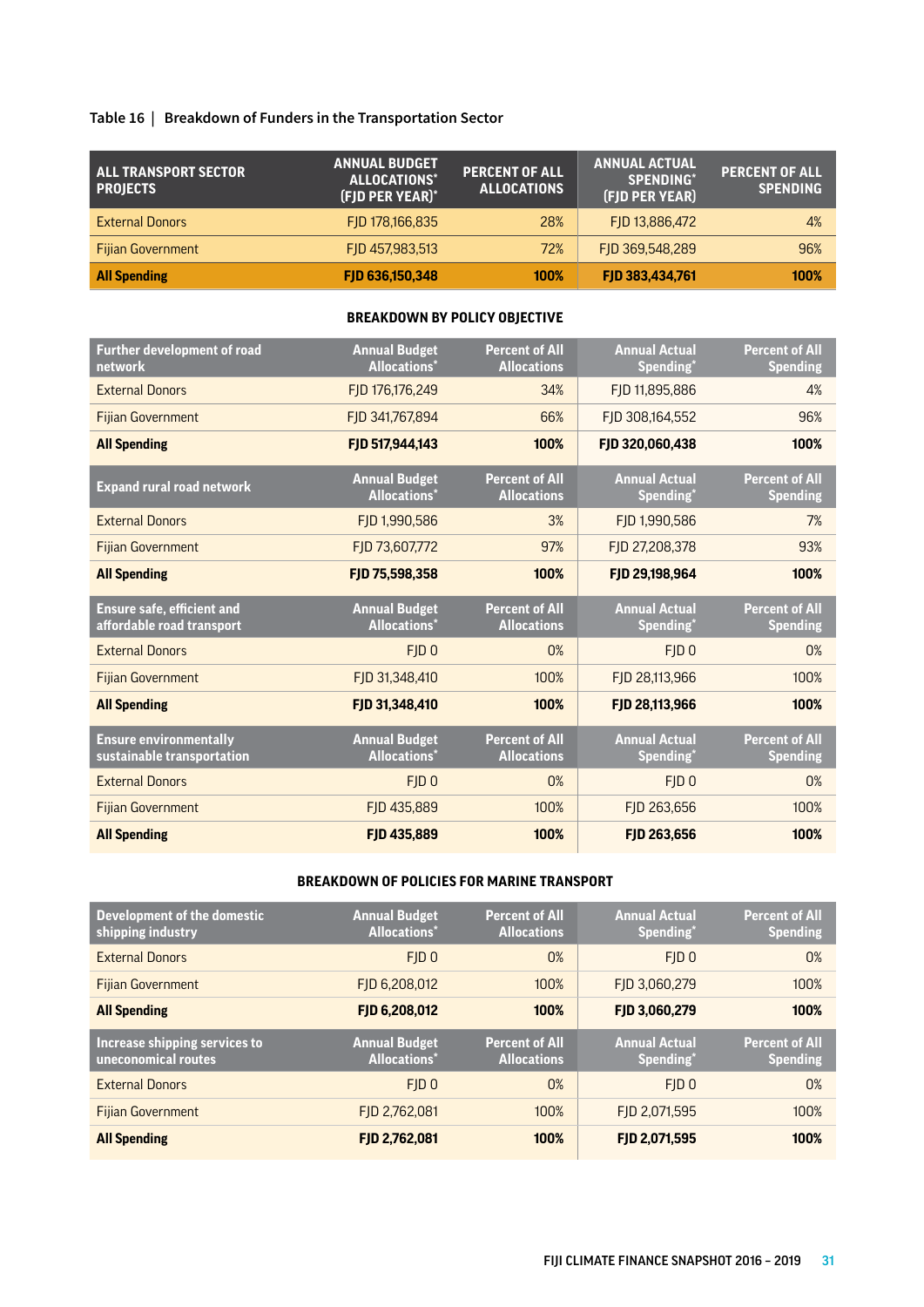#### <span id="page-31-0"></span>**Table 16 | Breakdown of Funders in Transport (cont.)**

| <b>Development of maritime</b><br><i>infrastructure</i>             | <b>Annual Budget</b><br><b>Allocations</b> <sup>*</sup> | <b>Percent of All</b><br><b>Allocations</b> | <b>Annual Actual</b><br>Spending <sup>*</sup> | <b>Percent of All</b><br><b>Spending</b> |
|---------------------------------------------------------------------|---------------------------------------------------------|---------------------------------------------|-----------------------------------------------|------------------------------------------|
| <b>External Donors</b>                                              | FID <sub>0</sub>                                        | 0%                                          | FID <sub>0</sub>                              | 0%                                       |
| <b>Filian Government</b>                                            | FJD 1,853,455                                           | 100%                                        | FID 665.863                                   | 100%                                     |
| <b>All Spending</b>                                                 | FJD 1,853,455                                           | 100%                                        | <b>FID 665,863</b>                            | 100%                                     |
|                                                                     |                                                         |                                             |                                               |                                          |
| <b>Ensure safe, affordable, and</b><br>sustainable marine transport | <b>Annual Budget</b><br><b>Allocations</b> <sup>*</sup> | <b>Percent of All</b><br><b>Allocations</b> | <b>Annual Actual</b><br>Spending*             | <b>Percent of All</b><br><b>Spending</b> |
| <b>External Donors</b>                                              | FID <sub>0</sub>                                        | 0%                                          | FID <sub>0</sub>                              | 0%                                       |
| <b>Filian Government</b>                                            | FID <sub>0</sub>                                        | 0%                                          | FID <sub>0</sub>                              | 0%                                       |

#### **BREAKDOWN OF POLICIES FOR AIR TRANPSORT**

| Apply environmental best<br>practices in ports | <b>Annual Budget</b><br><b>Allocations</b> <sup>*</sup> | <b>Percent of All</b><br><b>Allocations</b> | <b>Annual Actual</b><br>Spending* | <b>Percent of All</b><br><b>Spending</b> |
|------------------------------------------------|---------------------------------------------------------|---------------------------------------------|-----------------------------------|------------------------------------------|
| <b>External Donors</b>                         | FID <sub>0</sub>                                        | 0%                                          | FID <sub>0</sub>                  | 0%                                       |
| <b>Fijian Government</b>                       | FID <sub>0</sub>                                        | 0%                                          | FID <sub>0</sub>                  | 0%                                       |
| <b>All Spending</b>                            | FID <sub>0</sub>                                        | 0%                                          | FID <sub>0</sub>                  | 0%                                       |

\* NOTE: The annual budget allocation provides an indication of the total possible amount of public climate finance that was available to the relevant activities and from all known funders. The availability of data on actual spending varies significantly by funder and could not been secured for every project that was implemented.

## **CLIMATE FINANCE GAPS**

Compared to estimates in the CVA, the actual annual climate finance spending for land, maritime, and air transport identified in the Snapshot stood at FJD\$383 million, which fell short of the FJD\$2.23 billion in identified needs (see Table 16). In land transport, the largest gaps occur in programs to replace roads, bridges, and jetties. When it comes to marine transport, the actual expenditures for replacing the inter-island shipping fleet with decarbonized vessels fall about FJD\$17 million per year short of the identified needs.

In the 2019-2020 budget, the government enacted a 10% ECAL tariff on all vehicles. The tariff was imposed to help curb growing traffic congestion, accidents, and infrastructure damage. There are ongoing conversations between Fiji Roads Authority, the Global Green Growth Institute, the Ministry of Economy, and the Ministry of Infrastructure and Transport about how Fiji can upgrade the vehicle fleet, but no concrete projects have been funded with public climate finance. When it comes to marine transport, no funding was either allocated to

or spent on projects to support the policy to "ensure safe, affordable, and sustainable marine transport." To fill this gap, a coalition of stakeholders has partnered with the Fijian Government to begin designing the Pacific Blue Shipping Partnership, which aims to build a decarbonized shipping network in the Pacific by 2030 at an estimated cost of FJD\$500 billion. External funding supports the policy priorities aimed at further developing the road network and upgrading the network to meet international standards.

## **The Water and Sanitation Sector**

## **SYNOPSIS**

The NAP and CVA identify water infrastructure as a critical focal point for bolstering climate resilience. Sealevel rise will inundate groundwater tables on a scale that could affect in-ground septic and sewer pumping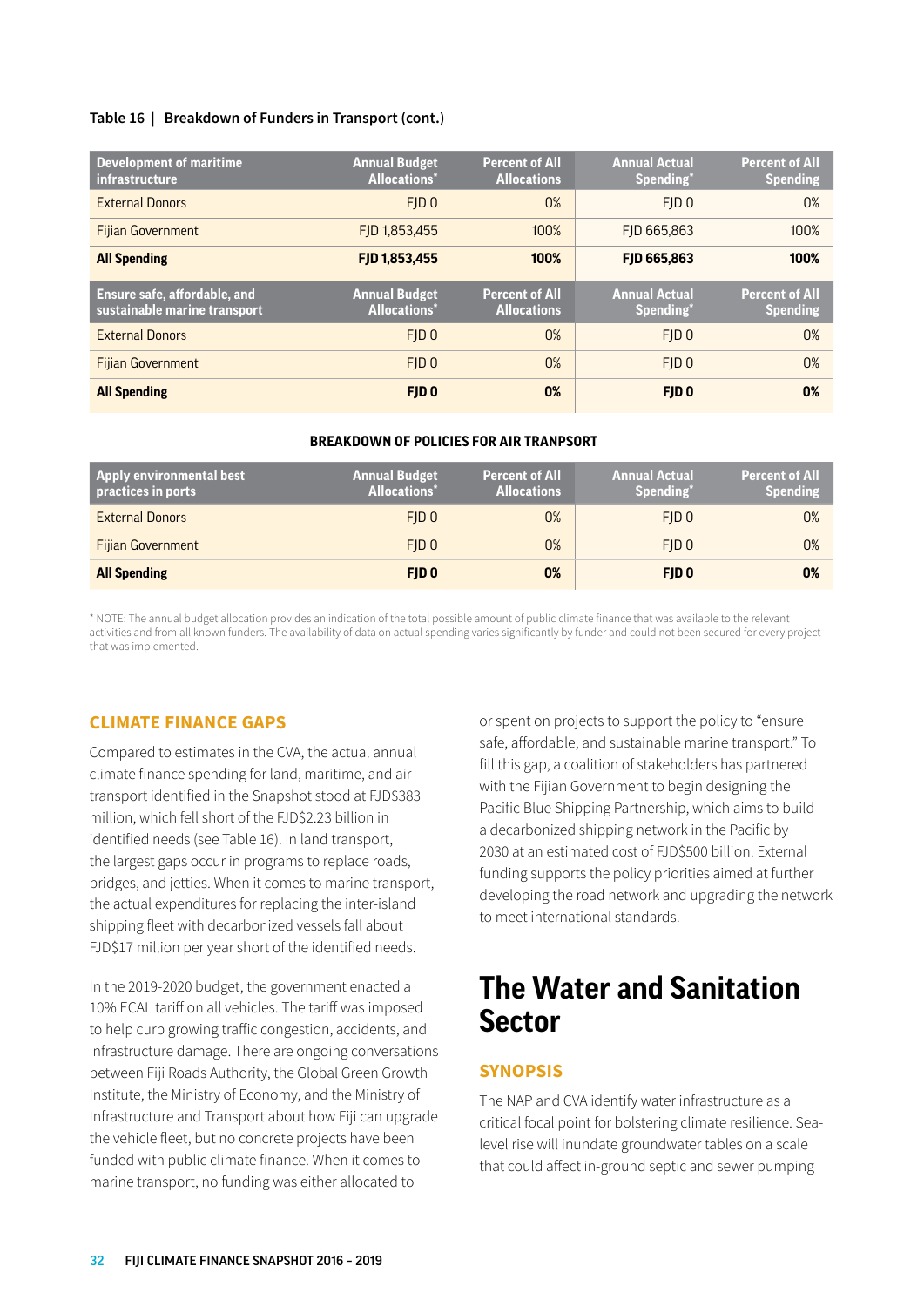systems. Changing precipitation patterns could hinder the reliability of water supplies. And extreme climate events, such as cyclones and flooding, pose substantial risks to the water distribution infrastructure. Fiji's NDP sets the goals to provide access to clean water in 85% of rural communities by 2021, up from 75% in 2017, and to connect 40% of the total population to the central sewerage system by 2021, up from 25% in 2017. These goals can be achieved with significant investments in water and sanitation infrastructure.

The CVA identifies roughly FJD\$162 million per year in investments to boost the resilience of the sector. The Snapshot finds that, overall, current investments in the sector are on par with the identified needs (see Table 17). The cost estimates for the water and sanitation sector are among the most comprehensive of the reviewed sectors (see Table 6).

## **EXISTING ANALYSIS OF FINANCE NEEDS**

All cost estimates for the water and sanitation sector come from the CVA, which provides estimates for improving water resource management, and the LEDS, which provides estimates for improving waste management. The CVA identifies 26 interventions at an estimated cost of FJD\$1.62 billion over ten years, or about FJD\$162 million per year. All interventions

identified in the CVA – from system-wide retrofitting to the adoption of new resilience indicators – are consistent with the policy goals in the NDP, which focus on strengthening water management, expanding access to water and sanitation, and ensuring the long-term sustainability of freshwater resources.

### **CURRENT FUNDING FLOWS**

On average per year, from 2016 to 2019, more than FJD \$173.2 million was allocated to projects in the water and sanitation sector but roughly 50% of that, or FJD \$86 million, was actually spent (see Table 17). These flows are concentrated in a handful of projects. Ninetyfour percent (FJD \$162.8 million) of the allocated public climate finance went to support the policy objective "to expand access to water and sanitation services for all Fijians." Fiji's Green Climate Fund (GCF) project to improve the climate resilience of Suva's waste supply and wastewater management system accounts for just over 42% (FJD\$72.1 million) of this allocated annual spending. According to the GCF website, as of November 29, 2019, roughly FJD\$36.4 million had been disbursed by the GCF and paid directly to ADB. The remaining 6% of funding (FJD\$10.3 million) in annual allocations investments have gone to support the NDP policy objective to strengthen the sustainable management of water resources (see Table 17).

#### **Table 17 | Climate Finance Snapshot - Water and Sanitation**

| <b>GOVERNMENT POLICY OBJECTIVES</b>                                                                                   | <b>ANNUAL CLIMATE</b><br><b>FINANCE NEEDS**</b><br>(FJD PER YEAR) | <b>ANNUAL BUDGET</b><br>ALLOCATIONS*<br>(FJD PER YEAR) | <b>ANNUAL ACTUAL</b><br><b>SPENDING</b> *<br>(FJD PER YEAR) |
|-----------------------------------------------------------------------------------------------------------------------|-------------------------------------------------------------------|--------------------------------------------------------|-------------------------------------------------------------|
| Strengthen water policy planning and<br>sustainable resource management                                               | FJD 6,400,000                                                     | FJD 9,559,870                                          | FJD 5,885,471                                               |
| Expand access and work towards ensuring<br>equity in the provision of water and sanitation<br>services to all Fijians | FJD 156,150,000                                                   | FJD 162,853,918                                        | FID 80.313.583                                              |
| Ensure long-term sustainability in the provision<br>of freshwater resources and catchment security                    | FJD 100,000                                                       | FJD 771,687                                            | FJD 171,797                                                 |
| TOTAL: WATER AND SANITATION SECTOR                                                                                    | FID 162,650,000                                                   | FJD 173,185,475                                        | FJD 86,370,851                                              |

\* NOTE: The annual budget allocation provides an indication of the total possible amount of public climate finance that was available to the relevant activities and from all known funders. The availability of data on actual spending varies significantly by funder and could not been secured for every project that was implemented.

\*\* Note: Cost estimates for the water and sanitation sector are provided by the CVA and the LEDS. The CVA estimates focus on interventions that are the responsibility of the public sector, such as improved resource management and river protection programs. The LEDS provides cost estimates to improve waste management and sanitation outcomes, which are also in the jurisdiction of the public sector.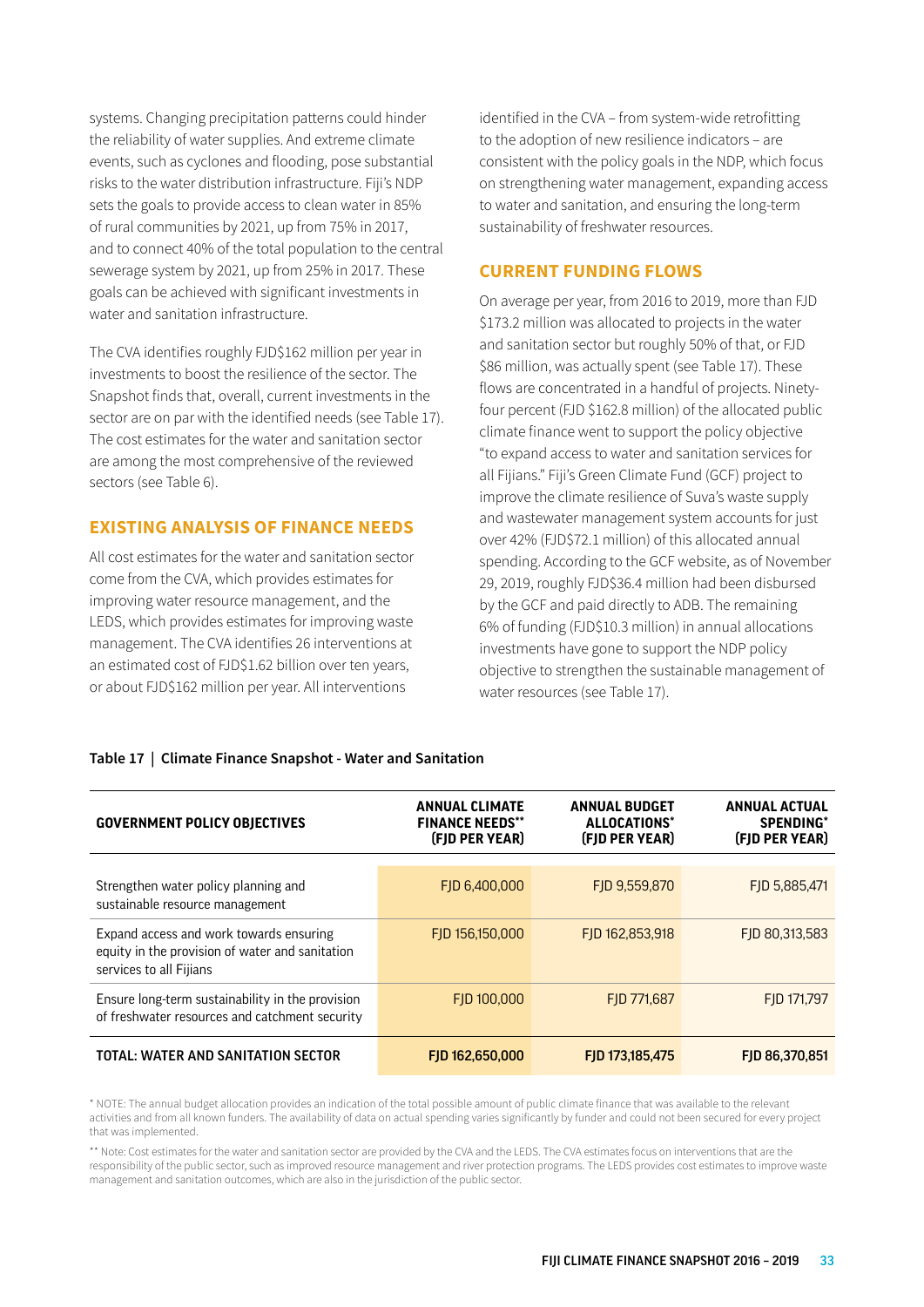As shown in Table 18, the Fijian Government accounts for 80% of all allocated funding for the water and sanitation sector and external funders account for 20%. When it comes to actual expenditures for the duration of the Snapshot, the Fijian Government accounts for 99%, or FJD\$85.1 million. Due to difficulties in tracing and confirming where the disbursed GCF funding has been spent, it is not included in the actual spending data for the sector. Additionally, we were not able to secure information on actual expenditures by other external donors in the water and sanitation sector. Funding from both the Fijian Government and external funders has

primarily focused on expanding access to water and sanitation services. The GCF project makes up 77% of allocated funding by external partners.

### **CLIMATE FINANCE GAPS**

The available public climate finance in the water and sanitation sector has exceeded the funding needs as assessed in the CVA, while actual expenditures stand at FJD\$86.3 million, or 53% of the identified needs (see Table 17). The FJD\$162.8 million per year that was allocated to enhancing access to water and sanitation is almost the same as the needs estimated in the CVA.

#### **Table 18 | Breakdown of Funders in the Water & Sanitation Sector**

| <b>ALL PROJECTS BY FUNDER</b> | <b>ANNUAL BUDGET</b><br>ALLOCATIONS*<br>(FJD PER YEAR) | <b>PERCENT OF ALL</b><br>ALLOCATIONS | <b>ANNUAL ACTUAL</b><br><b>SPENDING*</b><br>(FJD PER YEAR) | <b>PERCENT OF ALL</b><br><b>SPENDING</b> |
|-------------------------------|--------------------------------------------------------|--------------------------------------|------------------------------------------------------------|------------------------------------------|
| <b>External Donors</b>        | FJD 35,124,476                                         | 20%                                  | FJD 1,200,615                                              | 1%                                       |
| <b>Fijian Government</b>      | FJD 138,060,999                                        | 80%                                  | FJD 85,170,236                                             | 99%                                      |
| <b>All Spending</b>           | FJD 173,185,475                                        | 100%                                 | FJD 86,370,851                                             | 100%                                     |

| <b>Strengthen water policy planning</b> | <b>Annual Budget</b><br><b>Allocations*</b>  | <b>Percent of All</b><br><b>Allocations</b> | <b>Annual Actual</b><br>Spending*             | <b>Percent of All</b><br><b>Spending</b> |
|-----------------------------------------|----------------------------------------------|---------------------------------------------|-----------------------------------------------|------------------------------------------|
| <b>External Donors</b>                  | FJD 1,653,619                                | 17%                                         | FID <sub>0</sub>                              | 0%                                       |
| <b>Fijian Government</b>                | FJD 7,906,251                                | 83%                                         | FJD 5,885,471                                 | 100%                                     |
| <b>All Spending</b>                     | FJD 9,559,870                                | 100%                                        | FJD 5,885,471                                 | 100%                                     |
| <b>Expand access and ensure equity</b>  | <b>Annual Budget</b><br><b>Allocations*</b>  | <b>Percent of All</b><br><b>Allocations</b> | <b>Annual Actual</b><br>Spending <sup>*</sup> | <b>Percent of All</b><br><b>Spending</b> |
| <b>External Donors</b>                  | FJD 33,051,114                               | 20%                                         | FID 1.200.615                                 | 1%                                       |
| <b>Fijian Government</b>                | FJD 129,802,804                              | 80%                                         | FJD 79,112,968                                | 99%                                      |
| <b>All Spending</b>                     | FJD 162,853,918                              | 100%                                        | FJD 80,313,583                                | 100%                                     |
| <b>Ensure long-term sustainability</b>  | <b>Annual Budget</b><br><b>Allocations</b> * | <b>Percent of All</b><br><b>Allocations</b> | <b>Annual Actual</b><br>Spending*             | <b>Percent of All</b><br><b>Spending</b> |
| <b>External Donors</b>                  | FJD 419,743                                  | 54%                                         | FJD <sub>0</sub>                              | 0%                                       |
| <b>Fijian Government</b>                | FJD 351,944                                  | 46%                                         | FJD 171,797                                   | 100%                                     |
| <b>All Spending</b>                     | FJD 771,687                                  | 100%                                        | FJD 171,797                                   | 100%                                     |

\* NOTE: The annual budget allocation provides an indication of the total possible amount of public climate finance that was available to the relevant activities and from all known funders. The availability of data on actual spending varies significantly by funder and could not been secured for every project that was implemented.

#### **BREAKDOWN BY POLICIES**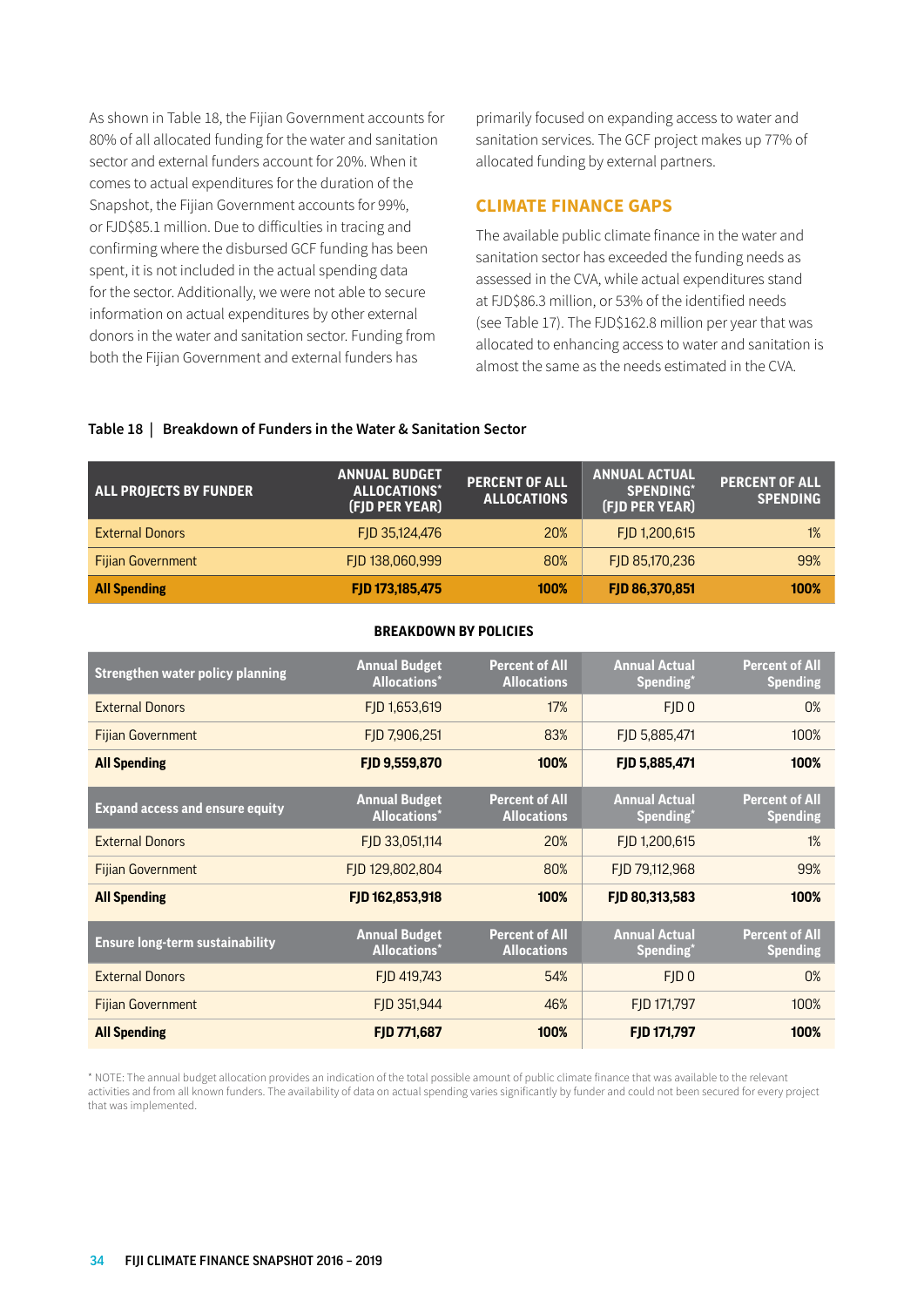## <span id="page-34-0"></span>**SECTORS WITH PARTIAL DATA**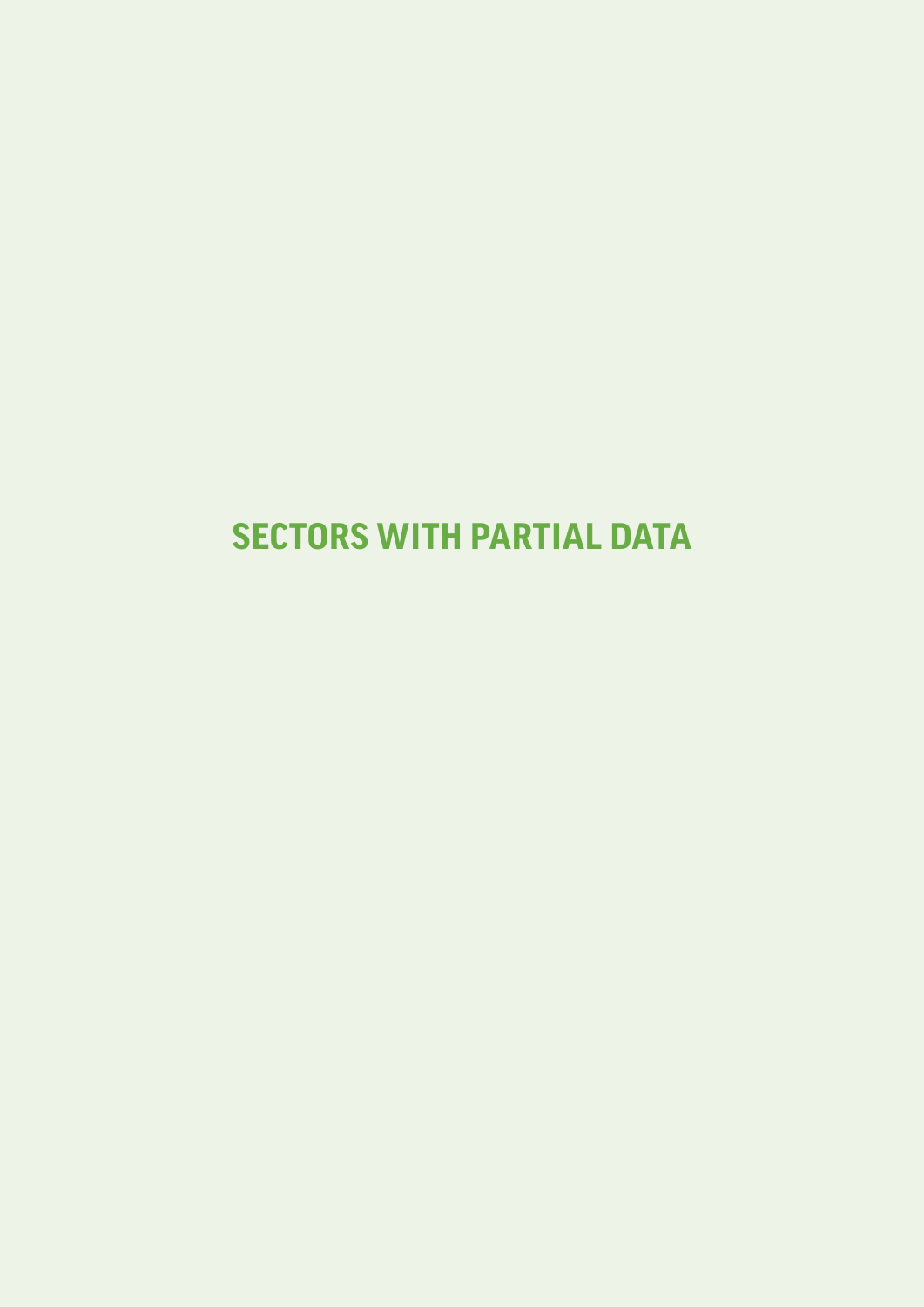## <span id="page-35-0"></span>**The Agriculture Sector**

## **SYNOPSIS**

The agriculture sector accounts for 8% of Fiji's GDP and provides income to 37% of Fijians, including to almost half of those living below the poverty line. Fiji's CVA estimates that each 1% reduction in income from agricultural productivity would push an additional 1,000 Fijians into poverty. The initial impacts of climate change are already adversely impacting the sector by altering the predictability of rainfall, raising temperatures, introducing new pests, and contributing to saltwater intrusion from sea-level rise.

Fiji's recent experience with floods and cyclones shows that both events can lead to significant damages in the agriculture sector. In the 16 years prior to Tropical Cyclone Winston, floods and cyclones caused more than FJD\$791 million in agricultural damages. Tropical Cyclone Winston meanwhile brought agricultural damages of FJD\$208.3 million. The NAP estimates that climate change could increase the annual costs from flooding by 100 to 300 percent. Additionally, a combination of saltwater intrusion and increasingly unpredictable rainfall patterns is eroding soil quality and reducing the productivity of Fiji's smallholder farmers, in part because Fiji's agriculture sector has limited irrigation capacity and is largely dependent on regular and robust rain falls.

Fiji's CVA and NAP identify seven specific interventions to increase climate-resilience in the sector, but only the CVA provides cost estimates. As with other sectors, the CVA cost estimates are focused on interventions that the Fijian Government could undertake to boost resilience in the sector but do not cover interventions, such as planting specific crops, that fall under the jurisdiction of the private sector. As a result, the available data examined in this Snapshot does not cover either the role of the private sector or the entire range of activities that will be needed to boost the resilience of Fiji's agriculture sector (see Table 6). Of the allocated climate finance for agriculture, 73% went to policy objectives that do not have a corresponding cost estimate. Additional research is needed to provide a comprehensive assessment of the estimated costs to adapt the agriculture sector to climate change.

The climate finance picture for agriculture is murky. The sector has incomplete data on climaterelated cost estimates, so a reliable gap analysis cannot be completed. The Snapshot found that roughly 44% of all allocated spending was actually spent annually. The Fijian Government accounted for 60% of all allocated climate finance to agriculture.

## **EXISTING ANALYSIS OF FINANCE NEEDS**

Fiji's CVA identifies nine interventions that the Fijian Government and its donor partners could take to boost the sector's resilience to climate change. Two of the nine costed interventions (improving disaster preparedness and mitigating flood risks) are included in the disaster risk management section of this document instead. This leaves seven interventions, estimated to cost roughly FJD \$1.3 million per year, which aim to improve knowledge on climate change or to implement specific actions, such as increased crop insurance. Efforts to improve the climate expertise within the Ministry of Agriculture are particularly crucial, as the Ministry currently does not have much expertise in this area. The NDP also includes seven policy objectives related to enhancing resilience in the agricultural sector. The NDP and CVA actions do not entirely overlap, so three NDP policy objectives do not have cost estimates (see Table 19). Additionally, much of Fiji's agricultural productivity comes from subsistence farmers, whose overall productivity depends on the nutritional quality of the soil and other inland ecosystems. However, the CVA does not provide cost estimates for either subsistence farmers or the private sector, meaning the Snapshot does not have cost estimates for two critical components of the agricultural sector.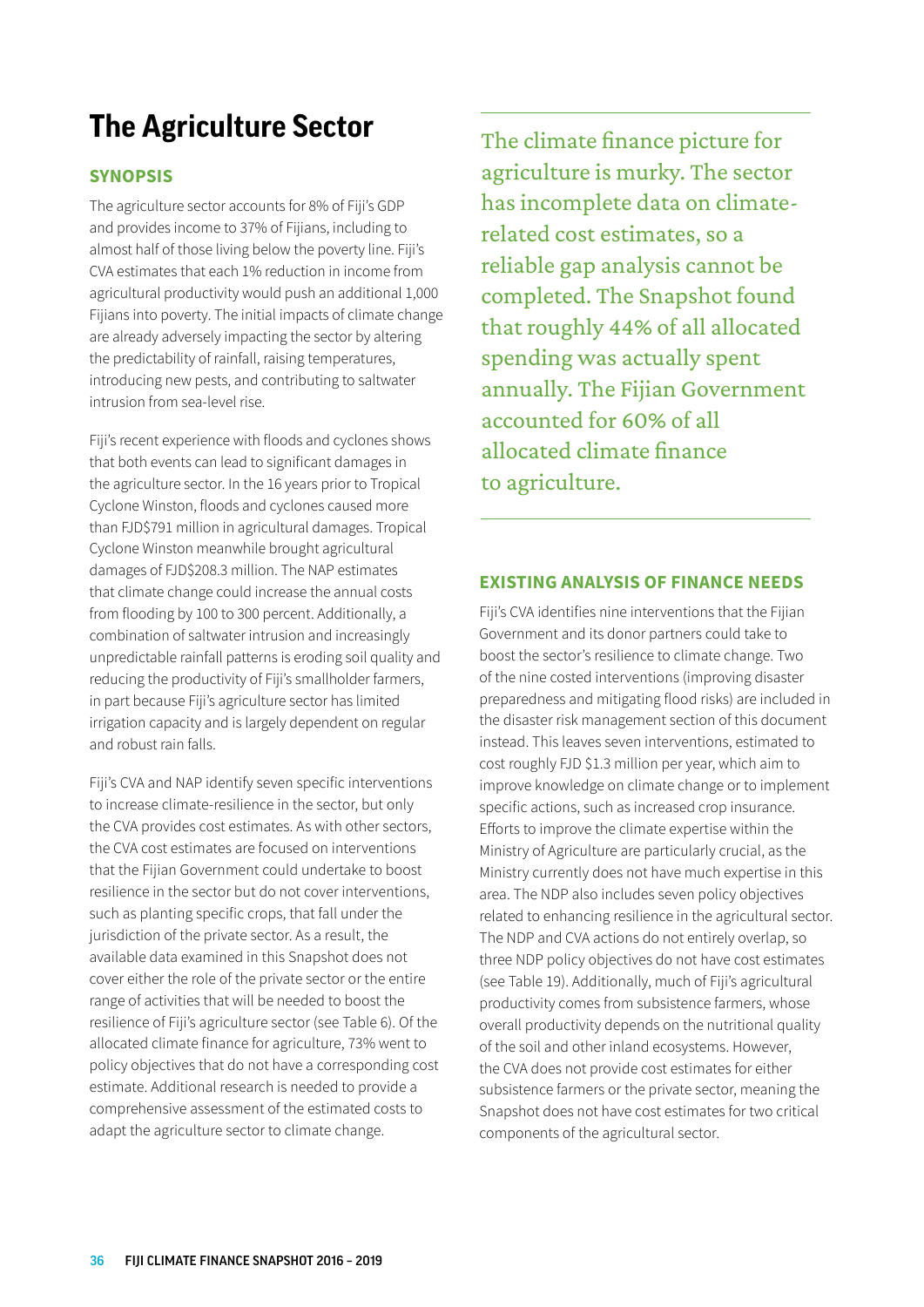#### **Table 19 | Climate Finance Snapshot - the Agriculture Sector**

| <b>GOVERNMENT POLICY OBJECTIVES</b>                                                                                                         | <b>ANNUAL CLIMATE</b><br><b>FINANCE NEEDS**</b><br>(FJD PER YEAR) | <b>ANNUAL BUDGET</b><br>ALLOCATIONS*<br>(FJD PER YEAR) | <b>ANNUAL ACTUAL</b><br><b>SPENDING*</b><br>(FJD PER YEAR) |
|---------------------------------------------------------------------------------------------------------------------------------------------|-------------------------------------------------------------------|--------------------------------------------------------|------------------------------------------------------------|
|                                                                                                                                             |                                                                   |                                                        |                                                            |
| Develop a national food and nutrition security<br>policy or framework                                                                       | FJD 200,000                                                       | FJD 1,939,444                                          | FJD 643,279                                                |
| Raise more awareness on the importance of food<br>and nutrition security                                                                    | Not costed in any<br>documents                                    | FJD 1,986,832                                          | FID 4.892                                                  |
| Encourage the better implementation of food and<br>nutrition security priorities in agriculture, fisheries,<br>and other sectors            | FJD 550,000                                                       | FJD 10,836,874                                         | FJD 1,398,502                                              |
| Continue broad-based support to agriculture as<br>a key driver to economic growth and poverty<br>alleviation                                | Not costed in any<br>documents                                    | FJD 22,786,689                                         | FJD 4,243,798                                              |
| Provide targeted support to selected commodities                                                                                            | FJD 200,000                                                       | FJD 5,087,805                                          | FJD 3,913,121                                              |
| Empower farms through agriculture land use<br>practices and improved farm efficiency that<br>promote sustainability in resource utilisation | FJD 297,429                                                       | FID 2.355.496                                          | FID 8.040                                                  |
| Enhance the growth of the sugar industry                                                                                                    | Not costed in any<br>documents                                    | FID 29.067.825                                         | FID 22.469.683                                             |
| <b>TOTAL: AGRICULTURE SECTOR</b>                                                                                                            | FJD 1,247,429                                                     | FJD 74,060,965                                         | FJD 32,681,315                                             |

\* NOTE: The annual budget allocation provides an indication of the total possible amount of public climate finance that was available to the relevant activities and from all known funders. The availability of data on actual spending varies significantly by funder and could not been secured for every project that was implemented.

\*\* Note: Cost estimates for the agriculture sector are provided by the CVA. The CVA cost estimates focus on interventions that fall under the jurisdiction of the public sector, such as promoting climate resilience farming practices and expanding research and development into climate-resilient seed varieties.

## **CURRENT FUNDING FLOWS**

Based on the limited but available cost estimates, at a quick glance, the activities in the agricultural sector appear to be receiving sufficient allocated support. However, a deeper analysis shows that the incomplete estimates of the sector's climate-related financial needs make it very difficult to draw definitive conclusions about the true scope of the agricultural sector's climatefinance needs.

The Fijian Government provides significant support to the agricultural sector. It accounts for 60% of all allocated climate finance to the sector (see Table 20). The remaining 40% of allocated funding comes from external actors. The external support is provided through bilateral aid, and the UN agencies, including the International Fund for Agricultural Development. This Snapshot found that only 44 % of the total allocated resources, or FJD\$32.6 million, was actually spent between 2016 and 2019.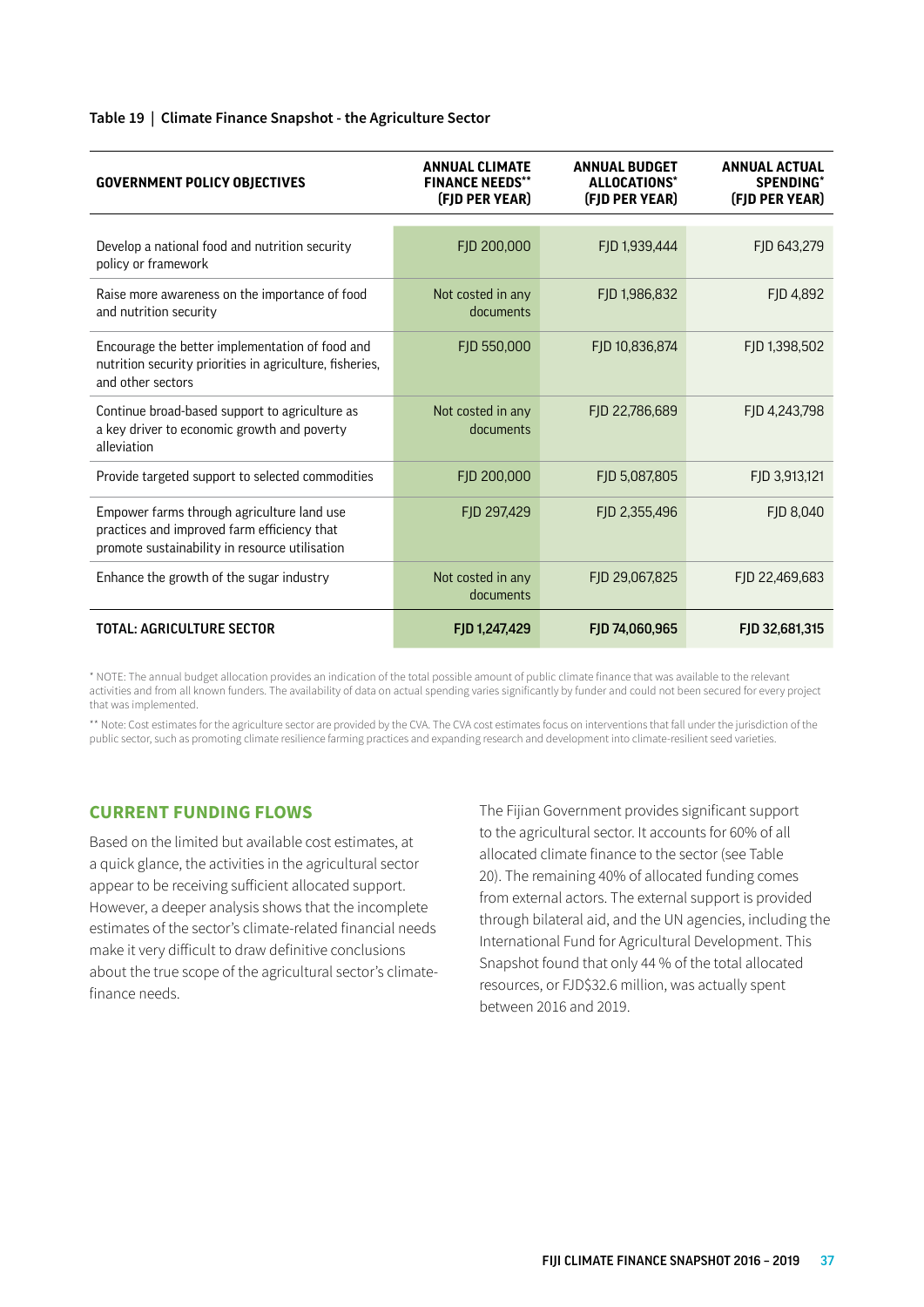## **Table 20 | Breakdown of Funders in the Agriculture Sector**

| ALL POLICIES - AGRICULTURE        | <b>ANNUAL BUDGET</b><br>ALLOCATIONS*<br>(FJD PER YEAR)* | <b>PERCENT OF ALL</b><br><b>ALLOCATIONS</b> | <b>ANNUAL ACTUAL</b><br><b>SPENDING*</b><br>(FJD PER YEAR) | <b>PERCENT OF ALL</b><br><b>SPENDING</b> |
|-----------------------------------|---------------------------------------------------------|---------------------------------------------|------------------------------------------------------------|------------------------------------------|
| <b>External Donors</b>            | FJD 29,635,892                                          | 40%                                         | FJD 134,713                                                | 0%                                       |
| <b>Fijian Government</b>          | FJD 44,425,073                                          | 60%                                         | FJD 32,546,602                                             | 100%                                     |
| <b>All Spending - Agriculture</b> | FJD 74,060,965                                          | 100%                                        | FJD 32,681,315                                             | 100%                                     |

#### **BREAKDOWN BY POLICY OBJECTIVE**

| Policy to enhance food and<br>nutrition security                        | <b>Annual Budget</b><br><b>Allocations</b> <sup>*</sup> | <b>Percent of All</b><br><b>Allocations</b> | <b>Annual Actual</b><br>Spending*             | <b>Percent of All</b><br><b>Spending</b> |
|-------------------------------------------------------------------------|---------------------------------------------------------|---------------------------------------------|-----------------------------------------------|------------------------------------------|
| <b>External Donors</b>                                                  | FJD 357,476                                             | 5%                                          | FJD <sub>0</sub>                              | 0%                                       |
| <b>Fijian Government</b>                                                | FJD 1,581,968                                           | 95%                                         | FJD 643,279                                   | 100%                                     |
| <b>All spending</b>                                                     | FJD 1,939,444                                           | 100%                                        | FJD 643,279                                   | 100%                                     |
| <b>Awareness food and nutrition</b><br>security                         | <b>Annual Budget</b><br><b>Allocations*</b>             | <b>Percent of All</b><br><b>Allocations</b> | <b>Annual Actual</b><br>Spending <sup>*</sup> | <b>Percent of All</b><br><b>Spending</b> |
| <b>External Donors</b>                                                  | FJD 1,903,499                                           | 96%                                         | $\Omega$                                      | 0%                                       |
| Fijian Government                                                       | FJD 83,333                                              | 4%                                          | FJD 4,892                                     | 100%                                     |
| <b>Total Spending - Awareness</b>                                       | FJD 1,986,832                                           | 100%                                        | FJD 4,892                                     | 100%                                     |
| <b>Encourage implementation</b>                                         | <b>Annual Budget</b><br><b>Allocations</b> <sup>*</sup> | <b>Percent of All</b><br><b>Allocations</b> | <b>Annual Actual</b><br>Spending <sup>*</sup> | <b>Percent of All</b><br><b>Spending</b> |
| <b>External Donors</b>                                                  | FJD 5,216,862                                           | 48%                                         | FJD <sub>0</sub>                              | 0%                                       |
| <b>Filian Government</b>                                                | FJD 5,620,012                                           | 52%                                         | FJD 1,398,502                                 | 100%                                     |
| <b>All spending</b>                                                     | FJD 10,836,874                                          | 100%                                        | FJD 1,398,502                                 | 100%                                     |
| <b>Broad-based support to</b><br>agriculture                            | <b>Annual Budget</b><br><b>Allocations*</b>             | <b>Percent of All</b><br><b>Allocations</b> | <b>Annual Actual</b><br>Spending*             | <b>Percent of All</b><br><b>Spending</b> |
| <b>External Donors</b>                                                  | FJD 14,477,134                                          | 64%                                         | FJD 126,673                                   | 3%                                       |
| <b>Fijian Government</b>                                                | FJD 8,309,555                                           | 36%                                         | FJD 4,117,125                                 | 97%                                      |
|                                                                         |                                                         |                                             |                                               |                                          |
| <b>All spending</b>                                                     | FJD 22,786,689                                          | 100%                                        | FJD 4,243,798                                 | 19%                                      |
| <b>Support to selected commodities</b>                                  | <b>Annual Budget</b><br><b>Allocations</b> *            | <b>Percent of All</b><br><b>Allocations</b> | <b>Annual Actual</b><br>Spending*             | <b>Percent of All</b><br>Spending        |
| <b>External Donors</b>                                                  | $\Omega$                                                | 0%                                          | $\Omega$                                      | 0%                                       |
| Fijian Government                                                       | FJD 5,087,805                                           | 100%                                        | FJD 3,913,121                                 | 100%                                     |
| <b>All spending</b>                                                     | FJD 5,087,805                                           | 100%                                        | FJD 3,913,121                                 | 100%                                     |
| <b>Enhance sustainability in resource</b><br>utilisation in agriculture | <b>Annual Budget</b><br><b>Allocations</b> *            | <b>Percent of All</b><br><b>Allocations</b> | <b>Annual Actual</b><br>Spending*             | <b>Percent of All</b><br><b>Spending</b> |
| <b>External Donors</b>                                                  | FJD 2,355,496                                           | 100%                                        | FJD 8,040                                     | 100%                                     |
| <b>Fijian Government</b>                                                | FJD <sub>0</sub>                                        | 0%                                          | FJD <sub>0</sub>                              | 0%                                       |
| <b>All spending</b>                                                     | FJD 2,355,496                                           | 100%                                        | FJD 8,040                                     | 100%                                     |
| <b>Enhance growth of sugar industry</b>                                 | <b>Annual Budget</b><br><b>Allocations*</b>             | <b>Percent of All</b><br><b>Allocations</b> | <b>Annual Actual</b><br>Spending <sup>*</sup> | <b>Percent of All</b><br>Spending        |
| <b>External Donors</b>                                                  | FJD 5,325,425                                           | 18%                                         | $\mathbf 0$                                   | 0%                                       |
| Fijian Government                                                       | FJD 23,742,400                                          | 82%                                         | FJD 22,469,683                                | 100%                                     |

\* NOTE: The annual budget allocation provides an indication of the total possible amount of public climate finance that was available to the relevant activities and from all known funders. The availability of data on actual spending varies significantly by funder and could not been secured for every project that was implemented.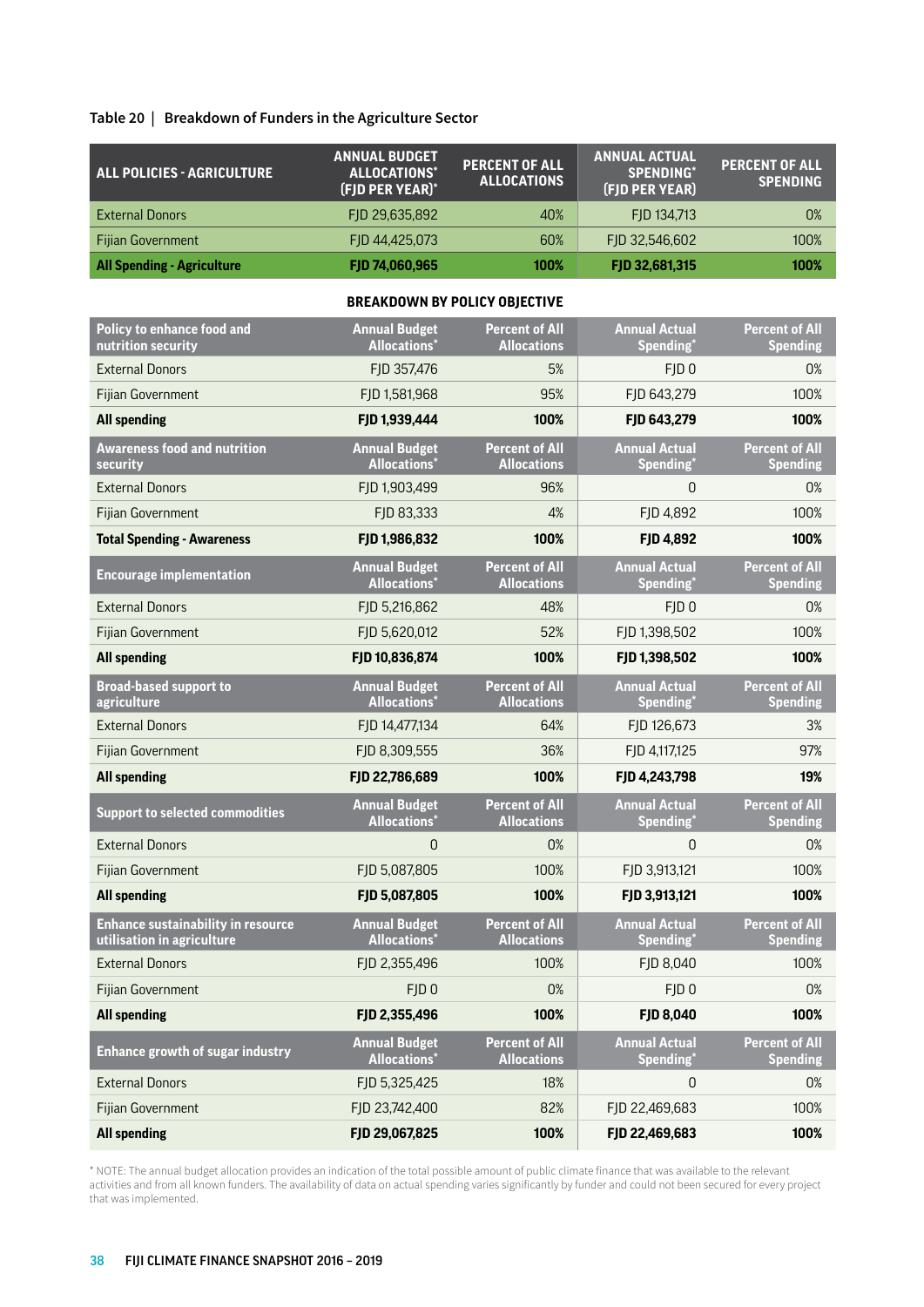## <span id="page-38-0"></span>**The Blue Economy Sector (including fisheries and coastal wetlands)**

## **SYNOPSIS**

The blue economy refers to the use of ocean resources to support ecosystem health, economic growth, and improved livelihoods. Fiji's ocean resources come from its coastal ecosystems, including mangroves, seagrass, and coral reefs, and support vital economic sectors, such as fisheries, shipping, and tourism. Almost 60% of Fiji's population live on the coasts and derive their livelihoods from the oceans, while the tourism sector accounts. for roughly 17% of Fiji's GDP and nearly 40% of annual government revenues. Coastal ecosystems also provide several other climate services, including protection against natural disasters and the potential to sequester carbon. The LEDS estimates that the sequestration capacity of Fiji's mangroves is valued at approximately FJD\$4,000 per hectare per year.

However, Fiji's ocean resources are under substantial environmental stress and are severely threatened by climate change. The CVA estimates that mangrove coverage in Fiji declined by 25% between 2003 and 2013, because very few mangrove areas are protected. Fiji's Locally Managed Marine Area Network was established to help promote conservation, but only 17% of coral reefs are protected. Fiji's oceans are also heavily polluted due to a fuel-intensive marine transport fleet (see Transport sector) and there are insufficient waste collection systems in Fiji's cities and coastal villages.

Fiji's fishing industry is directly vulnerable to the growing impacts of climate change. For example, Tropical Cyclone Winston inflicted more than FJD\$165.9 million in damages to the fisheries sector; 98% of these losses hit the private sector, including more than FJD\$119.7 million in lost value from subsistence fisheries and more than FJD\$45 million in losses to commercial fishing operations. The Tropical Cyclone Winston Post-Disaster Needs Assessment estimates that it will take at least 12 years for the commercial and subsistence fisheries to return to their pre-Winston production levels.

Overall, climate finance in the blue economy sector is shaped by two trends that are common in the other sectors: allocated spending concentrated in a couple of projects and a limited number of cost estimates for the sector. Total allocated public climate finance in the blue economy is just over FJD\$72 million per year, including almost FJ\$16 million on fisheries and FJ\$58 million on coastal ecosystems (see Table 21). When it comes to actual and identified spending, the Snapshot finds that just over 10% of this funding, or FJD\$7.7 million, was actually spent. Furthermore, significant gaps in the available cost estimates make it difficult to conduct a more detailed gap analysis into Fiji's blue economy (see Table 6).

## **EXISTING ANALYSIS OF FINANCE NEEDS**

There are two factors that make it difficult to conduct an accurate gap analysis. First, the NDP does not include a separate chapter or policy goal on oceans or coastal ecosystems. Instead, the only discussion of coastal ecosystems in the NDP comes under a list of strategies to achieve the overarching policy goal to "support inshore/coastal fisheries through sustainable fisheries management and development." One strategy under this policy goal is to "support the revitalization and conservation of mangroves and corals."

Second, there are only a few cost estimates applicable to specific interventions in the blue economy. For example, the CVA identifies and provides cost estimates for six interventions regarding fisheries but three of these focus on disaster risk management in fishing communities, so are included in the disaster risk section (see above). This leaves three activities in the fisheries sector with cost estimates: strengthening of community-based fisheries management, training on sustainable fishing practices, and a small-scale fisheries and aquaculture activities insurance scheme (see Table 21).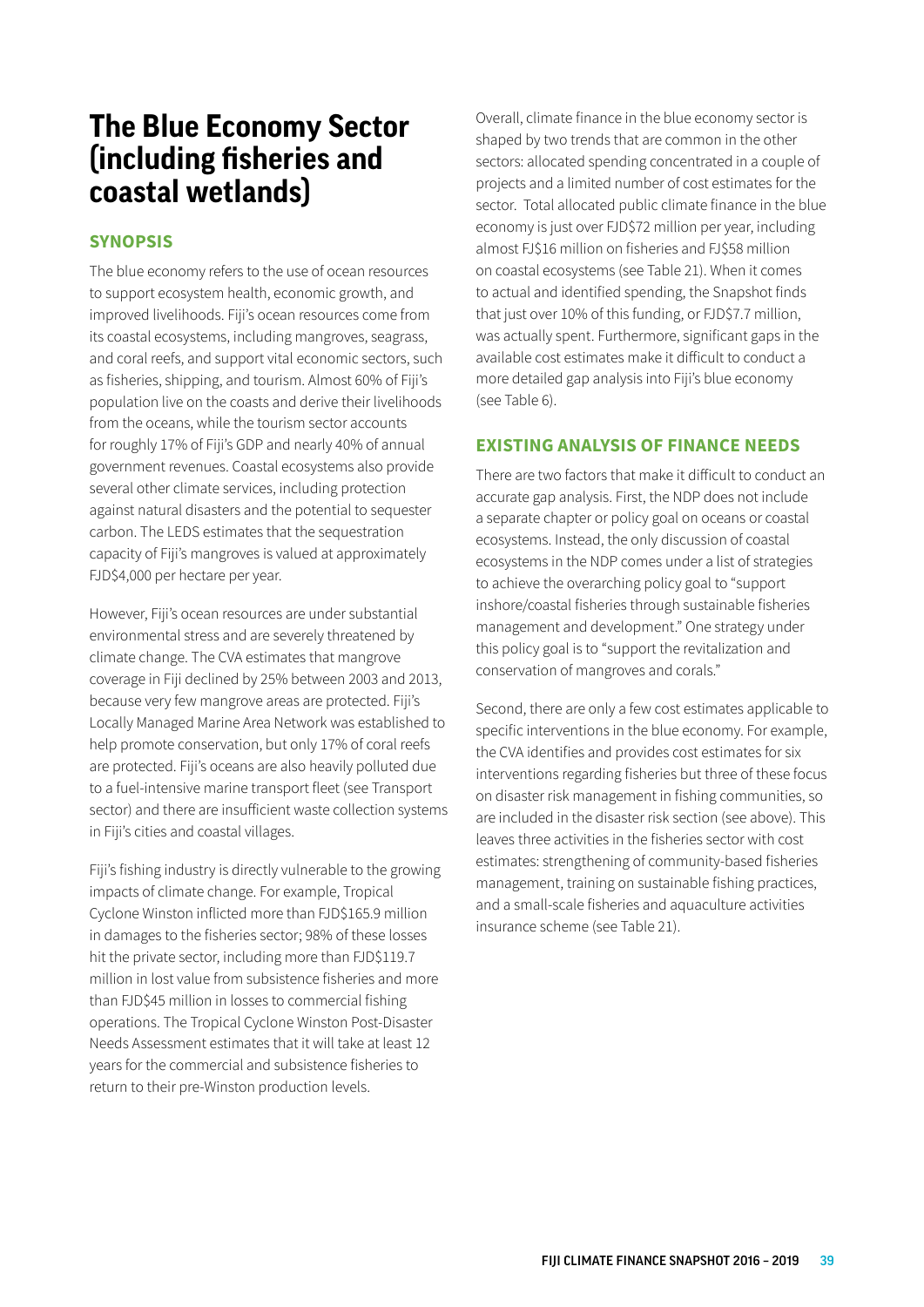#### **Table 21 | Climate Finance Snapshot - the Blue Economy Sector**

| <b>GOVERNMENT POLICY OBJECTIVES</b>                                                                                     | <b>ANNUAL CLIMATE</b><br><b>FINANCE NEEDS**</b><br>(FJD PER YEAR) | <b>ANNUAL BUDGET</b><br>ALLOCATIONS*<br>(FJD PER YEAR) | <b>ANNUAL ACTUAL</b><br><b>SPENDING</b> *<br>(FJD PER YEAR) |
|-------------------------------------------------------------------------------------------------------------------------|-------------------------------------------------------------------|--------------------------------------------------------|-------------------------------------------------------------|
|                                                                                                                         |                                                                   |                                                        |                                                             |
| Sustainably manage the benefits from offshore<br>fisheries resources                                                    | Not costed in any<br>documents                                    | FJD 4,288,729                                          | FJD 294,167                                                 |
| Support inshore coastal fisheries through<br>sustainable fisheries management and development                           | FJD 1,140,000                                                     | FJD 9,229,373                                          | FJD 4,174,228                                               |
| Expand the restoration, revitalization, and<br>conservation of coastal ecosystems, such as<br>mangroves and coral reefs | FJD 4,030,000                                                     | FJD 57,158,524                                         | FID 2.682.255                                               |
| Support growth of aquaculture industries                                                                                | FJD 300,000                                                       | FJD 1,697,757                                          | FJD 634,153                                                 |
| TOTAL: BLUE ECONOMY SECTOR                                                                                              | FJD 5,470,000                                                     | FJD 72,374,383                                         | FJD 7,784,803                                               |

\* NOTE: The annual budget allocation provides an indication of the total possible amount of public climate finance that was available to the relevant activities and from all known funders. The availability of data on actual spending varies significantly by funder and could not been secured for every project that was implemented.

\*\* Note: Cost estimates for the blue economy sector are provided by the CVA and the LEDS. The CVA cost estimates focus on interventions that fall under the jurisdiction of the public sector, such as strengthening community-based fisheries management and strengthened managing and monitoring of coastal ecosystems. The LEDS provides cost estimates on interventions to protect and revitalize Fiji's mangroves, seagrass, and other sources of blue carbon sequestration.

The CVA provides six interventions tied to improving environmental health. Four of these combine actions for forest ecosystems with those for ocean ecosystems. For example, the CVA calls for FJD\$17 million across ten years (FJD\$1.7 million per year) to strengthen the management and monitoring of ecosystems, including mangroves, coral reefs, and inland forests. The NDP, however, dedicates specific sections to forests and fisheries, while briefly mentioning coastal ecosystems. To ensure consistency with the NDP, the Snapshot splits these cost estimates evenly between the forestry and blue economy sectors. Furthermore, the CVA and LEDS cost estimates are focused on interventions that could be implemented by the Fijian Government and/ or its development partners but they do not provide cost estimates for actions that private sector actors in relevant economic sectors such as tourism, fishing, or marine transport, should take to ensure Fiji maintains a vibrant blue economy amid a changing climate. Thus, the total annual climate finance needs in the blue economy are likely much higher than the FJD\$5.47 million included in this Snapshot.

### **CURRENT FUNDING FLOWS**

Based on this approach, the total available public climate finance for Fiji's blue economy from 2016 to 2019 was estimated at FJD\$72.3 million annually, including FJD\$15.2 million on fisheries and almost FJD\$58 million on coastal ecosystems (see Table 22). The Fijian Government provided roughly 46% of the funding for the fisheries sector, primarily through investments in new ice machines and upgrades to the Levuka fishery plant. Nearly one-third of the allocated public climate finance for fisheries comes from a Global Environmental Facility project to implement global oceans treaties. As stated above, the private sector is the main investor in Fiji's fisheries sector, but their actions are not covered by the Snapshot.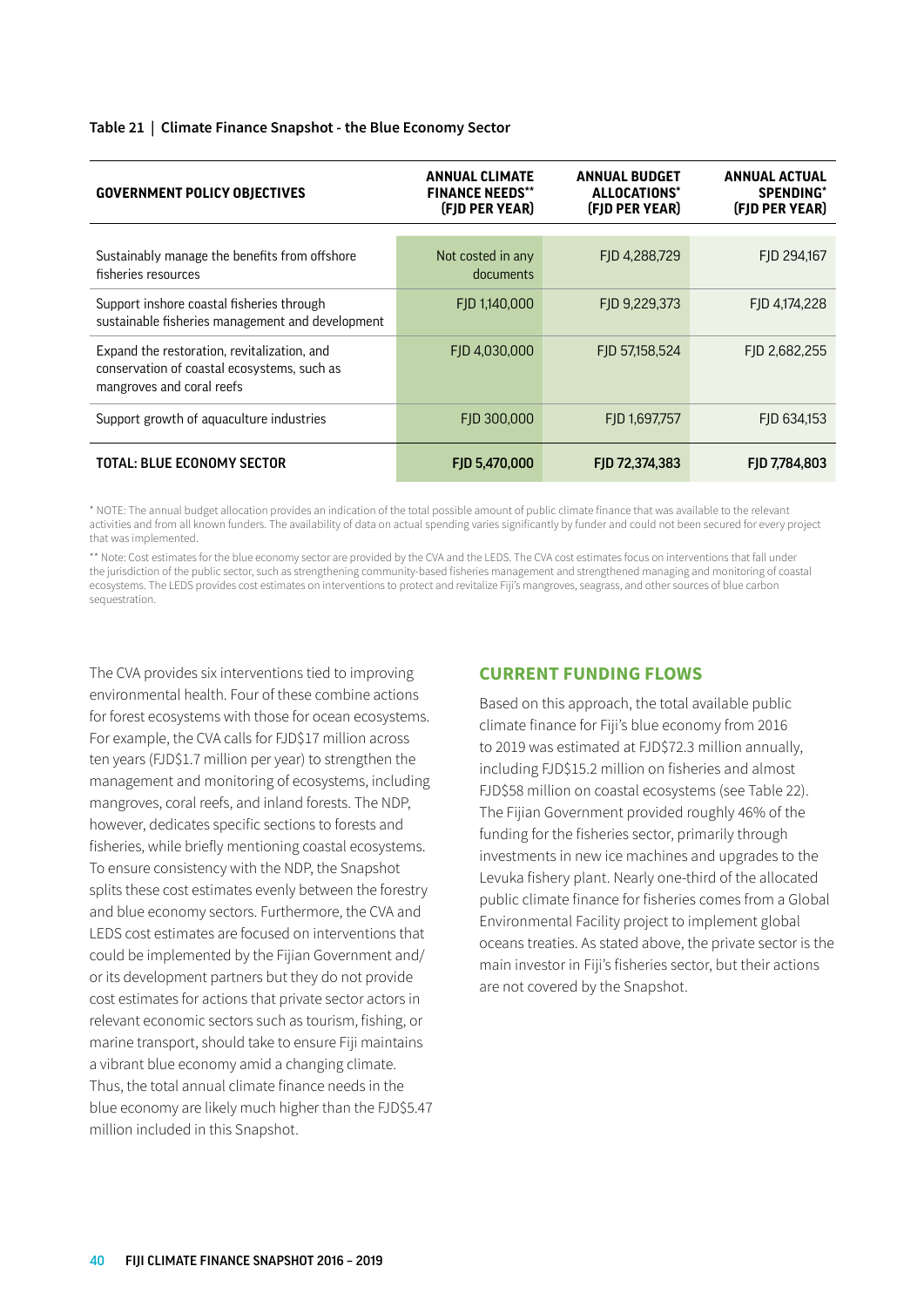### **Table 22 | Breakdown Funders in the Blue Economy Sector**

| <b>TOTALS - BLUE ECONOMY</b> | <b>ANNUAL BUDGET</b><br>ALLOCATIONS*<br>(FJD PER YEAR) | <b>PERCENT OF ALL</b><br><b>ALLOCATIONS</b> | <b>ANNUAL ACTUAL</b><br><b>SPENDING*</b><br>(FJD PER YEAR) | <b>PERCENT OF ALL</b><br><b>SPENDING</b> |
|------------------------------|--------------------------------------------------------|---------------------------------------------|------------------------------------------------------------|------------------------------------------|
| <b>External Donors</b>       | FJD 50,993,643                                         | 70%                                         | FJD 753,349                                                | 10%                                      |
| Fijian Government            | FJD 21,380,740                                         | 30%                                         | FJD 7,031,454                                              | 90%                                      |
| <b>All Spending</b>          | FJD 72,374,383                                         | 100%                                        | FJD 7,784,803                                              | 100%                                     |

### **BREAKDOWN BY POLICY OBJECTIVE**

| <b>Offshore fisheries</b>        | <b>Annual Budget</b><br><b>Allocations</b> <sup>*</sup> | <b>Percent of All</b><br><b>Allocations</b> | <b>Annual Actual</b><br>Spending <sup>*</sup> | <b>Percent of All</b><br><b>Spending</b> |
|----------------------------------|---------------------------------------------------------|---------------------------------------------|-----------------------------------------------|------------------------------------------|
| <b>External Donors</b>           | FJD 3,988,729                                           | 93%                                         | FID <sub>0</sub>                              | 0%                                       |
| <b>Fijian Government</b>         | FID 300,000                                             | 7%                                          | FJD 294,167                                   | 100%                                     |
| <b>All Spending</b>              | FID 4.288.729                                           | 100%                                        | FID 294.167                                   | 100%                                     |
| <b>Inshore coastal fisheries</b> | <b>Annual Budget</b><br><b>Allocations</b> *            | <b>Percent of All</b><br><b>Allocations</b> | <b>Annual Actual</b><br>Spending*             | <b>Percent of All</b><br><b>Spending</b> |
| <b>External Donors</b>           | FJD 2,968,719                                           | 32%                                         | FID <sub>0</sub>                              | 0%                                       |
| <b>Fijian Government</b>         | FJD 6,260,654                                           | 68%                                         | FJD 4,174,228                                 | 100%                                     |
| <b>All Spending</b>              | FJD 9,229,373                                           | 100%                                        | FJD 4,174,228                                 | 100%                                     |
|                                  |                                                         |                                             |                                               |                                          |
| Rehabilitate coastal ecosystems  | <b>Annual Budget</b><br><b>Allocations</b> <sup>*</sup> | <b>Percent of All</b><br><b>Allocations</b> | <b>Annual Actual</b><br>Spending*             | <b>Percent of All</b><br><b>Spending</b> |
| <b>External Donors</b>           | FID 43.746.759                                          | 77%                                         | FID 753.349                                   | 28%                                      |
| Fijian Government                | FJD 13,411,765                                          | 23%                                         | FJD 1,928,906                                 | 72%                                      |
| <b>All Spending</b>              | FJD 57,158,524                                          | 100%                                        | FJD 2,682,255                                 | 100%                                     |
| <b>Growth of aquaculture</b>     | <b>Annual Budget</b><br><b>Allocations</b> *            | <b>Percent of All</b><br><b>Allocations</b> | <b>Annual Actual</b><br>Spending*             | <b>Percent of All</b><br><b>Spending</b> |
| <b>External Donors</b>           | FJD 289,436                                             | 17%                                         | FJD <sub>0</sub>                              | 0%                                       |
| Fijian Government                | FJD 1,408,321                                           | 83%                                         | FJD 634,153                                   | 100%                                     |

\* NOTE: The annual budget allocation provides an indication of the total possible amount of public climate finance that was available to the relevant activities and from all known funders. The availability of data on actual spending varies significantly by funder and could not been secured for every project that was implemented.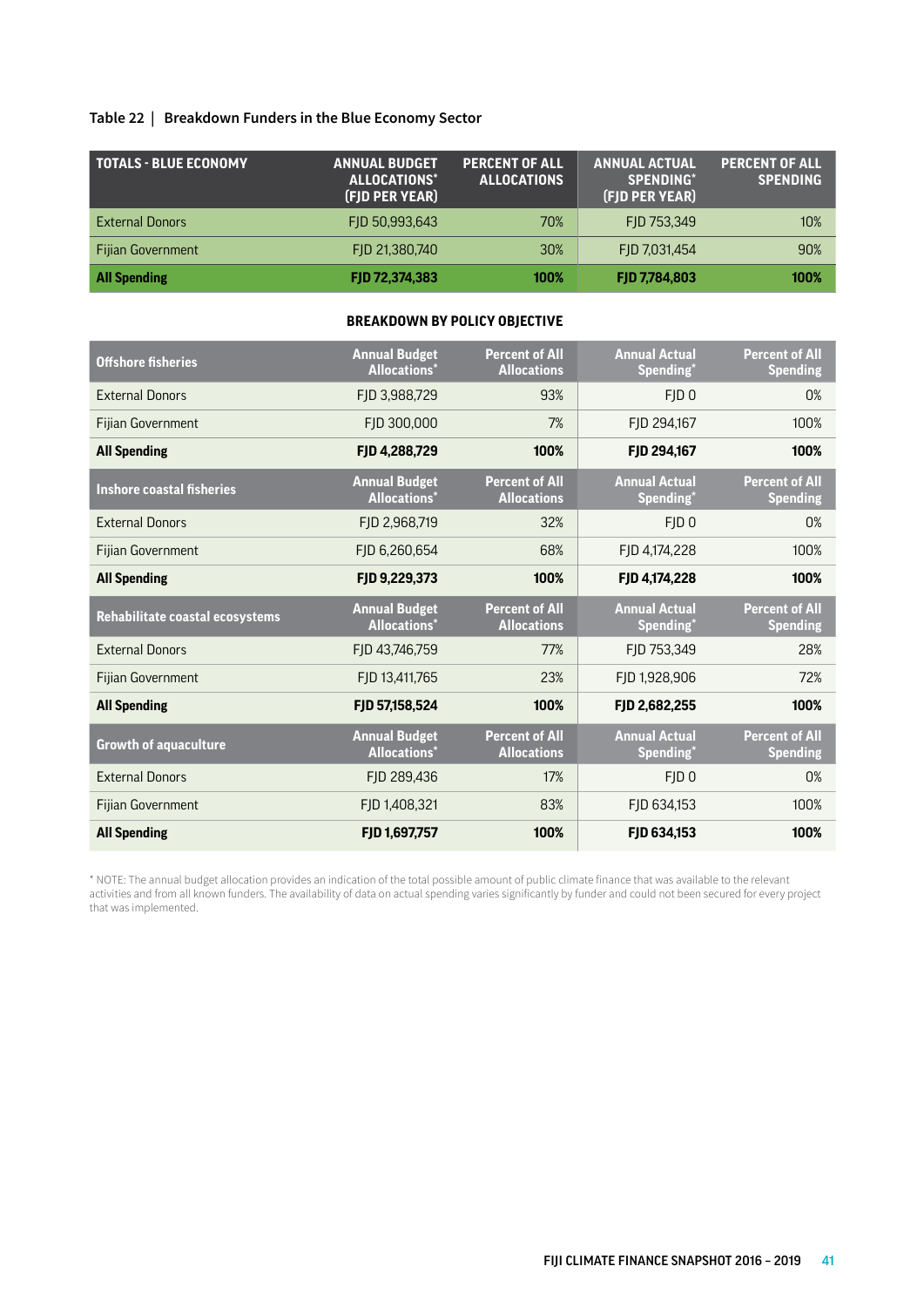<span id="page-41-0"></span>As shown in Table 22, the Fijian Government accounts for 30% of the available climate finance and external funders account for the remaining 70%. Based on the data that could be verified, the Fijian Government accounts for FJD\$7.03 million, or 90% of all actual spending in the sector, and external partners account for the remaining 10%. As stated above, the data on actual spending levels from external donors was very difficult to confirm – this 10% captures the amount reported to the Ministry of Economy as official development assistance.

Overall, 79% of all allocated public climate finance in the blue economy is to conserve coastal ecosystems (FJD\$57 million per year). Of this funding, nearly 45% can be attributed to the Ridge to Reef project (funded by the Fijian Government, the Global Environmental Facility, United Nations Development Program, and other stakeholders) and another 23% comes from the government-funded Coastal Erosion Protection Works project.

Based on the data on actual spending that could be verified, total spending in the blue economy is roughly FJD\$7.7 million, or roughly 10% of the allocated spending. More than half of this actual spending, or FJD\$4.17 million was spent by the Fijian Government to upgrade public infrastructure in the fisheries sector. As mentioned above, actual spending data from external donors is very difficult to confirm, and it is very likely this limitation with the data is primarily responsible for the low spending levels identified by external partners.

As shown in Table 22, external funders accounted for 79% of all available climate finance to improve Fiji's climate policies and governance. Although external partners allocated climate finance relatively evenly across the policy objectives, a Global Environmental Facility project aimed at building capacity to combat invasive species accounts for 55% of the FJD\$12.9 million allocated annually to improve the enforcement of climate legislation. As stated above, the available data on actual spending levels is very limited for external partners. Actual spending from the Fijian Government stood at FJD\$ 8 million, or roughly 62% of the Fijian Government's allocated funding. Of this spending, 90% supports two policy goals: to develop an integrated climate policy (FJD\$6.6 million per year) and to enforce climate legislation (FJD\$0.59 million per year).

## **Policy and Governance**

## **SYNOPSIS**

Climate change poses significant consequences for nearly every sector of the Fijian economy, and the NDP, CVA and NAP call for improved efforts to mainstream climate considerations into all relevant government policies and institutions and to strengthen enforcement of existing legislation. Robust and ambitious climate governance is essential for creating the policy incentives, institutional systems, and enabling environments that will facilitate Fiji's transition to a climate-resilient economy. One critical component of strengthening Fiji's climate governance will be to mainstream climate expertise throughout the education system and sector ministries, so that Fiji can build the requisite domestic capacity to successfully adapt to a changing climate.

This Snapshot finds significant ongoing investments to improve climate governance, such as through the enforcement of existing environmental and climate policies, and the development of more robust policies on climate change, oceans, and fisheries. Although the CVA does provide a handful of cost estimates on interventions to strengthen climate governance, the CVA authors concluded that the costs of developing new policy frameworks tends to be minimal, particularly compared to other interventions discussed in this Snapshot. Additionally, the more pertinent costs of a new policy are those required to implement and/or enforce the policies – and those costs are very difficult to quantify. Thus, these constraints with cost estimates limit the conclusions that can be drawn from a climate finance gap analysis (see Table 6).

## **ANALYSIS OF EXISTING FINANCE NEEDS**

The NDP does not have a chapter that is explicitly focused on improving climate governance. Instead, such policies are included in the chapters on "expanding the rural economy" and "sustainable cities and towns." This Snapshot compiled the relevant policies and strategies from these chapters to create a list that reflects the government's priorities for improving climate governance. This list was cross-referenced against the NAP, which identifies 21 measures to mainstream climate considerations into Fiji's national and subnational governing instruments.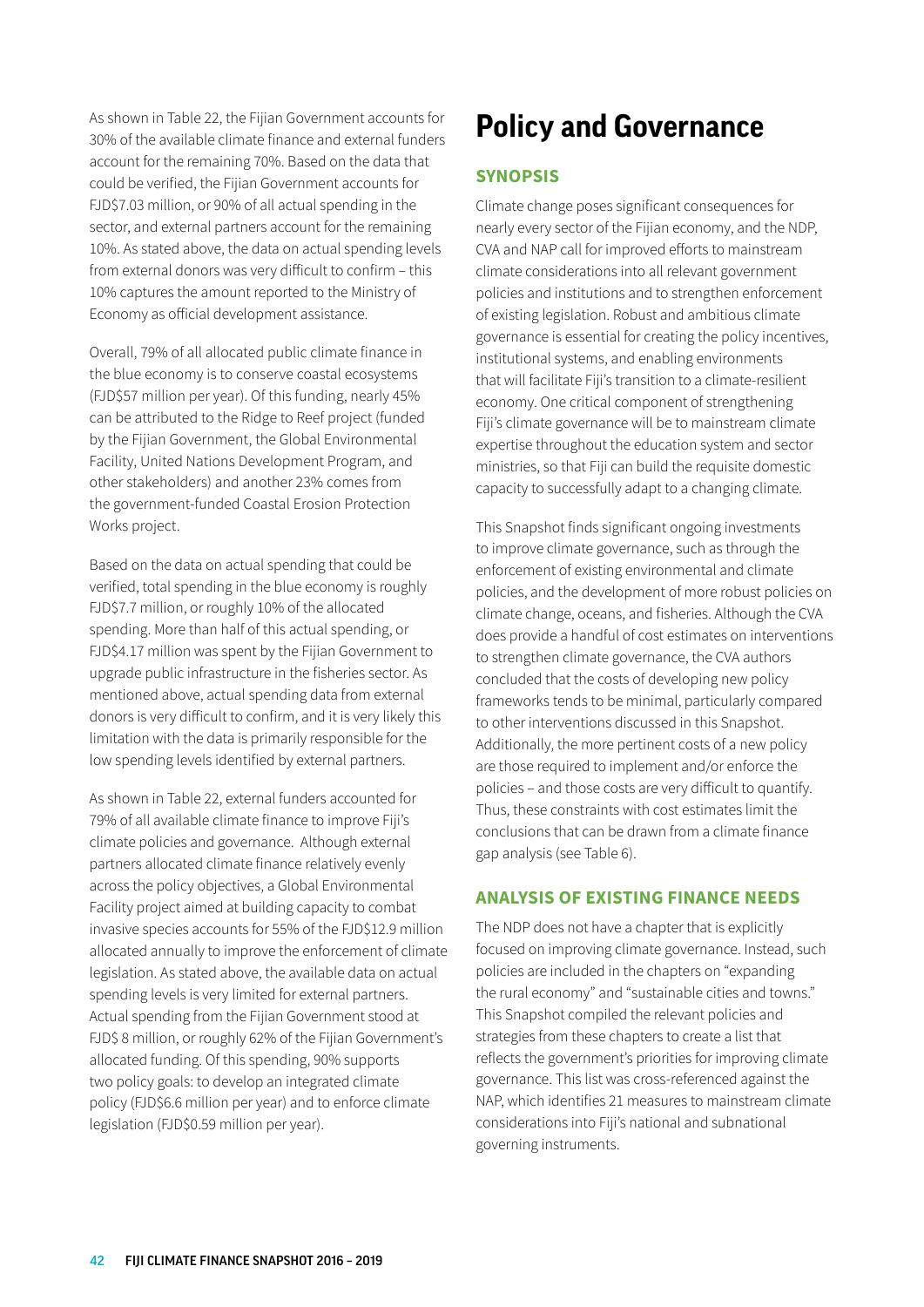#### **Table 23 | Climate Finance Snapshot - Policy and Governance**

| <b>GOVERNMENT POLICY OBJECTIVES</b>                                                                                                          | ANNUAL CLIMATE<br><b>FINANCE NEEDS*</b><br>(FJD PER YEAR) | <b>ANNUAL BUDGET</b><br>ALLOCATIONS*<br>(FJD PER YEAR) | ANNUAL ACTUAL<br><b>SPENDING*</b><br>(FJD PER YEAR) |
|----------------------------------------------------------------------------------------------------------------------------------------------|-----------------------------------------------------------|--------------------------------------------------------|-----------------------------------------------------|
|                                                                                                                                              |                                                           |                                                        |                                                     |
| Develop an integrated policy, approach, and<br>operational plan to effectively address climate<br>change                                     | No cost estimates<br>available                            | FJD 10,116,622                                         | FJD 6,652,752                                       |
| Strengthen understanding of the impacts of climate<br>change and disasters in order to better plan for<br>recovery and long-term development | No cost estimates<br>available                            | FJD 4,868,997                                          | FJD 848,473                                         |
| Resourcing and adaptation become part of the<br>national and subnational development planning and<br>budgetary process                       | No cost estimates<br>available                            | FJD 16,586,057                                         | FJD 396,666                                         |
| Strengthen partnerships at all levels for building<br>resilience to climate change                                                           | No cost estimates<br>available                            | FJD 4,967,729                                          | FJD 252,191                                         |
| Strengthen and enforce planning permits and<br>environmental legislation                                                                     | FJD 500,000                                               | FJD 23,359,766                                         | FJD 1,069,330                                       |
| TOTAL: POLICY AND GOVERNANCE                                                                                                                 | FJD 500,000                                               | FJD 59,899,171                                         | FJD 9,219,412                                       |

\* NOTE: The annual budget allocation provides an indication of the total possible amount of public climate finance that was available to the relevant activities and from all known funders. The availability of data on actual spending varies significantly by funder and could not been secured for every project that was implemented.

\*\* Note: Cost estimates for the policy and governance sector are provided by the CVA. The CVA estimates that it will cost roughly FJD\$5 million over 10 years to strengthen and enforce planning and environmental legislative and institutional frameworks.

Although these measures are widely shared across Fiji's climate documents, only the CVA provides cost estimates. The CVA estimates that it will cost a total of FJD\$77 million over 10 years (FJD\$7.7 million per year) to "adequately strengthen and enforce planning permits and environmental legislation" through a series of interventions. These interventions include FJD\$50 million into community-level investments for improved ecosystem resilience; FJD\$17 million for improved monitoring and management of ecosystems; and FJD\$4.5 million for waste minimization. However, these interventions are more closely aligned with the NDP policy objectives in the forestry, blue economy, and water and sanitation sectors. So, these cost estimates are used in those chapters. As a result, only the intervention on "strengthening and enforcement of planning and environmental legislative and institutional frameworks," estimated to cost FJD\$5 million over 10 years, is included here (see Table 23). There are no available cost estimates

on actions to mainstream climate considerations into the existing national and/or sub-national planning and policy development processes.

#### **CURRENT FUNDING FLOWS**

The NDP sets out five policy priorities to strengthen Fiji's climate governance (see Tables 23 and 24). Across these policies, more than FJD \$59 million per year in public climate finance was allocated between 2016 and 2019 to strengthening climate governance. Of this, 67% (FJD \$39 million) was allocated annually to support two policy objectives: "integrating adaptation into the planning and budgetary processes" and "strengthening and enforcing planning permits and environmental legislation." The second policy objective includes activities such as the phase out of harmful chemicals (methyl bromide and HFCs). Of the allocated climate finance, roughly 15 % was spent over the course of the Snapshot.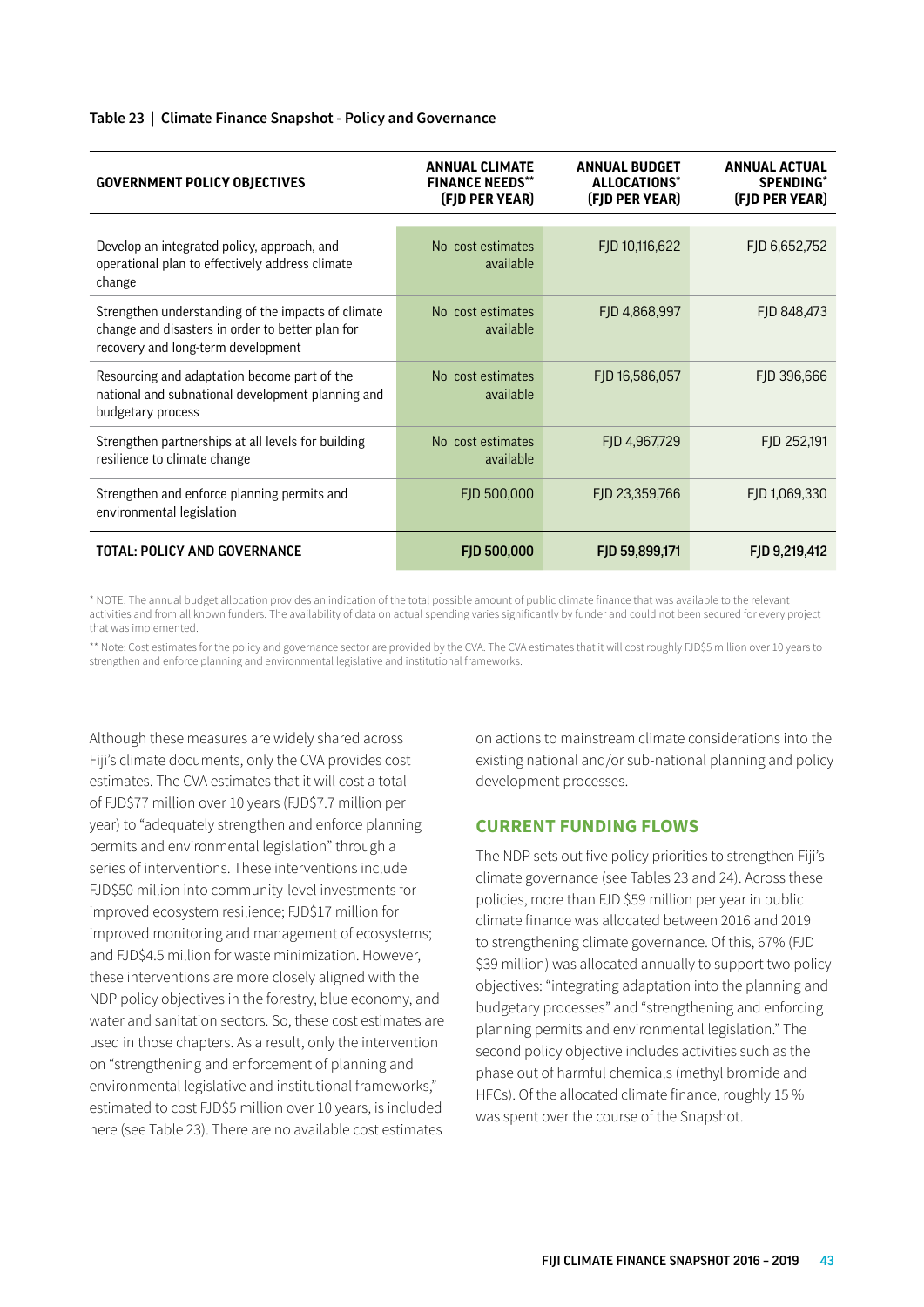#### **Table 24 | Breakdown of Funders in the Policy and Governance Sector**

| <b>ALL CLIMATE GOVERNANCE</b>  | <b>ANNUAL BUDGET</b><br>ALLOCATIONS*<br>(FJD PER YEAR)* | <b>PERCENT OF ALL</b><br><b>ALLOCATIONS</b> | <b>ANNUAL ACTUAL</b><br><b>SPENDING*</b><br>(FJD PER YEAR) | <b>PERCENT OF ALL</b><br><b>SPENDING</b> |
|--------------------------------|---------------------------------------------------------|---------------------------------------------|------------------------------------------------------------|------------------------------------------|
| <b>External Donors</b>         | FJD 44,065,769                                          | 79%                                         | FJD 1,204,245                                              | 13%                                      |
| Fijian Government              | FJD 12,833,402                                          | 21%                                         | FJD 8,015,167                                              | 87%                                      |
| <b>Totals - Climate Policy</b> | FJD 56,899,171                                          | 100%                                        | FJD 9,219,412                                              | 100%                                     |

#### **BREAKDOWN BY POLICY OBJECTIVES IN CLIMATE GOVERNANCE**

| <b>Climate change policy</b>          | <b>Annual Budget</b><br><b>Allocations</b> <sup>*</sup> | <b>Percent of All</b><br><b>Allocations</b> | <b>Annual Actual</b><br>Spending*             | <b>Percent of All</b><br><b>Spending</b> |
|---------------------------------------|---------------------------------------------------------|---------------------------------------------|-----------------------------------------------|------------------------------------------|
| <b>External Donors</b>                | FJD <sub>0</sub>                                        | 0%                                          | FJD <sub>0</sub>                              | 0%                                       |
| <b>Fijian Government</b>              | FJD 10,116,622                                          | 100%                                        | FJD 6,652,752                                 | 100%                                     |
| <b>All Spending</b>                   | FJD 10,116,622                                          | 100%                                        | FJD 6,652,752                                 | 100%                                     |
| <b>Climate impacts &amp; planning</b> | <b>Annual Budget</b><br><b>Allocations</b> <sup>*</sup> | <b>Percent of All</b><br><b>Allocations</b> | <b>Annual Actual</b><br>Spending <sup>*</sup> | <b>Percent of All</b><br><b>Spending</b> |
| <b>External Donors</b>                | FJD 2,994,099                                           | 61%                                         | FJD 125,967                                   | 15%                                      |
| Fijian Government                     | FJD 1,874,898                                           | 39%                                         | FJD 722,497                                   | 85%                                      |
| <b>All Spending</b>                   | FJD 4,868,997                                           | 100%                                        | FJD 848,473                                   | 100%                                     |
| Integrate adaptation                  | <b>Annual Budget</b><br><b>Allocations</b> *            | <b>Percent of All</b><br><b>Allocations</b> | <b>Annual Actual</b><br>Spending*             | <b>Percent of All</b><br><b>Spending</b> |
| <b>External Donors</b>                | FJD 16,514,824                                          | 100%                                        | FJD 354,088                                   | 89%                                      |
| Fijian Government                     | FJD 71,233                                              | 0%                                          | FJD 42,578                                    | 11%                                      |
| <b>All Spending</b>                   | FJD 16,586,057                                          | 100%                                        | FJD 396,666                                   | 100%                                     |
| <b>Strengthen partnerships</b>        | <b>Annual Budget</b><br><b>Allocations</b> <sup>*</sup> | <b>Percent of All</b><br><b>Allocations</b> | <b>Annual Actual</b><br>Spending*             | <b>Percent of All</b><br><b>Spending</b> |
| <b>External Donors</b>                | FJD 4,865,108                                           | 98%                                         | FJD 250,952                                   | 100%                                     |
| <b>Fijian Government</b>              | FID 102.621                                             | 2%                                          | FID 1.239                                     | 0%                                       |
| <b>All Spending</b>                   | FJD 4,967,729                                           | 100%                                        | FJD 252,191                                   | 100%                                     |
| <b>Enforce legislation</b>            | <b>Annual Budget</b><br><b>Allocations</b> <sup>*</sup> | <b>Percent of All</b><br><b>Allocations</b> | <b>Annual Actual</b><br>Spending*             | <b>Percent of All</b><br><b>Spending</b> |
| <b>External Donors</b>                | FJD 22,691,738                                          | 97%                                         | FJD 473,229                                   | 44%                                      |
| Fijian Government                     | FJD 668,028                                             | 3%                                          | FJD 596,101                                   | 56%                                      |
| <b>All Spending</b>                   | FJD 23,359,766                                          | 100%                                        | FJD 1,069,330                                 | 100%                                     |

\* NOTE: The annual budget allocation provides an indication of the total possible amount of public climate finance that was available to the relevant activities and from all known funders. The availability of data on actual spending varies significantly by funder and could not been secured for every project that was implemented.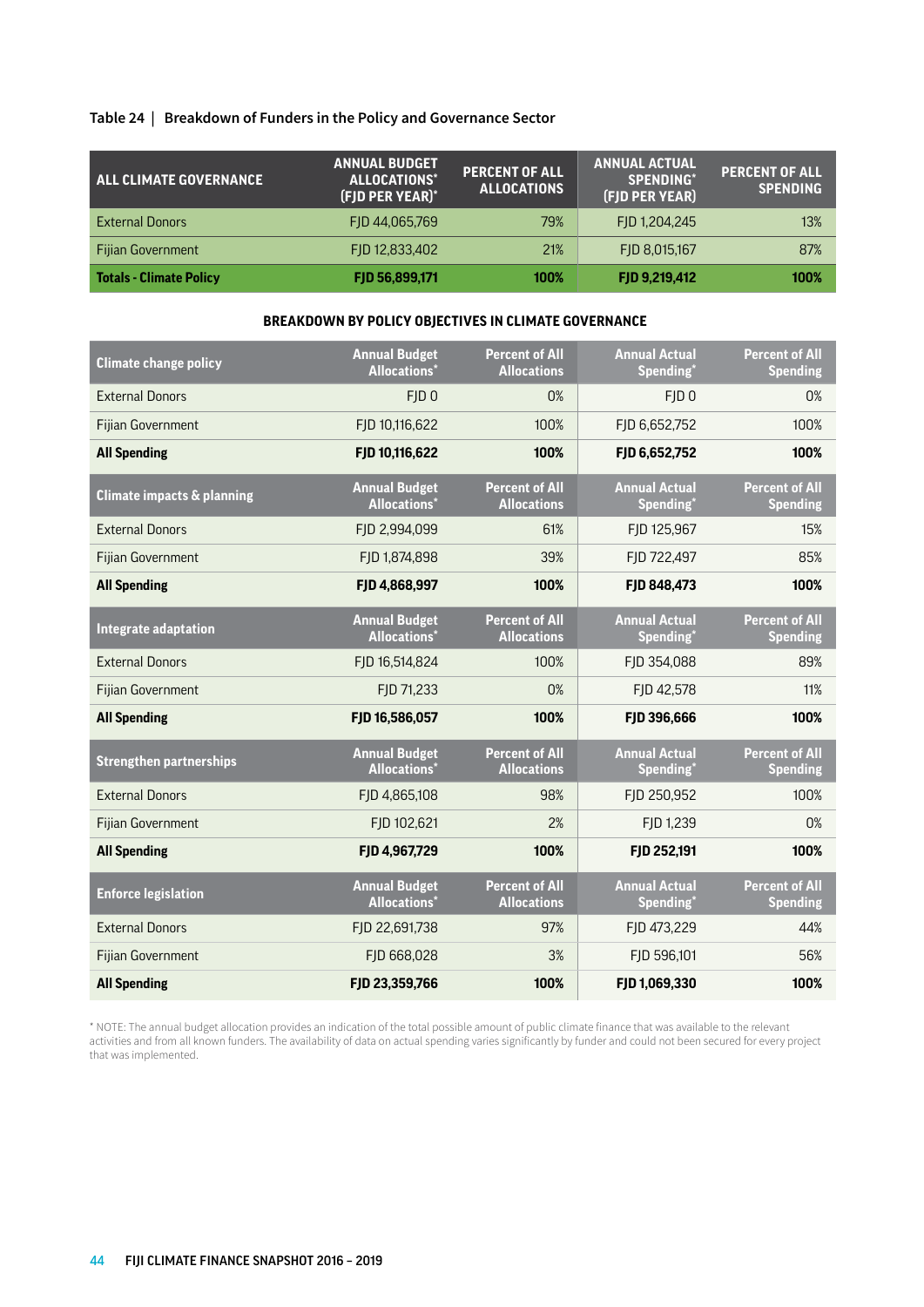<span id="page-44-0"></span>As shown in Table 24, external funders accounted for 79% of all available climate finance to improve Fiji's climate policies and governance. Although external partners allocated climate finance relatively evenly across the policy objectives, a Global Environmental Facility project aimed at building capacity to combat invasive species accounts for 55% of the FJD\$12.9 million allocated annually to strengthen enforcement of climate legislation. Of the Fijian Government's FJD \$8 million total spending in the sector, 82% supports one policy goal: to develop an integrated climate policy (FJD \$6.6 million per year).

## **The Forestry Sector**

## **SYNOPSIS**

Forests currently account for roughly 60% of Fiji's total land area. Healthy forests provide essential services, including the fertile soils that are essential for Fiji's smallholder farmers to remain productive. The stable hillsides and riverbanks provide Fiji's villages with protection against flooding, landslides, and other disaster events. Additionally, healthy forests can help sequester carbon and so could play a critical role in helping Fiji meet its domestic climate targets. Although healthy forests are indispensable to Fiji's food security and protection against natural disasters, 40% of all forests in Fiji are being degraded.

The NDP establishes a goal to strengthen sustainable forest management through climate change mitigation and adaptation efforts, including promoting forest conservation and sustainable forest harvesting practices. Fiji's NDC states that Fiji's REDD+ program will be used to promote mitigation efforts. The NAP, CVA, and NDCR identify several actions, such as the planting of native trees and restoration of degraded forests that can promote climate adaptation in Fiji's forests. Overall, limitations in the available cost estimates hinder an accurate gap analysis of climate finance for forests.

The actual expenditure levels were FJD\$4.22 million, about 45% of the FJD\$10.2 million allocated. The Ministry of Forestry calls for an annual budget of FJD\$16 to FJD\$20 million to build towards the sustainable, climate-resilient management of Fiji's forests. These needs are more than double the annual cost estimates identified in the LEDS and CVA.

## **EXISTING ANALYSIS OF FINANCE NEEDS**

The LEDS is the only document that provides cost estimates for actions specific to the forestry sector. The identified needs in the LEDS include reducing logging emissions (FJD\$59,000 to FJD\$84,000 per year, depending on the scenario), reducing deforestation (roughly FJD\$1.5 million), increased plantation productivity (FJD\$74,000 to FJD\$200,000 per year), and afforestation (FJD\$2.5 million per year).

The CVA provides cost estimates for adaptation-related activities, but these include activities that stretch across several ecosystems, including inland forests, coral reefs, and mangroves. For example, the CVA calls for FJD\$50 million over 10 years to be invested in two phases of community-level resilience investments that "use ecosystem approaches and small coastal protection infrastructure for improved resilience of land and coastal environments." For this Snapshot, these cost estimates are averaged equally across the forestry and blue economy sectors, which indicates approximately FJD\$2.5 million per year in needed investments.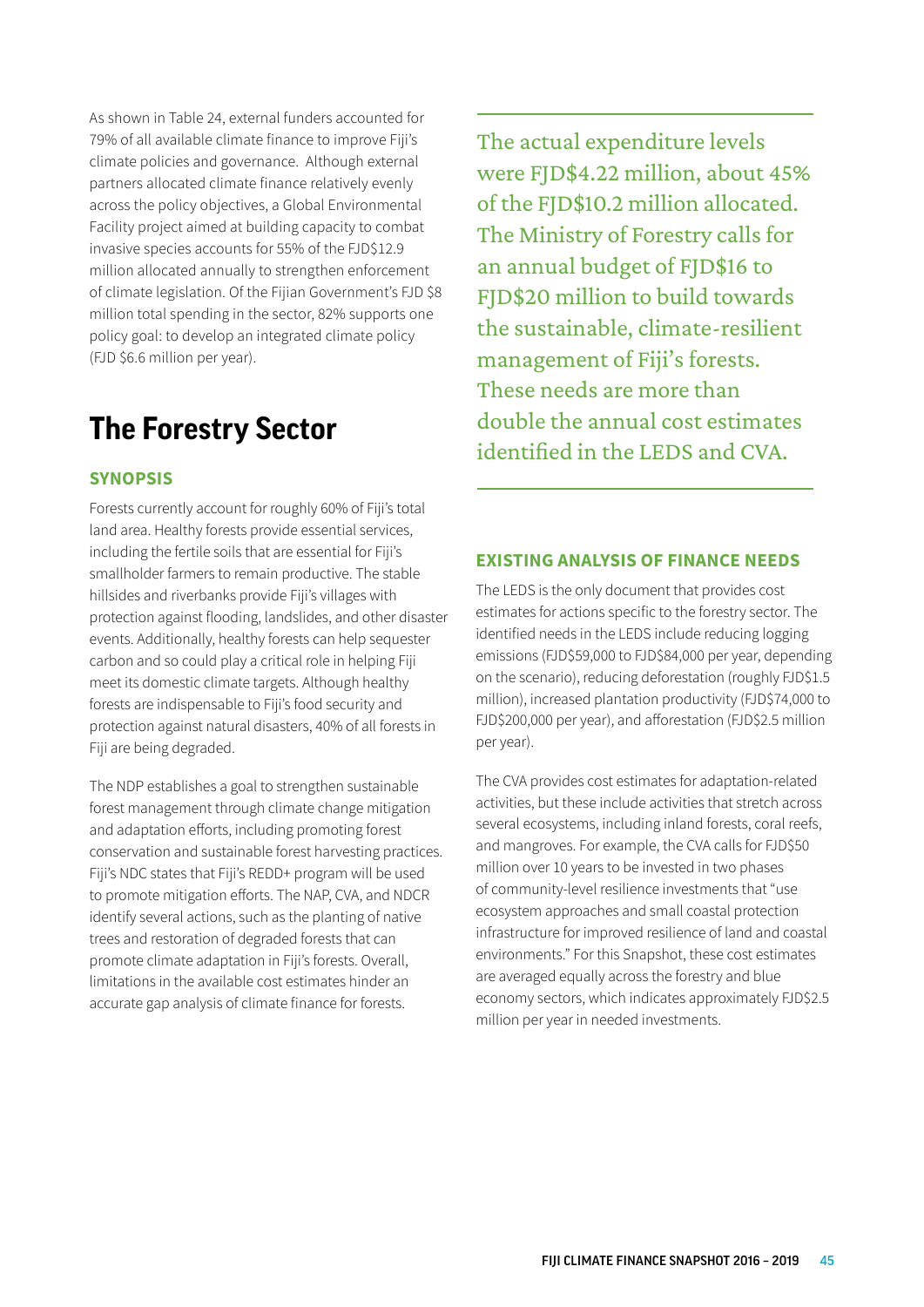| <b>NDP POLICY</b><br><b>OBJECTIVES</b>           | <b>SPECIFIC PROGRAMS</b>                                                      | <b>ANNUAL CLIMATE</b><br><b>FINANCE NEEDS*</b><br>(FJD PER YEAR) | <b>ANNUAL BUDGET</b><br>ALLOCATIONS*<br>(FJD PER YEAR) | <b>ANNUAL ACTUAL</b><br><b>SPENDING*</b><br>(FJD PER YEAR) |
|--------------------------------------------------|-------------------------------------------------------------------------------|------------------------------------------------------------------|--------------------------------------------------------|------------------------------------------------------------|
|                                                  |                                                                               |                                                                  |                                                        |                                                            |
| Strengthen<br>Sustainable Forest                 | New Regulatory Framework for native &<br>pine forests                         | Not costed in any<br>documents                                   | FJD 292,683                                            | FJD 237,805                                                |
| Management                                       | Establish total area under long-term<br>conservation                          | FJD 3,350,000                                                    | FJD 2,477,141                                          | FJD 311,850                                                |
|                                                  | Monitoring of permanent sample plots                                          | FJD 148,714                                                      | FJD 713,402                                            | FJD 585,613                                                |
|                                                  | Reforestation of degraded forests                                             | FJD 2,498,400                                                    | FJD 2,774,735                                          | FJD 1,762,681                                              |
|                                                  | Drafting of Emissions Reduction Program<br>Document (REDD+)                   | FJD 1,721,120                                                    | FJD 3,880,720                                          | FJD 1,323,118                                              |
| <b>Encourage Private</b><br>Sector Participation | Preparation of plantation policy                                              | FJD 71,429                                                       | Not in active<br>projects                              | Not in active<br>projects                                  |
| in Plantation<br>Development                     | Fire Management Strategic Plan                                                | Not costed                                                       | Not in active<br>projects                              | Not in active<br>projects                                  |
| Encourage the<br>growth of timber                | Training and Development (upgrade Nasinu<br>sawmill)                          | Not costed                                                       | Not in active<br>projects                              | Not in active<br>projects                                  |
| product                                          | Upgrade Tropik Wood Industries Limited's<br>Sawmill, Kiln and Boiler Coils    | Not costed                                                       | Not in active<br>projects                              | Not in active<br>projects                                  |
|                                                  | Upgrade of Tropik Wood Industries Limited's<br>Wairiki wood chipping facility | Not costed                                                       | Not in active<br>projects                              | Not in active<br>projects                                  |
|                                                  | Upgrade of Fiji's Forest Industry Limited<br>Plant Machinery                  | Not costed                                                       | Not in active<br>projects                              | Not in active<br>projects                                  |
| <b>TOTAL: FORESTRY SECTOR</b>                    |                                                                               | FJD 7,789,663                                                    | FJD 10,138,681                                         | FJD 4,221,067                                              |

#### **Table 25 | Climate Finance Snapshot - Forestry Sector**

\* NOTE: The annual budget allocation provides an indication of the total possible amount of public climate finance that was available to the relevant activities and from all known funders. The availability of data on actual spending varies significantly by funder and could not been secured for every project that was implemented.

\*\* Note: Cost estimates for the forestry sector are provided by the CVA and the LEDS. The CVA provides cost estimates for interventions that the public sector could take to strengthen the resilience and health of Fiji's forests. The LEDS provides cost estimates for some actions that are likely to be implemented by the public sector, such as reducing deforestation and others that would fall under the purview of the private sector, such as improved plantation productivity. The Ministry of Forestry strategic plan from 2017 to 2023 projects an annual budget of between FJD\$16 million and FJD\$19 million in operating and capital expenses.

### **CURRENT FUNDING FLOWS**

The NDP lays out three policy objectives for the forestry sector, but only the policy to "strengthen sustainable forest management" was supported with allocated public climate finance between 2016 and 2019 (see Table 25). This policy's implementation is supported by programs to expand areas for forest conservation, to advance implementation of Fiji's REDD+ implementation program, and to reforest degraded areas. These programs are consistent with a broader pivot within the Ministry of Forestry away from managing Fiji's forests as an extractive resource towards managing Fiji's forests as a

vital resource that must be conserved to support other sectors of the economy, namely reduced flood risks and improved agricultural productivity. To this end, in 2017, Fiji pledged to plant 4 million trees in 4 years and in 2019 revised this pledge to plant 30 million trees in 15 years.

Although the FJD\$10.13 million in available public climate finance identified in the Snapshot exceeded the identified needs in the CVA and the LEDS, the actual expenditure levels were estimated to be around FJD\$4.22 million, about 54% of the identified needs from the LEDS and CVA. Furthermore, the Ministry of Forestry (2017 to 2023) strategic plan estimates annual budget needs of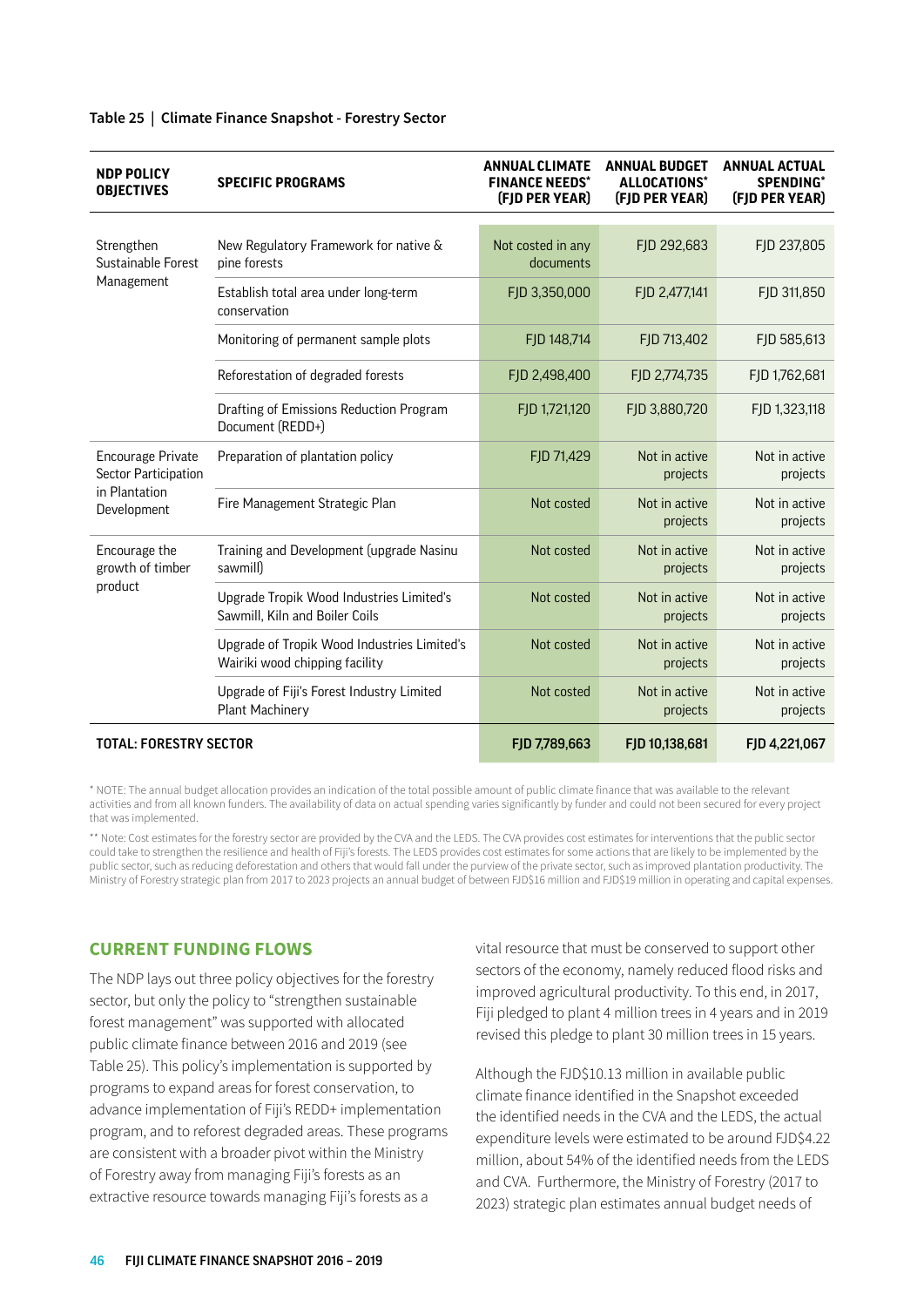almost FJD\$16 million to FJD\$20 million in operating and capital expenses. These budget estimates are not broken out by strategic goal and so this Snapshot cannot provide a more detailed analysis of how the identified available public climate finance compares to the Ministry's own identified climate finance needs. Nonetheless, the projected budget needs presented by the Ministry of

Forests greatly exceed the cost estimates presented in the LEDS and CVA.

Of the roughly FJD\$10 million available in public climate finance for the forestry sector, nearly two-thirds comes from external donors and one third from the Fijian Government (see Table 26).

| <b>ALL FORESTRY</b>    | <b>ANNUAL BUDGET</b><br>ALLOCATIONS*<br>(FJD PER YEAR) | <b>PERCENT OF ALL</b><br><b>ALLOCATIONS</b> | <b>ANNUAL ACTUAL</b><br>SPENDING*<br>(FJD PER YEAR) | <b>PERCENT OF ALL</b><br><b>SPENDING</b> |
|------------------------|--------------------------------------------------------|---------------------------------------------|-----------------------------------------------------|------------------------------------------|
| <b>External Donors</b> | FJD 6,435,835                                          | 63%                                         | FJD 1,203,129                                       | 29%                                      |
| Fijian Government      | FJD 3,702,846                                          | <b>37%</b>                                  | FJD 3,017,938                                       | 71%                                      |
| <b>All Spending</b>    | FJD 10,138,681                                         | 100%                                        | FJD 4,221,067                                       | 100%                                     |

### **Table 26 | Breakdown of Funders in the Forestry Sector**

#### **STRATEGIES UNDER THE POLICY TO STRENGTHEN FOREST MANAGEMENT**

| <b>New regulatory framework</b>         | <b>Annual Budget</b><br><b>Allocations</b> * | <b>Percent of All</b><br><b>Allocations</b> | <b>Annual Actual</b><br>Spending*             | <b>Percent of All</b><br><b>Spending</b> |
|-----------------------------------------|----------------------------------------------|---------------------------------------------|-----------------------------------------------|------------------------------------------|
| <b>External Donors</b>                  | FJD <sub>0</sub>                             | 0%                                          | FJD <sub>0</sub>                              | 0%                                       |
| Fijian Government                       | FJD 292,683                                  | 100%                                        | FJD 237,805                                   | 100%                                     |
| <b>All Spending</b>                     | FJD 292,683                                  | 100%                                        | FJD 237,805                                   | 100%                                     |
| <b>Establish long-term conservation</b> | <b>Annual Budget</b><br><b>Allocations</b> * | <b>Percent of All</b><br><b>Allocations</b> | <b>Annual Actual</b><br>Spending*             | <b>Percent of All</b><br><b>Spending</b> |
| <b>External Donors</b>                  | FJD 2,048,778                                | 83%                                         | FJD <sub>0</sub>                              | 0%                                       |
| Fijian Government                       | FJD 428,363                                  | 17%                                         | FJD 311,850                                   | 100%                                     |
| <b>All Spending</b>                     | FJD 2,477,141                                | 100%                                        | FJD 311,850                                   | 100%                                     |
| Monitor permanent sample plots          | <b>Annual Budget</b><br><b>Allocations</b> * | <b>Percent of All</b><br><b>Allocations</b> | <b>Annual Actual</b><br>Spending*             | <b>Percent of All</b><br><b>Spending</b> |
| <b>External Donors</b>                  | FJD <sub>0</sub>                             | 0%                                          | FJD <sub>0</sub>                              | 0%                                       |
| Fijian Government                       | FJD 713,402                                  | 100%                                        | FJD 585,613                                   | 100%                                     |
| <b>All Spending</b>                     | FJD 713,402                                  | 100%                                        | FJD 585,613                                   | 100%                                     |
| <b>Reforest degraded forests</b>        | <b>Annual Budget</b><br><b>Allocations</b> * | <b>Percent of All</b><br><b>Allocations</b> | <b>Annual Actual</b><br>Spending*             | <b>Percent of All</b><br><b>Spending</b> |
| <b>External Donors</b>                  | FJD 955,822                                  | 34%                                         | FJD 221,135                                   | 13%                                      |
| Fijian Government                       | FJD 1,818,913                                | 66%                                         | FJD 1,541,546                                 | 87%                                      |
| <b>All Spending</b>                     | FJD 2,774,735                                | 100%                                        | FJD 1,762,681                                 | 100%                                     |
| <b>REDD+</b> document                   | <b>Annual Budget</b><br><b>Allocations</b> * | <b>Percent of All</b><br><b>Allocations</b> | <b>Annual Actual</b><br>Spending <sup>*</sup> | <b>Percent of All</b><br><b>Spending</b> |
| <b>External Donors</b>                  | FJD 3,431,235                                | 88%                                         | FJD 981,994                                   | 74%                                      |
| Fijian Government                       | FJD 449,485                                  | 12%                                         | FJD 341,124                                   | 26%                                      |
| <b>All Spending</b>                     | FJD 3,880,720                                | 100%                                        | FJD 1,323,118                                 | 100%                                     |

\* NOTE: The annual budget allocation provides an indication of the total possible amount of public climate finance that was available to the relevant activities and from all known funders. The availability of data on actual spending varies significantly by funder and could not been secured for every project that was implemented.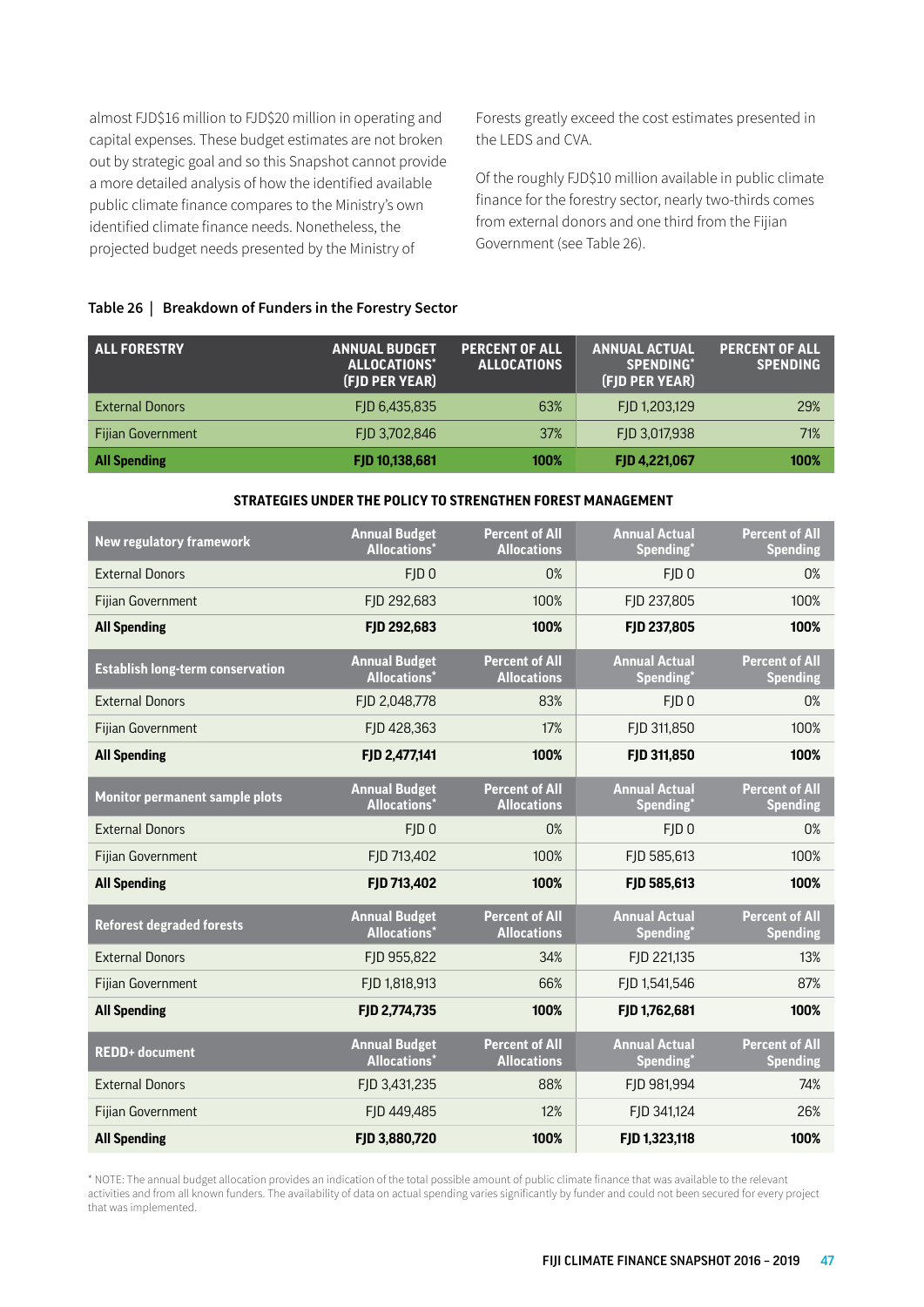<span id="page-47-0"></span>Allocated external funds went towards REDD+ (FJD\$3.4 million), or other initiatives focused on long-term forest conservation (FJD\$2.1 million) or forest restoration (FJD\$0.86 million). The government allocated roughly one third of its forest-related funds (FJD\$1.05 million) to the restoration of degraded forests, while the remainder was divided relatively equally among other initiatives to enhance forest management. The actual climate finance expenditures in the forestry sector stood at FJD\$4.22 million on average per year and were primarily used to support the reforestation of degraded forests.

In sum, spending in the forestry sector is almost half of the estimated needs and it is likely that the available cost estimates do not provide a comprehensive accounting of Fiji's forest-related funding needs.

## **The Housing Sector**

## **SYNOPSIS**

The CVA highlights that a large number of informal settlements in Fiji are extremely vulnerable to climate and disaster risks. The Fijian Government is responsible

for creating the proper enabling environment – through building standards and similar policies – to encourage the construction of climate resilient houses, as most building units are financed and built by the private sector. Roughly 20% of Fijian families had their homes and personal belongings destroyed by Tropical Cyclone Winston. The CVA, NDP, and NAP identify increasing both the amount of available quality housing and the resilience of the housing supply as top development priorities. The NAP and CVA identify several actions to improve the resilience of the sector. These include integrating climate considerations into land-use planning, upgrading informal settlements, strengthening and enforcing the building code, and developing a housing insurance mechanism.

As shown in Table 27, none of the three policy objectives are sufficiently supported compared to the identified climate needs. Moreover, the available data on cost estimates for the housing sector is only partially complete, which limits a definitive conclusion about the state of climate finance in housing.

#### **GOVERNMENT POLICY OBJECTIVES ANNUAL CLIMATE FINANCE NEEDS\*\* (FJD PER YEAR) ANNUAL BUDGET ALLOCATIONS\* (FJD PER YEAR) ANNUAL ACTUAL SPENDING\* (FJD PER YEAR)** Provide affordable and safe housing to all, especially low-income earners FJD 3,450,000 FJD 5,887,126 FJD 669,777 Upgrade informal settlements FJD 7,740,000 FJD 20,737,626 FJD 4,924,854 Strengthen Govt-NGO partnerships in the provision of housing and land for the poor FJD 200,000 FJD 3,539,310 FJD 0 TOTAL: HOUSING SECTOR FJD 11,390,000 FJD 30,164,062 FJD 5,594,631

### **Table 27 | Climate Finance Snapshot - Housing Sector**

\* NOTE: The annual budget allocation provides an indication of the total possible amount of public climate finance that was available to the relevant activities and from all known funders. The availability of data on actual spending varies significantly by funder and could not been secured for every project that was implemented.

\*\* Note: Cost estimates for the housing sector are provided by the CVA. The CVA provides cost estimates for interventions that the public sector could take to strengthen the enabling environment so that the private sector expands its investments in climate resilient housing units. In a 2013 study on adaptation options for Lami Town (population 20,000) SPREP estimated that it would cost at least FJD\$18 million over 10 years or more than FJD\$24 million over 20 years to implement a series of interventions that would help Lami Town adapt to climate change, such as replanting mangroves and stream buffers, reducing inland logging and coral extraction, and building sea walls.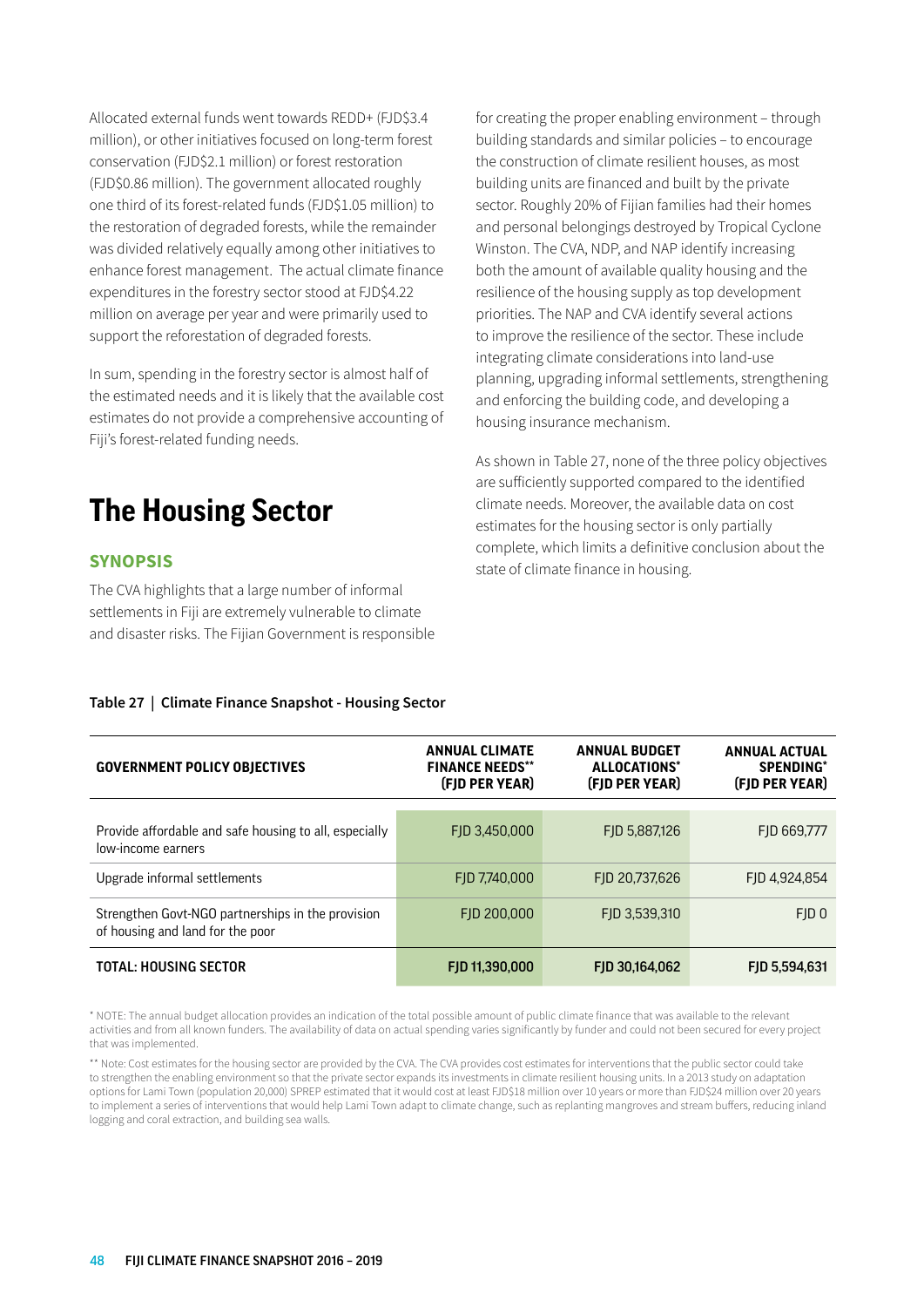## **EXISTING ANALYSIS OF FINANCE NEEDS**

All cost estimates for the housing sector are provided by the CVA, which identifies 12 interventions that could boost the resilience of the housing stock by improving the enabling environment through a series of interventions – such as strengthening the building code and expanding microloans to facilitate housing upgrades – that would incentivize Fiji's private sector to build more climate resilient housing. Six of these are estimated to cost around FJD\$114 million over 10 years. They are directly aligned with the housing-related goals of the NDP, while the other six focus on repairing roads and bridges and reducing flood risks – actions that are more closely aligned to the NDP policies discussed in the transport and disaster risk management sections, and so are included under those sections.

Of the six interventions unique to housing, investments aimed at upgrading informal settlements account for 68% of the total estimated costs, or FJD\$7.7 million annually. The other estimated costs cover interventions to improve land affordability, promote town planning for economic growth, and improve access to microloans to upgrade existing houses.

It is likely that the CVA interventions are a partial estimate of the total costs of boosting the resilience of Fiji's housing stock. For example, a 2013 analysis by the Secretariat of the Pacific Regional Environment Programme (SPREP) into adaptation options for Lami town (population nearly 24,700), estimates it would cost between FJD\$18 million over 10 years and FJD\$24 million over 20 years to reduce Lami's exposure to climate impacts. The analysis also determines that flooding from rivers and coastal storms presents a persistent threat to Lami's residential housing sector and that certain actions should be taken to reduce these risks. Given that Lami's population is 2% of Fiji's, it is likely that total annual costs of ensuring the national housing stock is resilient to climate change will be higher than the FJD\$11.3 million per year costed in the CVA.

## **CURRENT FUNDING FLOWS**

The Fijian Government accounted for 75% of all available public climate finance in the housing sector (see Table 28). Within the housing sector, the available public climate finance from external partners comes from bilateral funders or the Adaptation Fund, which has provided grant funding to increase the resilience of

At least FJD\$5.59 million annually was spent in the housing sector, roughly half the cost estimates provided in the CVA. The CVA covers only public sector actions, but the private sector is the main investor. Above all, the ultimate question is whether all housing investments are designed to withstand the projected impacts of climate change.

informal urban settlements in Nadi, Sigatoka, Lami, and Lautoka. Overall, at least FJD\$5.59 million annually was spent in the housing sector.

## **CLIMATE FINANCE GAPS**

Overall, spending in the housing sector is nearly half the cost estimates provided in the CVA, and the funded activities are mostly consistent with the interventions identified and costed in the CVA (see Table 28). For example, the policy goal to "provide affordable and safe housing to all, especially low-income earners," is supported by three initiatives with allocated budgets of FJD\$1.24 million to expand insurance protection for homes, FJD\$1.75 million for rural housing assistance, and FJD\$1.1 million to expand the Koroipita Town Model project, which provides cyclone-proof housing, education, and community development programming to low-income Fijians, to roughly 580 additional Fijians. That said, the CVA likely provides only a partial estimate of the costs required to ensure all Fijians have climateresilient housing, which means that current funding flows probably do not satisfy actual needs. Above all, the critical question is whether all investments in the housing sector, including new units and upgrades of existing units, are designed to withstand the fierce winds, flooding, and changes in sea level that are projected to come from climate change.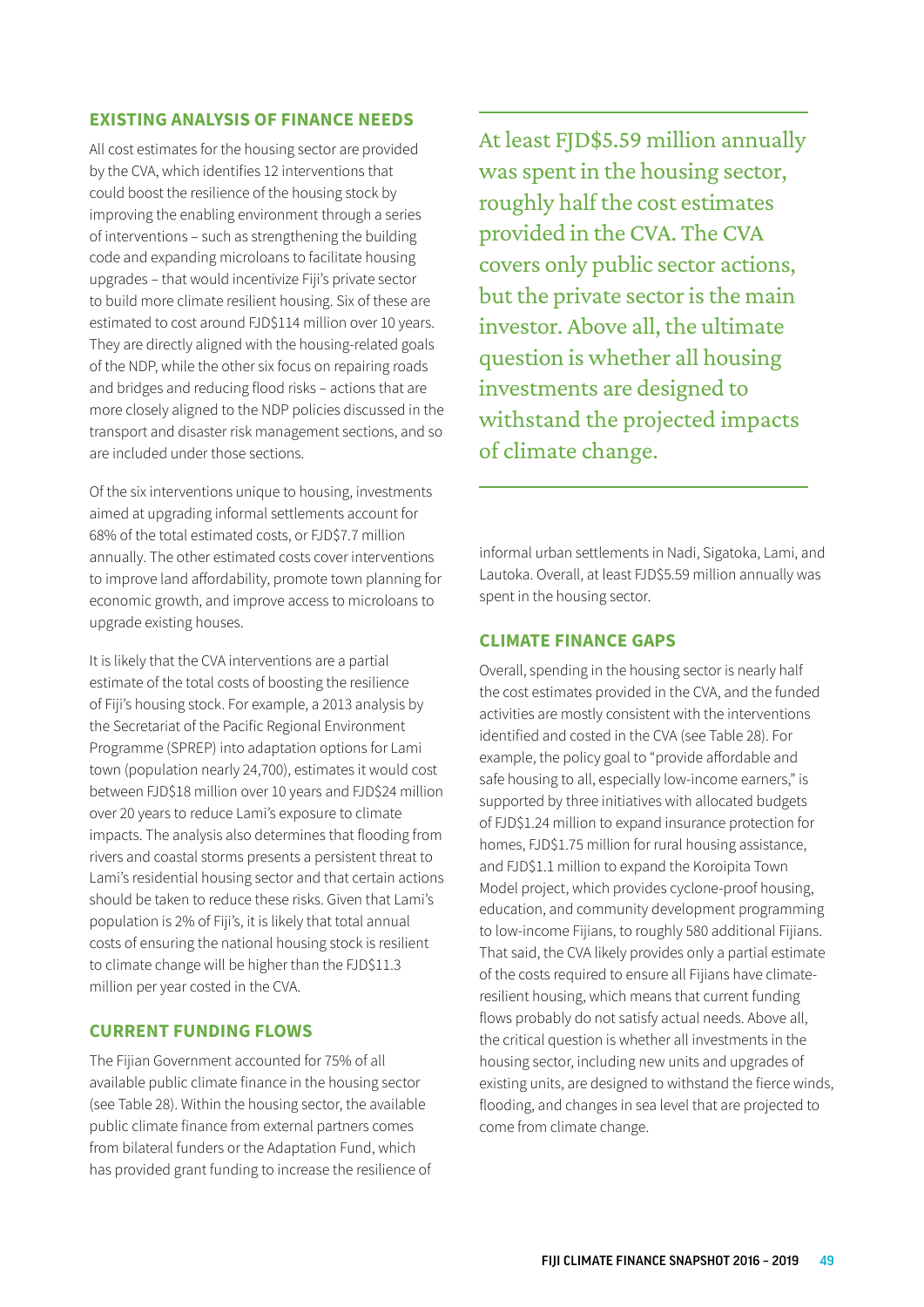### **Table 28 | Breakdown of Funders in the Housing Sector**

| <b>ALL HOUSING SECTOR</b> | <b>ANNUAL BUDGET</b><br>ALLOCATIONS*<br>(FJD PER YEAR) | <b>PERCENT OF ALL</b><br><b>ALLOCATIONS</b> | <b>ANNUAL ACTUAL</b><br><b>SPENDING*</b><br>(FJD PER YEAR) | <b>PERCENT OF ALL</b><br><b>SPENDING</b> |
|---------------------------|--------------------------------------------------------|---------------------------------------------|------------------------------------------------------------|------------------------------------------|
| <b>External Donors</b>    | FJD 7,445,409                                          | 25%                                         | FJD 107,670                                                | 2%                                       |
| <b>Fijian Government</b>  | FJD 22,718,653                                         | 75%                                         | FJD 5,483,305                                              | 98%                                      |
| <b>All Housing</b>        | FJD 30,164,062                                         | 100%                                        | FJD 5,594,631                                              | 100%                                     |

#### **BREAKDOWN BY POLICY OBJECTIVE**

| <b>Affordable housing</b>    | <b>Annual Budget</b><br><b>Allocations</b> <sup>*</sup> | <b>Percent of All</b><br><b>Allocations</b> | <b>Annual Actual</b><br>Spending* | <b>Percent of All</b><br><b>Spending</b> |
|------------------------------|---------------------------------------------------------|---------------------------------------------|-----------------------------------|------------------------------------------|
| <b>External Donors</b>       | FJD 1,589,048                                           | 5%                                          | FID <sub>0</sub>                  | 0%                                       |
| <b>Fijian Government</b>     | FJD 4,298,078                                           | 95%                                         | FJD 669,777                       | 100%                                     |
| <b>Totals - Affordable</b>   | FJD 5,887,126                                           | 100%                                        | FJD 669,777                       | 100%                                     |
| <b>Informal settlements</b>  | <b>Annual Budget</b><br><b>Allocations*</b>             | <b>Percent of All</b><br><b>Allocations</b> | <b>Annual Actual</b><br>Spending* | <b>Percent of All</b><br><b>Spending</b> |
| <b>External Donors</b>       | FJD 3,022,933                                           | 15%                                         | FJD 107,670                       | 2%                                       |
| Fijian Government            | FJD 17,714,693                                          | 85%                                         | FJD 4,817,184                     | 98%                                      |
| Totals - Informal            | FJD 20,737,626                                          | 100%                                        | FJD 4,924,854                     | 100%                                     |
| Govt-ngo partnerships        | <b>Annual Budget</b><br><b>Allocations</b> *            | <b>Percent of All</b><br><b>Allocations</b> | <b>Annual Actual</b><br>Spending* | <b>Percent of All</b><br><b>Spending</b> |
| <b>External Donors</b>       | FJD 2,833,428                                           | 80%                                         | FJD <sub>0</sub>                  | 0%                                       |
| Fijian Government            | FID 705.882                                             | 20%                                         | FID <sub>0</sub>                  | 0%                                       |
| <b>Totals - Partnerships</b> | FJD 3,539,310                                           | 100%                                        | FJD <sub>0</sub>                  | 0%                                       |

\* NOTE: The annual budget allocation provides an indication of the total possible amount of public climate finance that was available to the relevant activities and from all known funders. The availability of data on actual spending varies significantly by funder and could not been secured for every project that was implemented.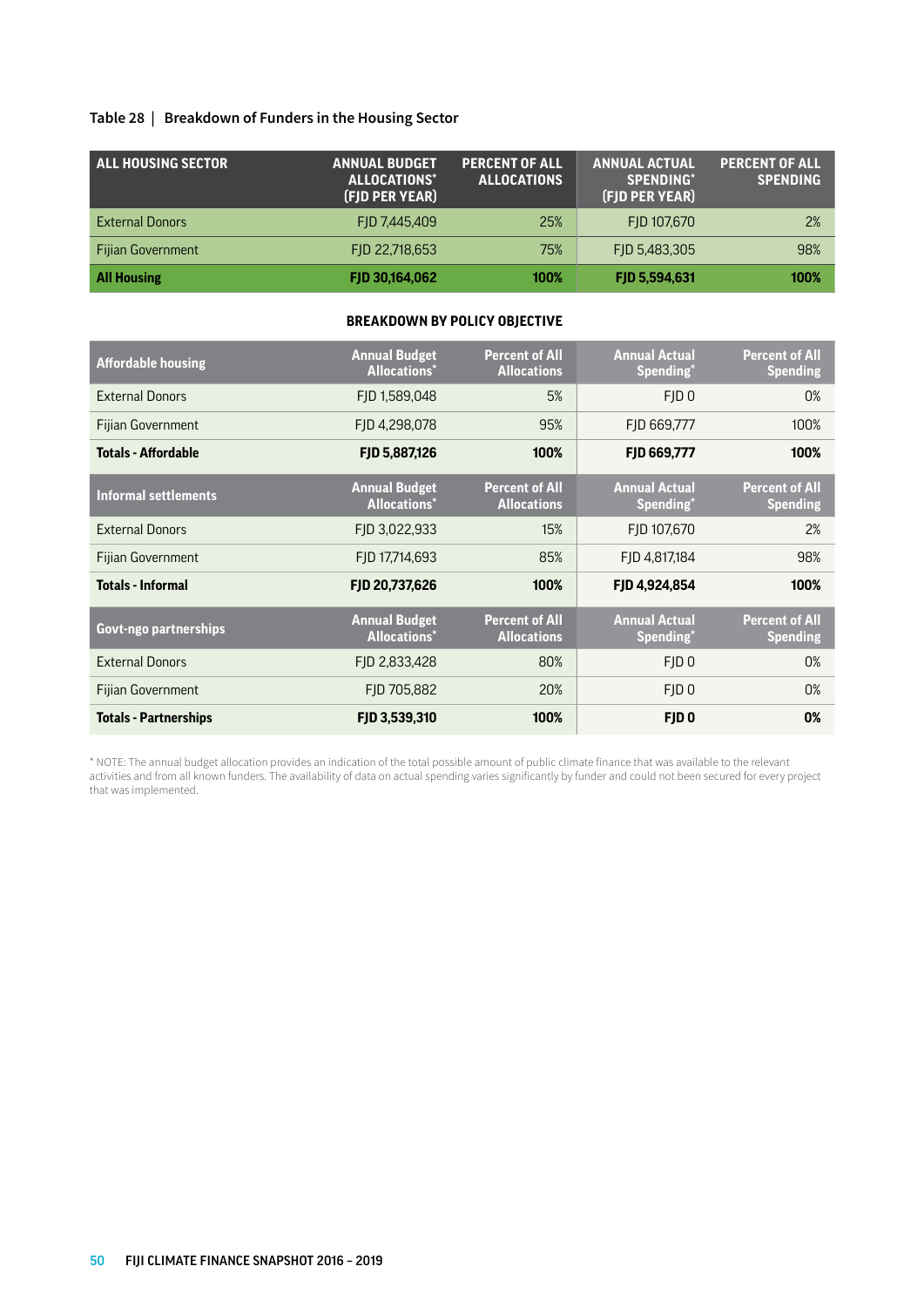## <span id="page-50-0"></span>**EMERGING PRIORITIES**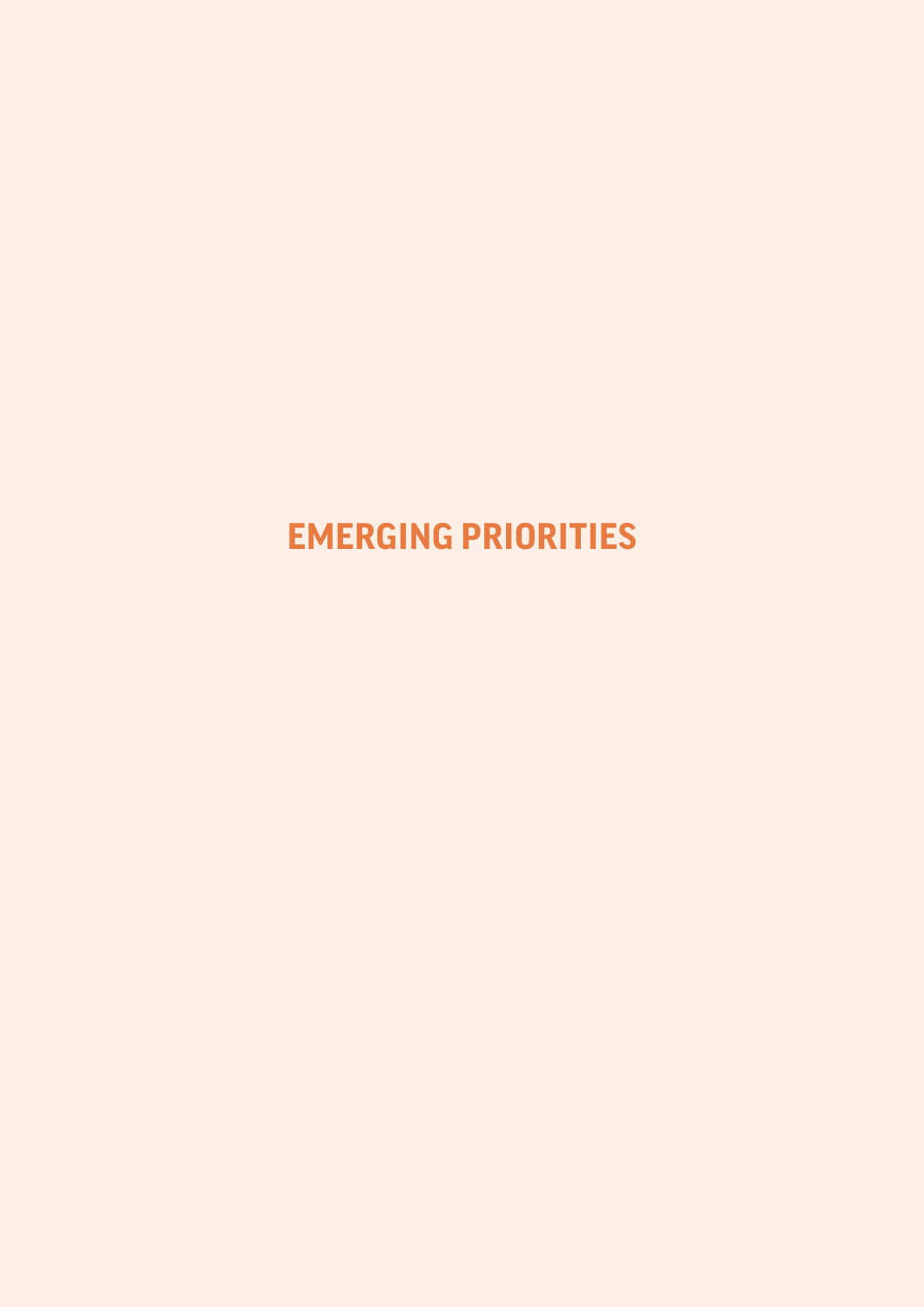## <span id="page-51-0"></span>**Emerging Priorities: Climate-induced Relocation, Human Health, and Gender**

Three sectors – climate-induced relocation, human health, and gender – have emerged as key government policy priorities tied to climate adaptation. However, none of these sectors has either the same structured policy guidance or same types of financing data as the other sectors. This is in part because experts are just beginning to understand which interventions would be most effective to facilitate effective climate adaptation in climate-induced relocation, human health, and gender. However, because these sectors are vital to Fiji's adaptation pathways, what is known about these sectors is discussed below.

## **Climate-Induced Relocation**

With roughly 110 inhabited islands and tens of thousands of residents living along the coasts, climate-induced sea level rise is already forcing Fijians to relocate – a trend that will only accelerate in the coming decades. In the last couple years, the Fijian Government has developed

and launched several initiatives, including the Planned Relocation Guidelines and the Relocation and Displaced People's Trust Fund, to help establish the processes and resources that will guide all decisions about how to address climate-induced relocation.

## **STATE OF IDENTIFIED NEEDS AND CLIMATE FINANCE TRENDS**

In addition to developing the relocation guidelines, the Ministry of Economy has identified roughly 43 villages that will need to be relocated in the coming decades due to sea level rise and other climate-related impacts. The NDP section on "Expanding the Rural Economy" includes a strategy to "provide capacity building to communities that have been identified as vulnerable to rising sea levels and in need of relocation." These initiatives underscore the growing pressure on the government to address climate-induced relocation, which the government views as an option of last resort.

To support these initiatives, the Fijian Government launched the Relocation and Displaced People's Trust Fund and provided FJD\$5 million in seed funding to meet the country's relocation needs. However, there are no estimates provided that shed light on the total estimated costs to address Fiji's relocation needs (see Table 29).

### **Table 29 | Climate Finance Snapshot - Climate-Induced Relocation**

| <b>GOVERNMENT</b><br><b>POLICY</b><br><b>OBJECTIVES</b>                                                                                              | <b>PROJECT TITLE</b>                                                  | <b>ANNUAL CLIMATE</b><br><b>FINANCE NEEDS**</b><br>(FJD PER YEAR) | <b>ANNUAL BUDGET</b><br>ALLOCATIONS*<br>(FJD PER YEAR) | <b>ANNUAL ACTUAL</b><br><b>SPENDING</b> *<br>(FJD PER YEAR) |
|------------------------------------------------------------------------------------------------------------------------------------------------------|-----------------------------------------------------------------------|-------------------------------------------------------------------|--------------------------------------------------------|-------------------------------------------------------------|
|                                                                                                                                                      |                                                                       |                                                                   |                                                        |                                                             |
| Provide capacity<br>building to<br>communities that<br>have been identified<br>as vulnerable to<br>rising sea levels<br>and in need of<br>relocation | "Regional Meeting on Global Compact for<br>Migration"                 | Not costed                                                        | FJD 42,475                                             | Not available                                               |
|                                                                                                                                                      | "National Migration Profile with Fiji<br><b>Bureau of Statistics"</b> | Not costed                                                        | FID 31.856                                             | Not available                                               |
|                                                                                                                                                      | NDMO - Planned Relocation Project                                     | Not costed                                                        | FJD 60,242                                             | Not available                                               |
|                                                                                                                                                      | <b>Relocation Trust Fund</b>                                          | Not costed                                                        | FID 5.000.000                                          | Not available                                               |
|                                                                                                                                                      | Regional Capacity Building on Human<br>Mobility                       | Not costed                                                        | FJD 127,425                                            | Not available                                               |
| TOTAL: CLIMATE-INDUCED RELOCATION                                                                                                                    |                                                                       | Not costed                                                        | FJD 5,261,998                                          | Not available                                               |

\* NOTE: The annual budget allocation provides an indication of the total possible amount of public climate finance that was available to the relevant activities and from all known funders. The availability of data on actual spending varies significantly by funder and could not been secured for every project that was implemented.

\*\* None of the climate documents provide cost estimates on climate-induced relocation.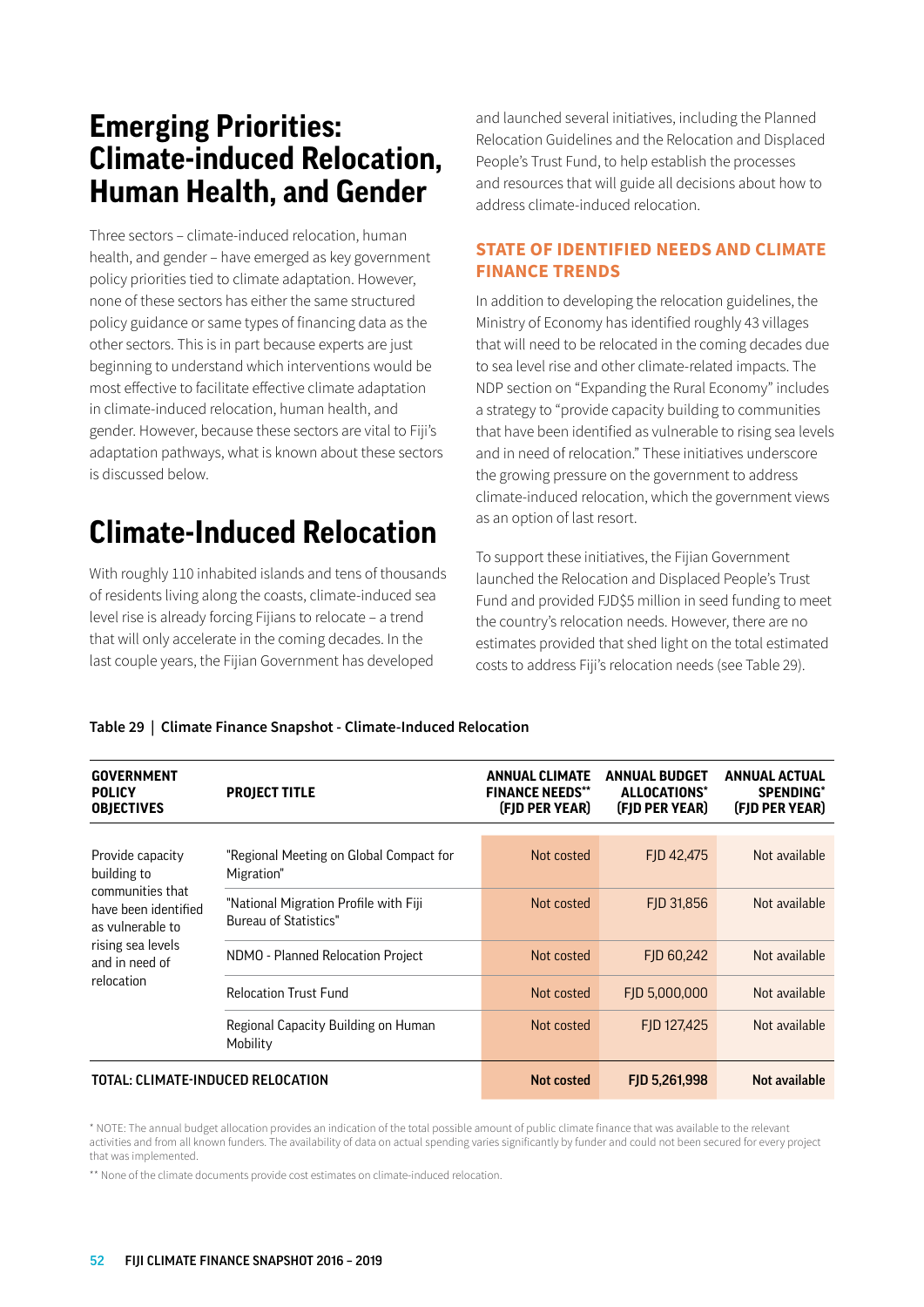## <span id="page-52-0"></span>**RELOCATION NEEDS AND TOPICS FOR ADDITIONAL RESEARCH**

As the Fijian Government has moved to build out its approach to climate-induced relocation, it has also become increasingly clear about the scale and complexities of the challenge. When the Fijian Government released its Relocation Guidelines at COP23, the Fijian Government clarified its approach to the challenge, stating:

*"Planned relocation in Fiji is a relatively new response to the effects of climate change, and it is only viewed as a last resort. Relocation is a complex process and can be traumatic for those involved. It is not just a case of economics and physical structures, there are a number of complex, non-tangible aspects associated with relocation, which can include challenges to identity, as well as various psychological, social, emotional, and culture damages."* 

Thus, although the Snapshot did not identify the total estimated finance costs for Fiji to meet its climateinduced relocation needs, the Snapshot does find that Fiji will need assistance with a range of challenges related to climate-induced relocation. Although Fiji will need help meeting both the economic and logistical challenges presented by relocation, it will also need assistance in addressing the cultural, emotional, and psychological challenges that will emerged through the relocation process.

## **Human Health and Climate Change**

Fiji's NDP, NAP, and CVA recognize the link between human health and climate change, but the available data is insufficient to conduct an accurate gap analysis. The CVA estimates that climate change will negatively affect long-term health outcomes in the Pacific in a couple of ways. First, natural disasters will exacerbate vector- and water-borne diseases such as dengue fever and diarrhea. Meanwhile, higher temperatures are likely to lead to an increase in non-communicable diseases, such as cardiovascular problems and respiratory diseases. Above all, the impacts of climate change will exacerbate the underlying stresses or gaps in Fiji's healthcare system.

## **STATE OF IDENTIFIED NEEDS AND CLIMATE FINANCE TRENDS**

One of the NDP policies in the section on health and medical services seeks to "improve and integrate services targeting communicable diseases, environmental health, and emergency preparedness, response, and climate resilience." A strategy identified to implement this policy is to "improve a multi-sectoral approach to risk management and resilience for communicable diseases, health emergencies, climate change, and natural disasters." Although the policy priority is clear, both the current support for implementation and the available cost estimates are limited (see Table 30).

The CVA provides several cost estimates that could pertain to the health sector. However, the CVA puts "health and education infrastructure" under the same umbrella and many of these cost estimates cover actions that will help health and education infrastructure to become more resilient to disaster events. Such actions are included in the disaster risk management section of this Snapshot, but this leaves only two cost estimates that are unique to the health sector. These aim to build the capacity of the Ministry of Health and Medical services (Table 30). In total, according to available data, Fiji needs FJD\$130,000 in climate finance annually for the health sector and had FJD\$11.3 million available. However, these numbers cannot be taken as accurate reflections of needs and spending.

## **TOPICS FOR ADDITIONAL RESEARCH**

Fiji's climate documents underscore that climate change will act as a stress multiplier on human health. That is, for those who are already vulnerable, who are without access to health care, or who are battling chronic health conditions, climate change will compound these existing vulnerabilities. Through several research efforts, the Fijian Government and the World Health Organization have identified, at a high level, how the impacts of climate change will introduce new infectious diseases, inflict new emotional and psychological traumas due to increased disaster events, and further strain an already underresourced healthcare system.

During consultations for this Snapshot, several key stakeholders emphasized that despite the existing research, additional research needs to be undertaken to identify who is uniquely vulnerable to the various climate impacts and what changes are needed to expand the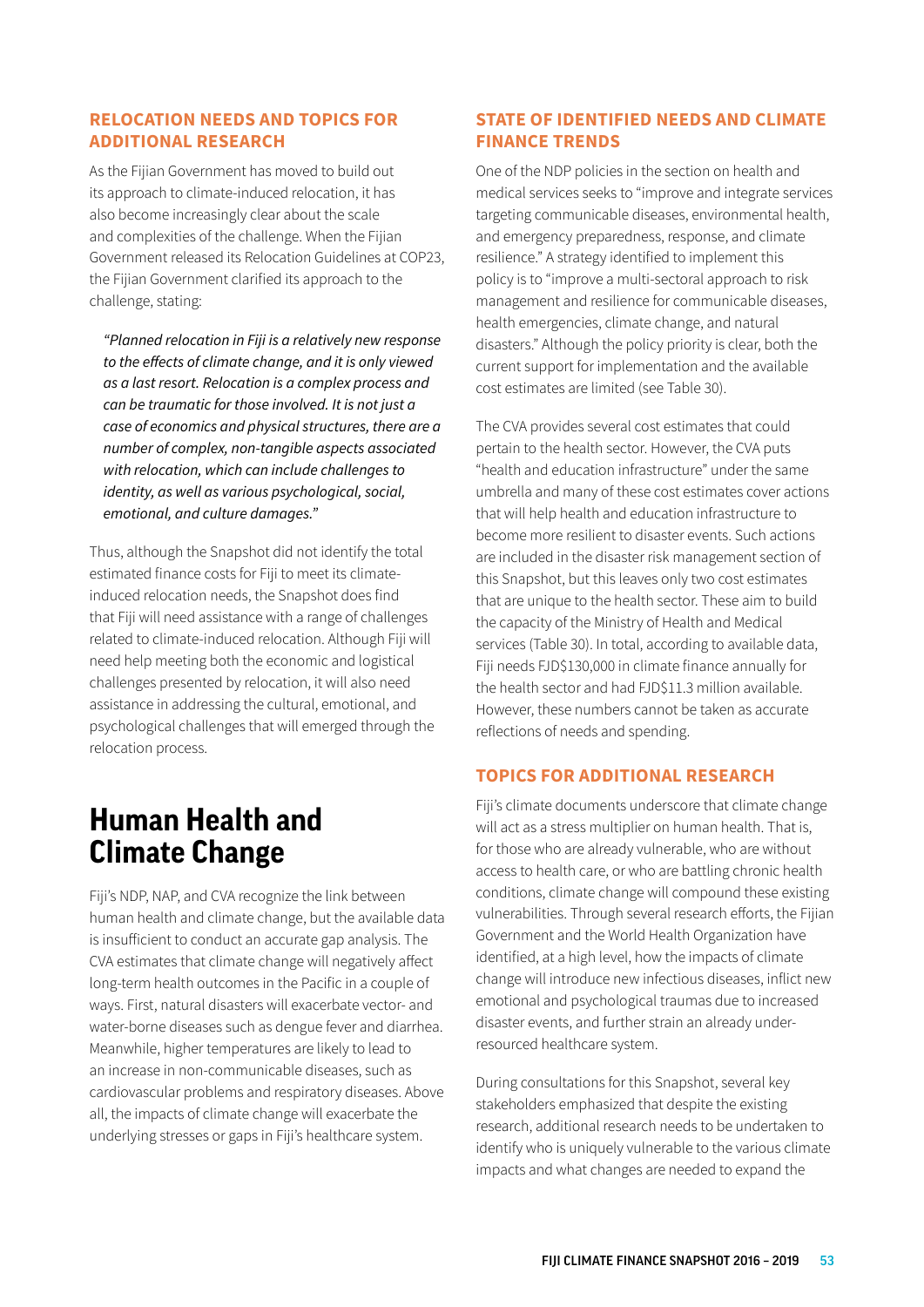| <b>INTERVENTION</b><br><b>FROM THE CVA</b>                                                                                                                                              | <b>PROJECT TITLE</b>                                                  | <b>ANNUAL CLIMATE</b><br><b>FINANCE NEEDS**</b><br>(FID PER YEAR) | <b>CURRENT ANNUAL</b><br>ALLOCATIONS*<br>(FJD PER YEAR) | <b>ANNUAL ACTUAL</b><br><b>SPENDING*</b><br>(FJD PER YEAR) |
|-----------------------------------------------------------------------------------------------------------------------------------------------------------------------------------------|-----------------------------------------------------------------------|-------------------------------------------------------------------|---------------------------------------------------------|------------------------------------------------------------|
|                                                                                                                                                                                         |                                                                       |                                                                   |                                                         |                                                            |
| Support the climate<br>change and disaster<br>management units<br>within the Ministry<br>of Health and<br><b>Medical Services</b><br>and Ministry of<br>Education, Heritage<br>and Arts | Climate Change and Health linkages under<br>COP23                     | FJD 80,000                                                        | FJD 75,463                                              | Not available                                              |
|                                                                                                                                                                                         | Strengthening Health Response Competency<br>to Climate Change in Fiji |                                                                   | FJD 1,008,333                                           | Not available                                              |
|                                                                                                                                                                                         | "Health Systems Strengthening and Climate<br>Resilience"              |                                                                   | FJD 74,376                                              | Not available                                              |
|                                                                                                                                                                                         | Fiji Health Sector Improvement Programme                              |                                                                   | FJD 9,169,033                                           | Not available                                              |
| Build capacity and<br>capability of the<br>Ministry of Health<br>and Medical Services<br>to manage health<br>infrastructure assets                                                      | Water, Sanitation and Hygiene Programme                               | FJD 50,000                                                        | FJD 236,599                                             | Not available                                              |
|                                                                                                                                                                                         | <b>Volunteer Scheme</b>                                               |                                                                   | FJD 568,265                                             | Not available                                              |
|                                                                                                                                                                                         | Wash in Health Care Facilites (WHO)                                   |                                                                   | FJD 45,902                                              | Not available                                              |
|                                                                                                                                                                                         | Wash in Health Care Facilites (UNICEF)                                |                                                                   | FJD 130,377                                             | Not available                                              |
| TOTAL: ADAPTATION AND HUMAN HEALTH                                                                                                                                                      |                                                                       | FJD 130,000                                                       | FJD 11,308,347                                          | Not available                                              |

#### <span id="page-53-0"></span>**Table 30 | Climate Finance Snapshot - Adaptation and Human Health**

\* NOTE: The annual budget allocation provides an indication of the total possible amount of public climate finance that was available to the relevant activities and from all known funders. The availability of data on actual spending varies significantly by funder and could not been secured for every project that was implemented.

\*\* NOTE: Although the CVA provides several cost estimates on rehabilitating or upgrading hospitals, there are such significant data limitations that prevented the CVA from estimating the costs of integrating climate data into the healthcare system, expanding treatment for climate-induced diseases, and similar interventions identified in Fiji's NAP.

capacity of Fiji's healthcare system so that it can absorb the new health-related needs likely to be brought about by climate change. These outstanding research questions – which portions of the population are most vulnerable and how to adapt the capacity of the public health sector – are also critical to understanding and estimating Fiji's total climate finance needs for the health sector.

## **Gender and Climate Change**

Fiji's National Adaptation Plan prioritized the identification and integration of gender and human rights issues because:

 *"it is well established and accepted that exposure and sensitivity to climate change, as well as the capacity to adapt, vary substantially across social and economic groups. Additionally, it is well established and accepted that this is due to non-climatic factors and existing inequalities. Therefore, vulnerability to climate change cannot be comprehensively addressed without also addressing these underlying vulnerabilities."*

The NAP also emphasizes supporting the welfare of women and girls, by ensuring their full, equal, and meaningful participation and access to opportunities is instrumental in maximizing their potential as agents of change and as drivers of climate-resilient development. Conversely, climate change will compound the existing economic, health, and environmental limitations that Fijian women are currently facing.

That being said, this Snapshot found very little data that shed light on how the current flows of climate finance are, or are not, supporting and empowering women in the face of growing climate impacts. Additional research should be done in this area, so as to inform the continued implementation of Fiji's National Adaptation Plan.